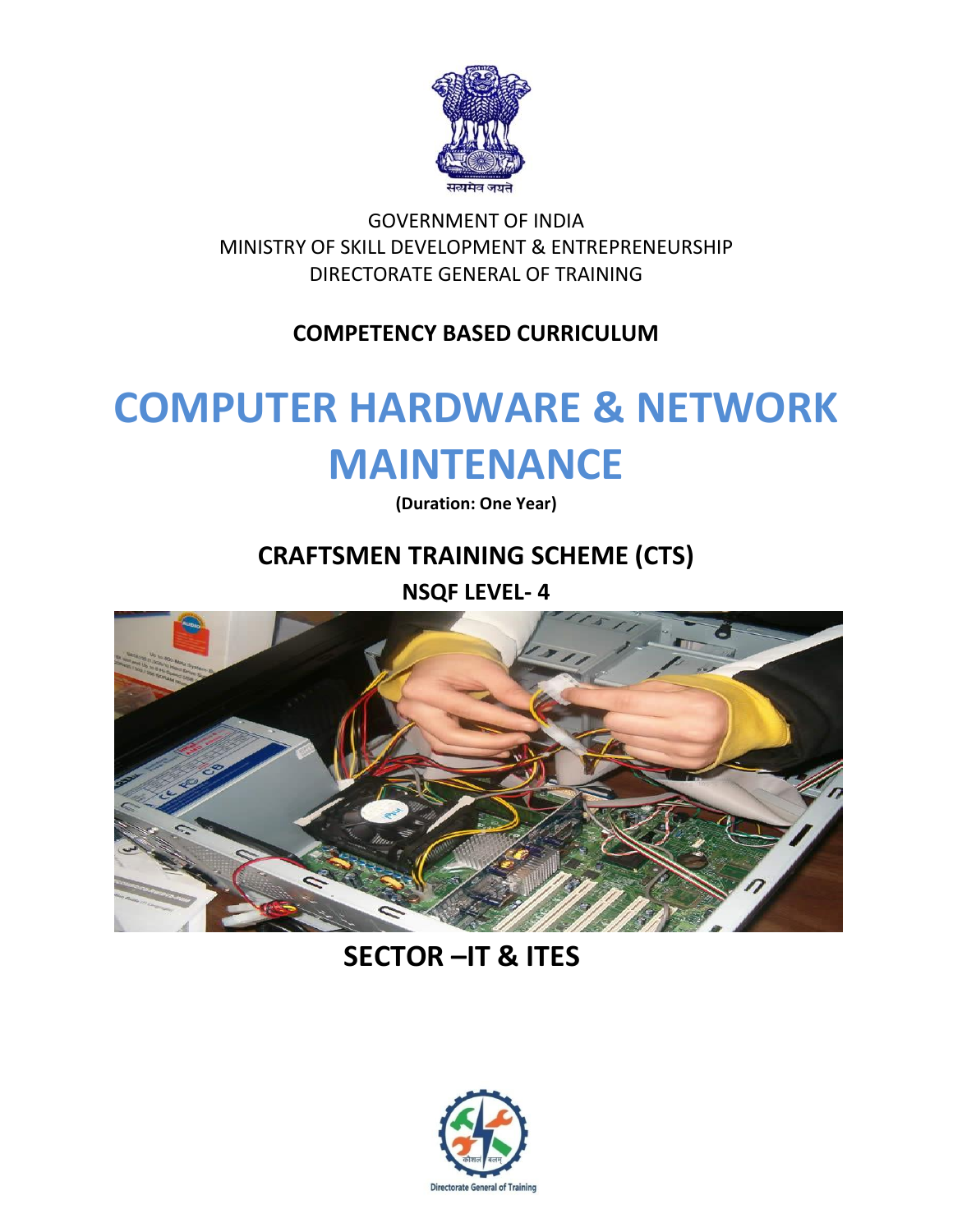# **COMPUTER HARDWARE & NETWORK MAINTENANCE**

**(Non-Engineering Trade)**

**(Revised in 2019)**

**Version: 1.2**

## **CRAFTSMEN TRAINING SCHEME (CTS)**

## **NSQF LEVEL - 4**

Developed By

Ministry of Skill Development and Entrepreneurship

Directorate General of Training **CENTRAL STAFF TRAINING AND RESEARCH INSTITUTE** EN-81, Sector-V, Salt Lake City, Kolkata – 700 091

www.cstaricalcutta.gov.in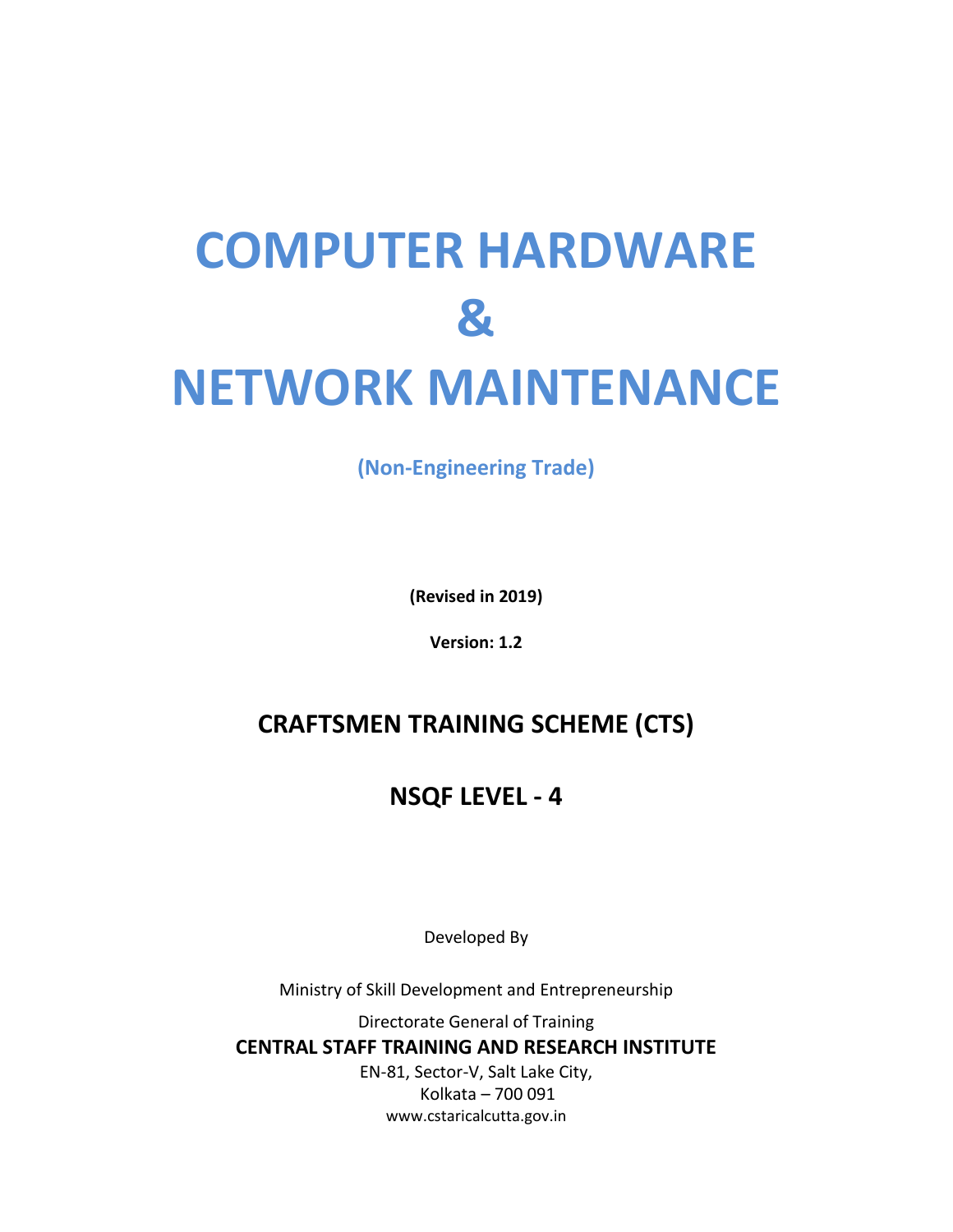| S No. | <b>Topics</b>                                | Page No.       |
|-------|----------------------------------------------|----------------|
| 1.    | <b>Course Information</b>                    | $\mathbf{1}$   |
| 2.    | <b>Training System</b>                       | $\overline{2}$ |
| 3.    | Job Role                                     | 6              |
| 4.    | <b>General Information</b>                   | $\overline{7}$ |
| 5.    | <b>Learning Outcome</b>                      | 9              |
| 6.    | <b>Assessment Criteria</b>                   | 10             |
| 7.    | <b>Trade Syllabus</b>                        | 14             |
|       | Annexure I (List of Trade Tools & Equipment) | 44             |
|       | Annexure II (List of Trade experts)          | 49             |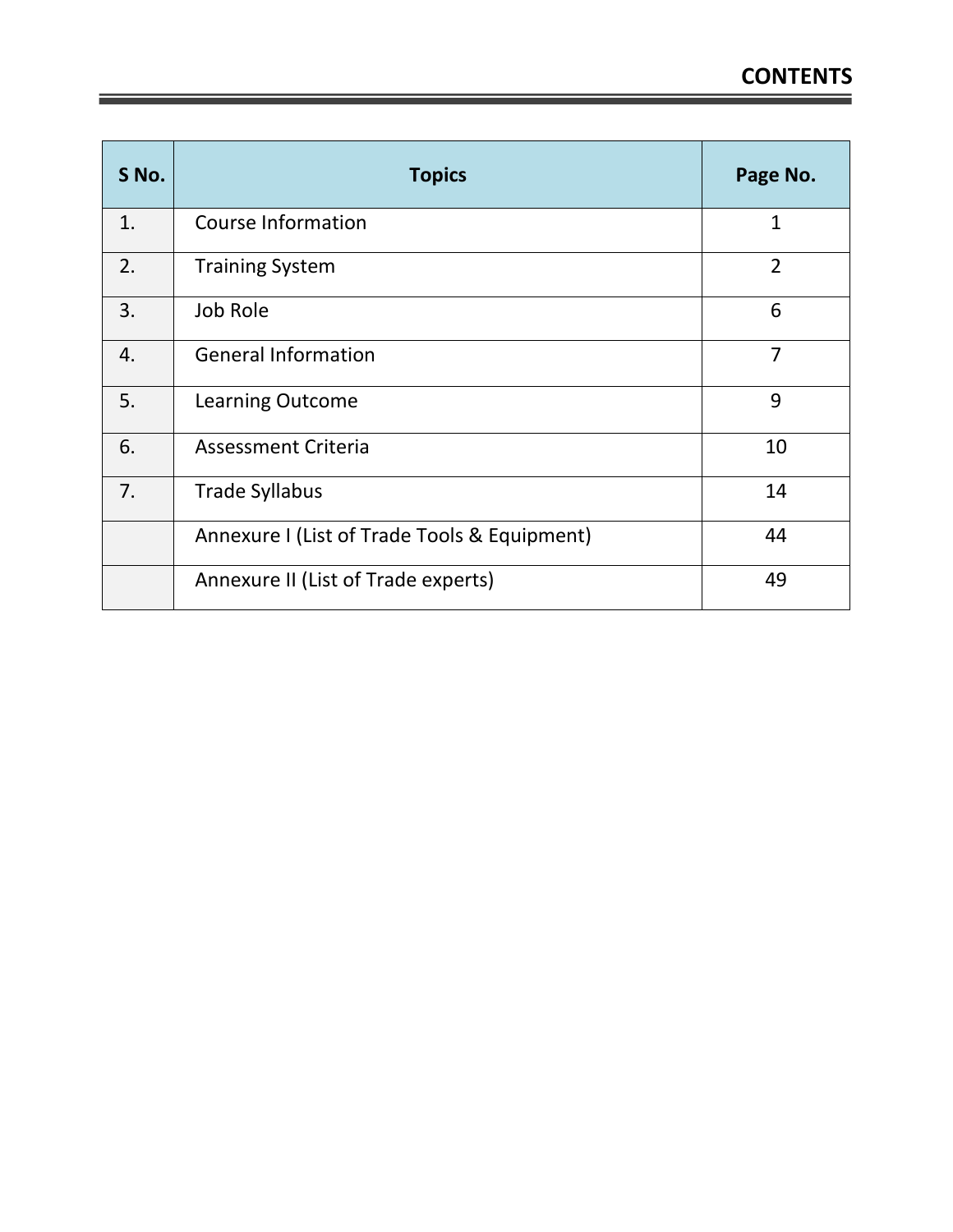## **1. COURSE INFORMATION**

During the one-year duration of Computer Hardware and Network Maintenance trade a candidate is trained on professional skill, professional knowledge &Employability skill related to job role. In addition to this a candidate is entrusted to undertake project work and extracurricular activities to build up confidence. The broad components covered under Professional Skill subject are as below:

During the period of one year the trainee learns about safety and environment, use of first aid kit. They learn about basics of electrical and electronic component related to hardware and networking system. They will learn to assemble and repair desktop PC with all its internal components. Trainees will able to install different types of operating system and all other application software, customization of OS, updating device driver, setting firewall security, junk file removal, data backup and data recovery techniques. They also learn to assemble and repair Laptop PCs and its internal hardware components. The trainees also learn to work on office package (word, excel, power point). At mid of the year trainees can go on industrial visit or projects specified in the syllabus. The trainee learns to install and work with Linux environment. They will able to install and configure different types of printer, plotter, scanner and troubleshoots its faults. The trainees will learn to setup and configure networking system using various network devices using crimping, punching, setting IP addressing techniques. They are able to share and control resource and internet connection over network. They learn to secure networking system from different types of attacks. They also learn to install and configure Windows and Linux server. Finally, the trainees will learn about internet and different types of web browsers. At the end of the year trainees can go on industrial visit or projects specified in the syllabus.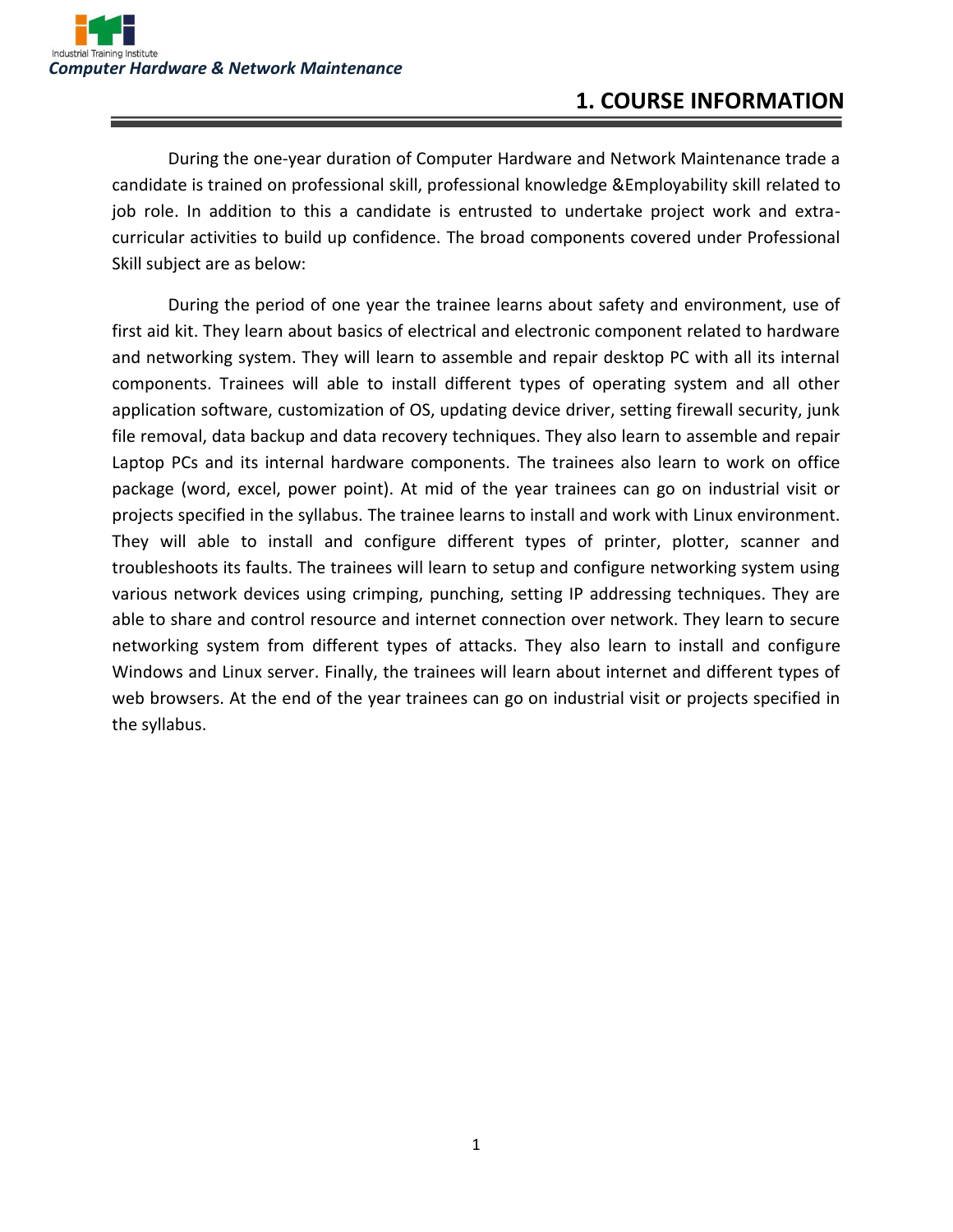#### **2.1 GENERAL**

The Directorate General of Training (DGT) under Ministry of Skill Development & Entrepreneurship offers a range of vocational training courses catering to the need of different sectors of the economy/ labour market. The vocational training programs are delivered under the aegis of Directorate General of Training (DGT). Craftsman Training Scheme (CTS) with variants and Apprenticeship Training Scheme (ATS) are two pioneer programs of DGT for strengthening vocational training.

'Computer Hardware & Network Maintenance' trade under CTS is one of the popular course delivered nationwide through a network of ITIs. The course is of one-year duration. It mainly consists of Domain area and Core area. In the Domain area (Trade Theory and Practical) impart professional skills and knowledge, while the core area (Employability Skill) imparts requisite core skills, knowledge, and life skills. After passing out the training program, the trainee is awarded National Trade Certificate (NTC) by DGT which is recognized worldwide.

#### **Candidates broadly need to demonstrate that they are able to:**

- Read and interpret technical parameters / documentation, plan and organize work processes, identify necessary materials and tools;
- Perform task with due consideration to safety rules, accident prevention regulations and environmental protection stipulations.
- Apply professional knowledge & employability skills while performing the job and modification & maintenance work.
- Check the system specification and application software as per requirement of the design of job.
- Document the technical parameter related to the task undertaken.

#### **2.2 PROGRESSION PATHWAYS**

- Can join industry as Technician and will progress further as Senior Technician, Supervisor and can rise up to the level of Manager.
- Can become Entrepreneur in the related field.
- Can join Apprenticeship programs in different types of industries leading to a National Apprenticeship certificate (NAC).
- Can join Crafts Instructor Training Scheme (CITS) in the trade for becoming an instructor in ITIs.
- Can join Advanced Diploma (Vocational) courses under DGT as applicable.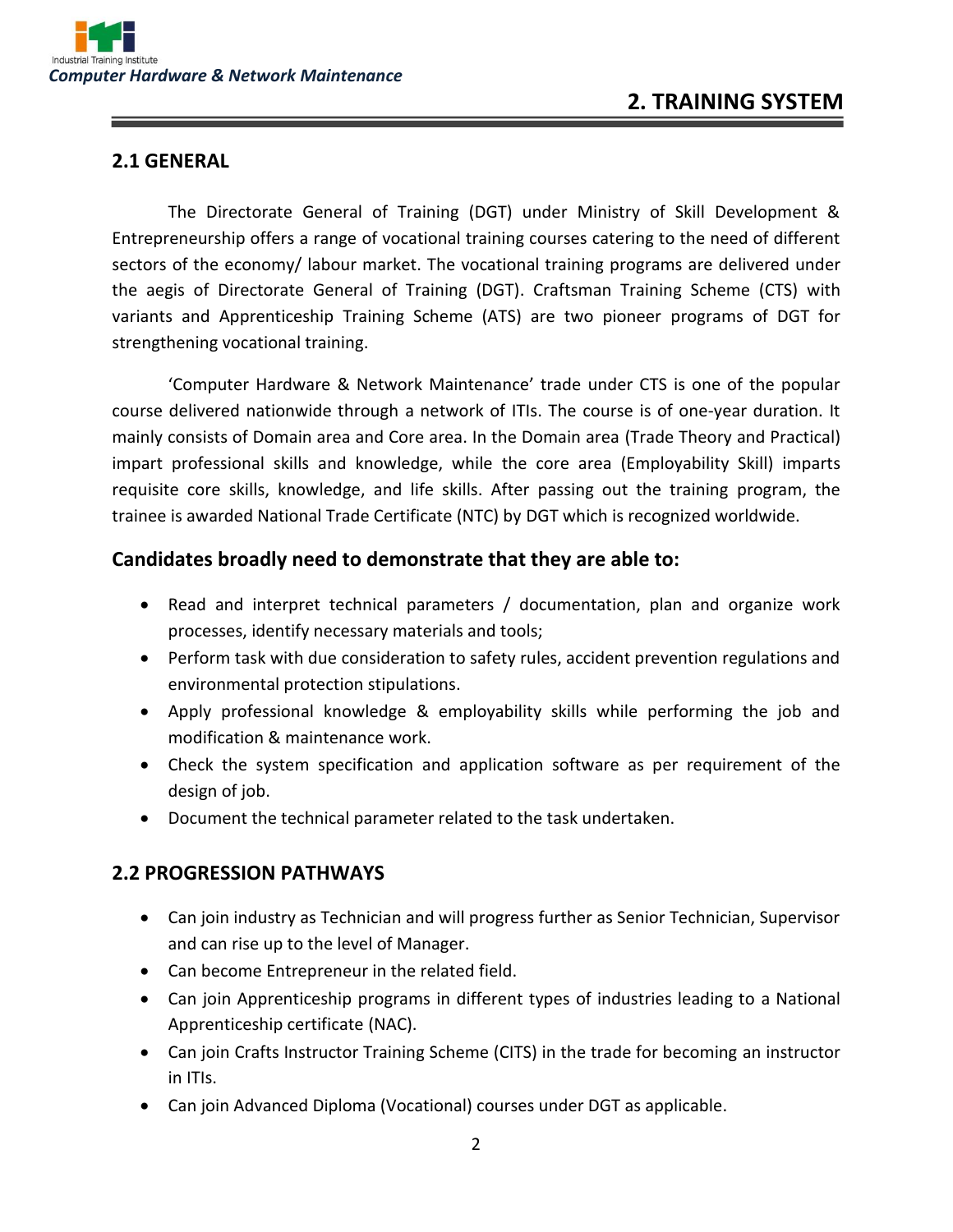

#### **2.3 COURSE STRUCTURE**

Table below depicts the distribution of training hours across various course elements during a period of one-year: -

| S No. | <b>Course Element</b>                 | <b>Notional Training</b><br><b>Hours</b> |
|-------|---------------------------------------|------------------------------------------|
|       | Professional Skill (Trade Practical)  | 1200                                     |
| 2.    | Professional Knowledge (Trade Theory) | 240                                      |
| 3.    | <b>Employability Skills</b>           | 160                                      |
|       | <b>Total</b>                          | 1600                                     |

#### **2.4 ASSESSMENT & CERTIFICATION**

The trainee will be tested for his skill, knowledge and attitude during the period of course through formative assessment and at the end of the training programme through summative assessment as notified by the DGT from time to time.

a) The Continuous Assessment (Internal) during the period of training will be done by **Formative Assessment Method** by testing for assessment criteria listed against learning outcomes. The training institute has to maintain an individual trainee portfolio as detailed in assessment guideline. The marks of internal assessment will be as per the formative assessment template provided on [www.bharatskills.gov.in](http://www.bharatskills.gov.in/)

b) The final assessment will be in the form of summative assessment. The All India Trade Test for awarding NTC will be conducted by Controller of examinations, DGT as per the guidelines. The pattern and marking structure is being notified by DGT from time to time. **The learning outcome and assessment criteria will be the basis for setting question papers for final assessment. The examiner during final examination will also check** the individual trainee's profile as detailed in assessment guideline before giving marks for practical examination.

#### **2.4.1 PASS REGULATION**

For the purposes of determining the overall result, weightage of 100% is applied for six months and one year duration courses and 50% weightage is applied to each examination for two years courses. The minimum pass percent for Trade Practical and Formative assessment is 60% & for all other subjects is 33%. There will be no Grace marks.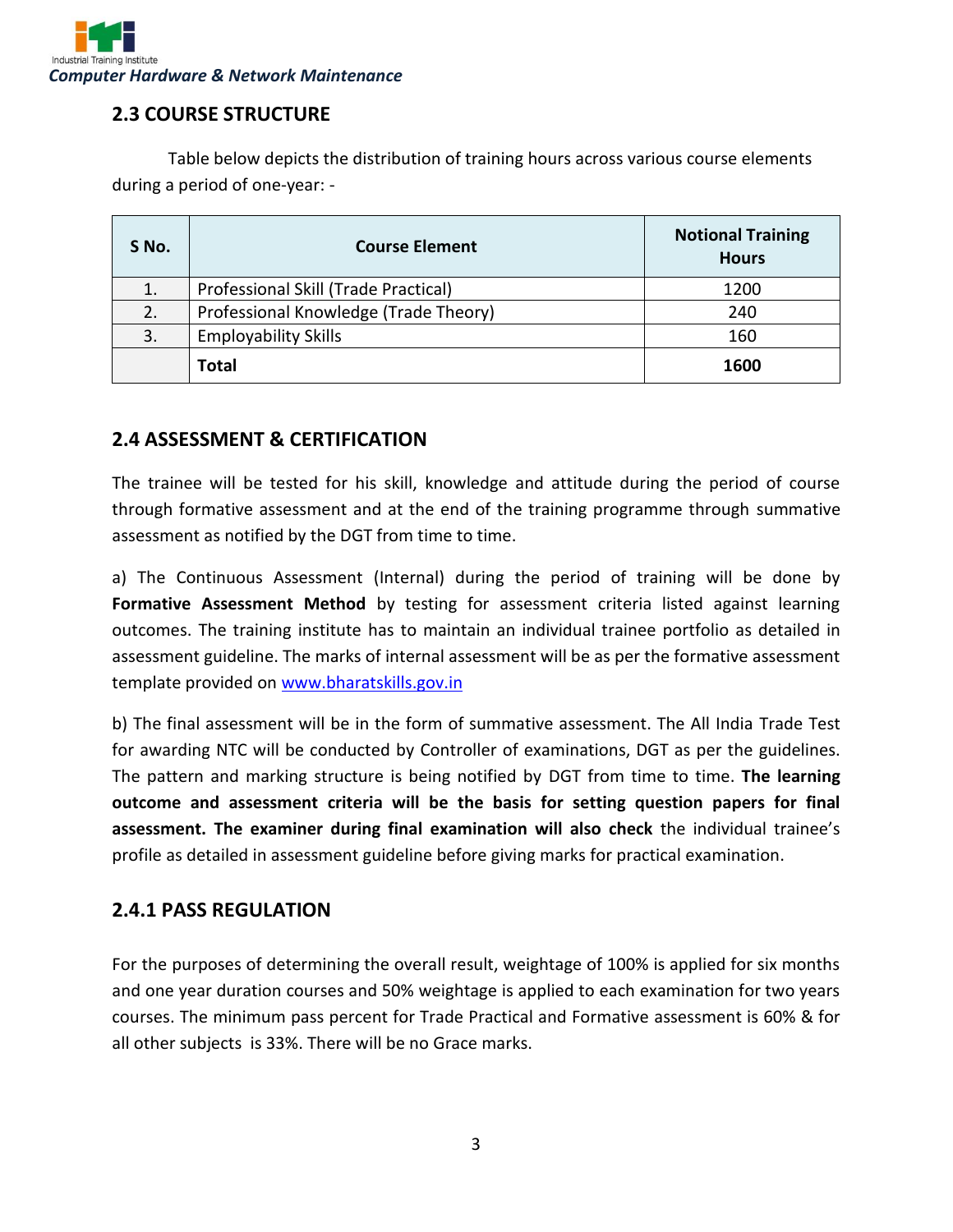#### **2.4.2 ASSESSMENT GUIDELINE**

Appropriate arrangements should be made to ensure that there will be no artificial barriers to assessment. The nature of special needs should be taken into account while undertaking the assessment. Due consideration should be given while assessing for teamwork, avoidance / reduction of scrap / wastage and disposal of scrap / waste as per procedure, behavioral attitude, sensitivity to the environment and regularity in training. The sensitivity towards OSHE and self-learning attitude are to be considered while assessing competency.

Assessment will be evidence based comprising the following:

- Job carried out in labs/workshop
- Record book/ daily diary
- Answer sheet of assessment
- Viva-voce
- Progress chart
- Attendance and punctuality
- Assignment
- Project work

Evidences and records of internal (Formative) assessments are to be preserved until forthcoming examination for audit and verification by examining body. The following marking pattern to be adopted while assessing:

| <b>Performance Level</b>                                                                                                                                                                                                              | <b>Evidence</b>                                                                                                                                                                                                                                                          |  |  |
|---------------------------------------------------------------------------------------------------------------------------------------------------------------------------------------------------------------------------------------|--------------------------------------------------------------------------------------------------------------------------------------------------------------------------------------------------------------------------------------------------------------------------|--|--|
| (a) Weightage in the range of 60%-75% to be allotted during assessment                                                                                                                                                                |                                                                                                                                                                                                                                                                          |  |  |
| For performance in this grade, the candidate<br>produce work which demonstrates<br>should<br>attainment of an acceptable standard of<br>craftsmanship with occasional guidance, and<br>due regard for safety procedures and practices | good skills<br>Demonstration of<br>and<br>field<br>accuracy in the<br>of<br>work/<br>assignments.<br>A fairly good level of neatness<br>and<br>$\bullet$<br>consistency<br>to<br>accomplish<br>job<br>activities.<br>• Occasional support in completing the<br>task/job. |  |  |
| (b) Weightage in the range of 75%-90% to be allotted during assessment                                                                                                                                                                |                                                                                                                                                                                                                                                                          |  |  |
| For this grade, a candidate should produce work<br>which demonstrates attainment of a reasonable                                                                                                                                      | Good skill levels and accuracy in the<br>$\bullet$<br>field of work/ assignments.                                                                                                                                                                                        |  |  |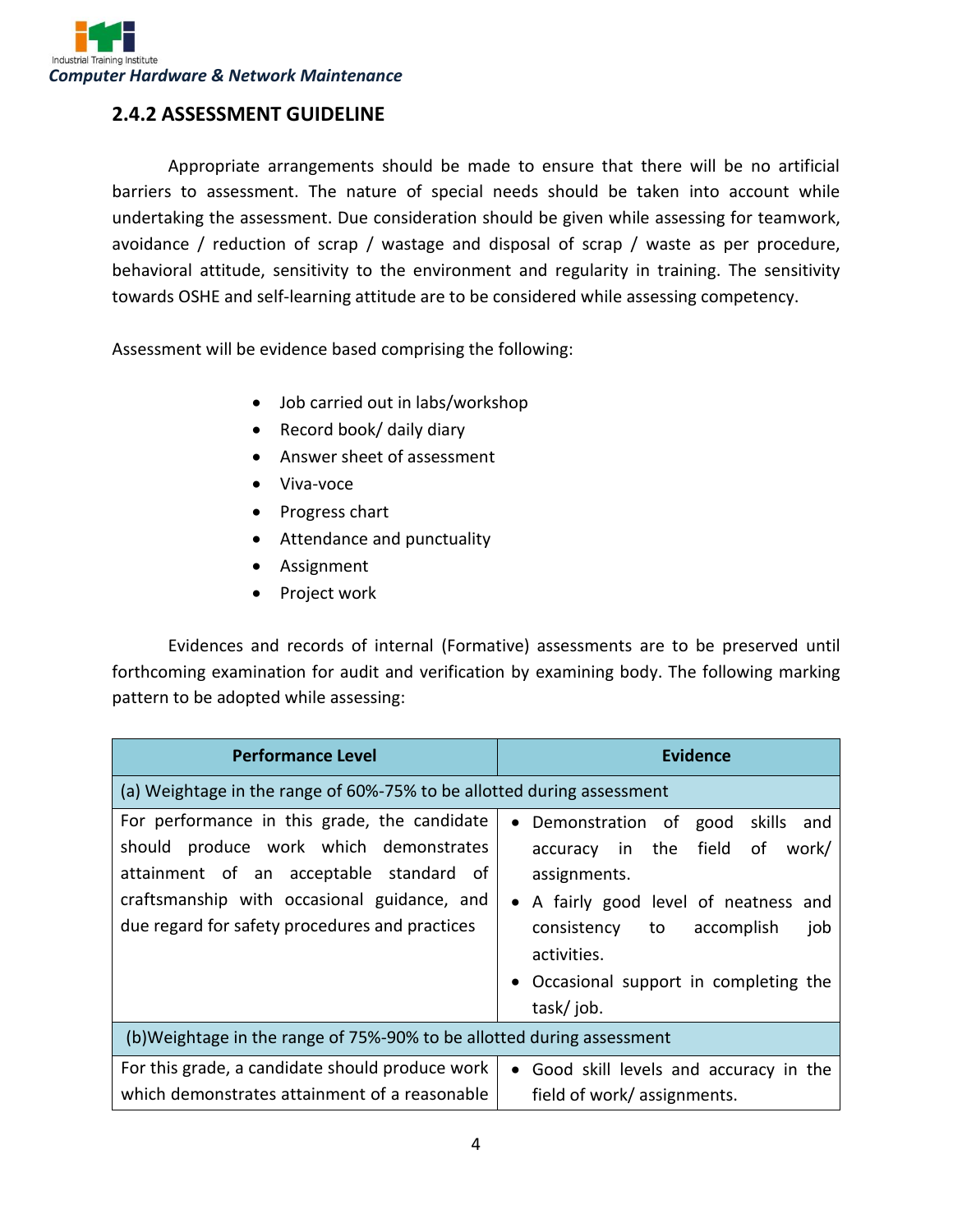

*Computer Hardware & Network Maintenance*

| standard of craftsmanship, with little guidance,                             | level of<br>A<br>good<br>and<br>neatness<br>$\bullet$ |  |  |
|------------------------------------------------------------------------------|-------------------------------------------------------|--|--|
| and regard for safety procedures and practices                               | consistency<br>to<br>accomplish<br>job                |  |  |
|                                                                              | activities.                                           |  |  |
|                                                                              | Little support in completing the task/                |  |  |
|                                                                              | job.                                                  |  |  |
| (c) Weightage in the range of more than 90% to be allotted during assessment |                                                       |  |  |
| For performance in this grade, the candidate,                                | • High skill levels and accuracy in the               |  |  |
| with minimal or no support in organization and                               | field of work/ assignments.                           |  |  |
| execution and with due regard for safety                                     | level of neatness<br>A high<br>and<br>$\bullet$       |  |  |
| procedures and practices, has produced work                                  | consistency<br>to<br>accomplish<br>job                |  |  |
| which demonstrates attainment of a high                                      | activities.                                           |  |  |
| standard of craftsmanship.                                                   | Minimal or no support in completing                   |  |  |
|                                                                              | the task/job.                                         |  |  |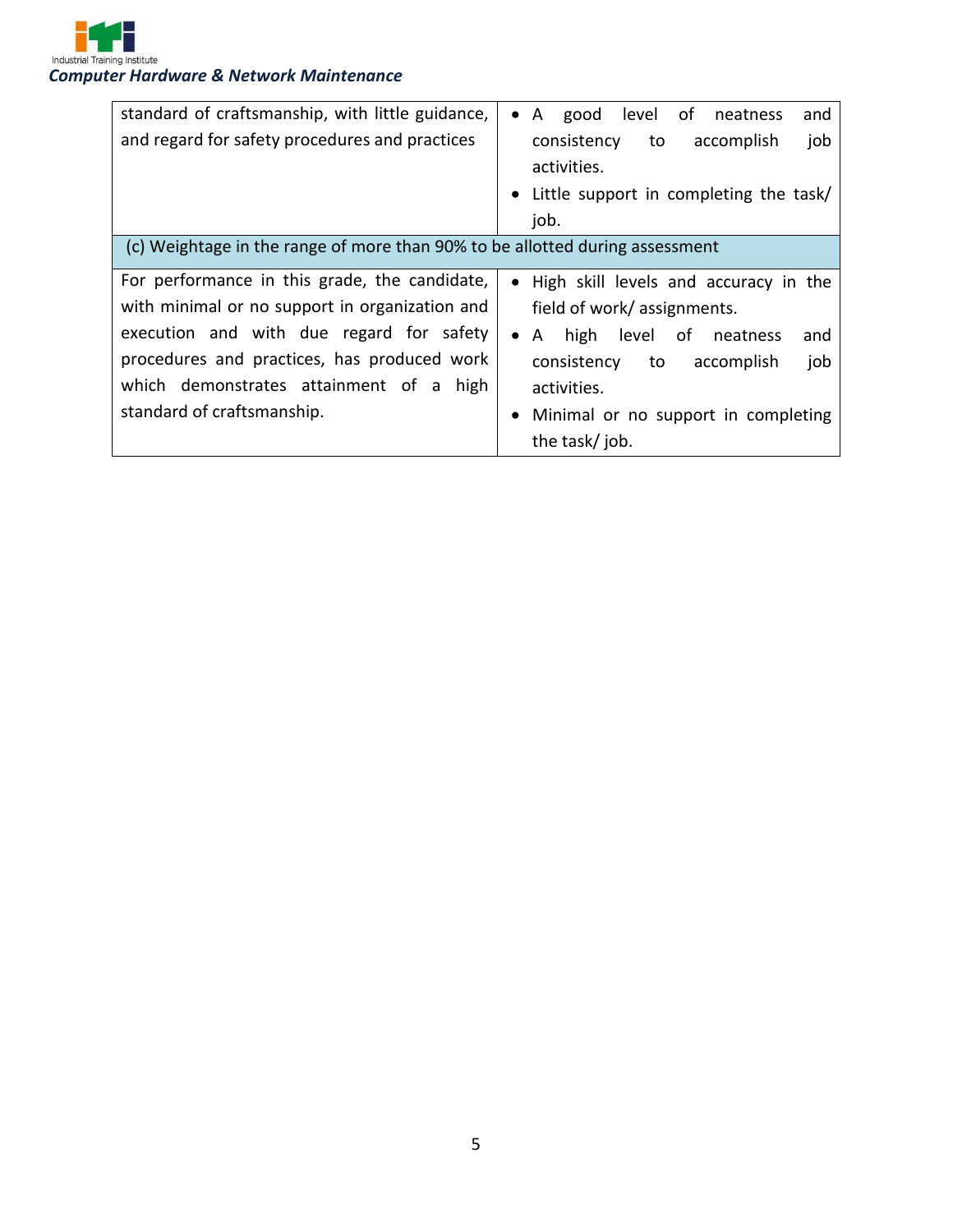**Computer System Hardware Analyst / Hardware Engineer;** analyses data processing requirements to plan data processing systems that provide system capabilities required for projected workloads and plans layout and installation of new system or modification of existing system. Confers with Data Processing and Project Managers to obtain information on limitations and capabilities of existing system and capabilities required for data processing projects and projected work load. Evaluates factors such as number of departments serviced by data processing equipment, reporting formats required, volume of transactions, time requirements and cost constraints, and need for security and access restrictions to determine hardware configurations. Analyses information to determine, recommend, and plan layout for type of computers and peripheral equipment, or modifications to existing equipment and system, that will provide capability for proposed project or work load, efficient operation, and effective use of allotted space. May enter data into computer terminal to store, retrieve, and manipulate data for analysis of system capabilities and requirements. May specify power supply requirements and configuration. May recommend purchase of equipment to control dust, temperature, and humidity in area of system installation. May specialize in one area of system application or in one type or make of equipment. May train users to use new or modified equipment. May monitor functioning of equipment to ensure system operates in conformance with specifications.

**Data Communication Analyst / Network Administrator;** researches, tests, evaluates, and recommends data communications hardware and software: Identifies areas of operation which need upgraded equipment, such as modems, fibre optic cables and telephone wires. Conducts survey to determine user needs. Reads technical manuals and brochures to determine equipment which meets establishment requirements. Visits vendors to learn about available products or services. Tests and evaluates hardware and software to determine efficiency, reliability, and compatibility with existing system, using equipment such as computer terminal and modem. Analyses test data and recommends hardware or software for purchase. Develops and writes procedures for installation, use, and solving problems of communications hardware and software. Monitors system performance. Trains users in use of equipment. Assists users to identify and solve data communication problems. May write technical specifications to send to vendors for bid. May oversee or assist in the installation of communications hardware. May perform minor equipment repairs.

#### **Reference NCO-2015: -**

- a) 2523.0200 Computer System Hardware Analyst/Hardware Engineer
- b) 2523.0100 Data Communication Analyst/Network Administrator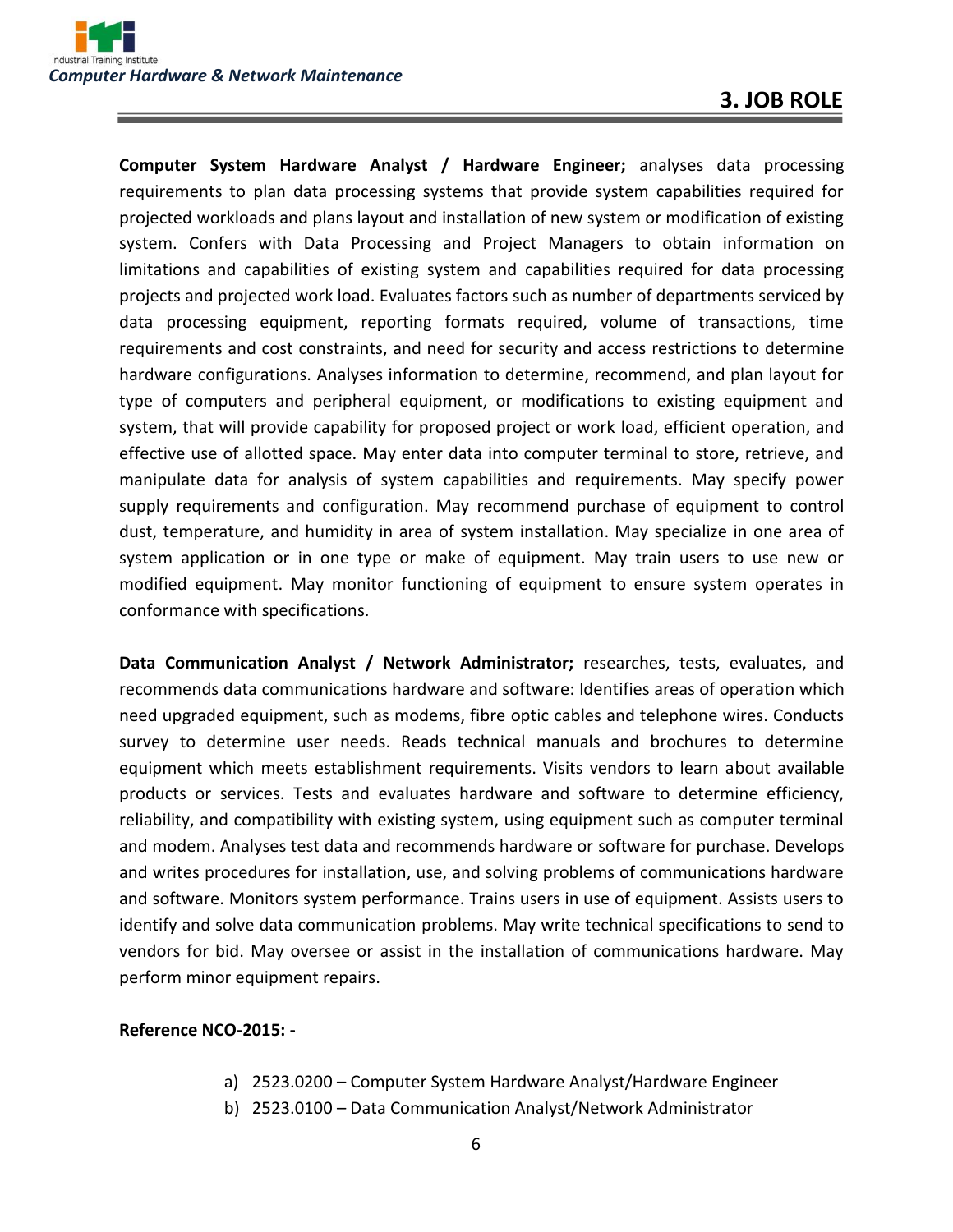

and the control of the control of the control of the control of the control of

## **4. GENERAL INFORMATION**

| <b>Name of the Trade</b>                                                                                                                                                                                                                                                                                                                                                                                                                                                                                                                                                                                                                                                                                                                                                                                                                          | <b>COMPUTER HARDWARE &amp; NETWORK MAINTENANCE</b>                                                     |  |  |
|---------------------------------------------------------------------------------------------------------------------------------------------------------------------------------------------------------------------------------------------------------------------------------------------------------------------------------------------------------------------------------------------------------------------------------------------------------------------------------------------------------------------------------------------------------------------------------------------------------------------------------------------------------------------------------------------------------------------------------------------------------------------------------------------------------------------------------------------------|--------------------------------------------------------------------------------------------------------|--|--|
| <b>Trade Code</b>                                                                                                                                                                                                                                                                                                                                                                                                                                                                                                                                                                                                                                                                                                                                                                                                                                 | DGT/1050                                                                                               |  |  |
| <b>NCO - 2015</b>                                                                                                                                                                                                                                                                                                                                                                                                                                                                                                                                                                                                                                                                                                                                                                                                                                 | 2523.0200, 2523.0100                                                                                   |  |  |
| <b>NSQF Level</b>                                                                                                                                                                                                                                                                                                                                                                                                                                                                                                                                                                                                                                                                                                                                                                                                                                 | Level-4                                                                                                |  |  |
| <b>Duration of Craftsmen</b><br><b>Training</b>                                                                                                                                                                                                                                                                                                                                                                                                                                                                                                                                                                                                                                                                                                                                                                                                   | One Year (1600 Hours)                                                                                  |  |  |
| <b>Entry Qualification</b>                                                                                                                                                                                                                                                                                                                                                                                                                                                                                                                                                                                                                                                                                                                                                                                                                        | Passed 10 <sup>th</sup> Class examination with Science and Mathematics or its<br>equivalent            |  |  |
| <b>Minimum Age</b>                                                                                                                                                                                                                                                                                                                                                                                                                                                                                                                                                                                                                                                                                                                                                                                                                                | 14 years as on first day of academic session.                                                          |  |  |
| <b>Eligibility for PwD</b>                                                                                                                                                                                                                                                                                                                                                                                                                                                                                                                                                                                                                                                                                                                                                                                                                        | LD, CP, LC, DW, AA, LV, AUTISM, SLD                                                                    |  |  |
| Unit Strength (No. of<br>Student)                                                                                                                                                                                                                                                                                                                                                                                                                                                                                                                                                                                                                                                                                                                                                                                                                 | 24 (There is no separate provision of supernumerary seats)                                             |  |  |
| <b>Space Norms</b>                                                                                                                                                                                                                                                                                                                                                                                                                                                                                                                                                                                                                                                                                                                                                                                                                                | 70 Sq. m                                                                                               |  |  |
| <b>Power Norms</b>                                                                                                                                                                                                                                                                                                                                                                                                                                                                                                                                                                                                                                                                                                                                                                                                                                | 3.45 KW                                                                                                |  |  |
| <b>Instructors Qualification for:</b>                                                                                                                                                                                                                                                                                                                                                                                                                                                                                                                                                                                                                                                                                                                                                                                                             |                                                                                                        |  |  |
| Post Graduate in Computer Science/ Computer Application/ IT/<br>(i) Computer<br>Electronics from UGC recognized university with six months<br>Hardware &<br>experience in the relevant field.<br><b>Network</b><br><b>OR</b><br><b>Maintenance</b><br>B.Voc/Degree in Engineering/ Technology in Computer Science/ IT/<br><b>Trade</b><br>Electronics & Communication from UGC recognized university with<br>one year experience in the relevant field.<br><b>OR</b><br>Diploma in Computer Science/ IT/ Electronics &<br>03<br>years<br>Communication from AICTE recognized Board/ Institution or relevant<br>Advanced Diploma (Vocational) from DGT with two years experiences<br>in the relevant field.<br><b>OR</b><br>NTC/ NAC passed in Computer Hardware & Network maintenance<br>trade with three years experience in the relevant field. |                                                                                                        |  |  |
|                                                                                                                                                                                                                                                                                                                                                                                                                                                                                                                                                                                                                                                                                                                                                                                                                                                   | <b>Essential Qualification:</b><br>Relevant National Craft Instructor Certificate (NCIC) in any of the |  |  |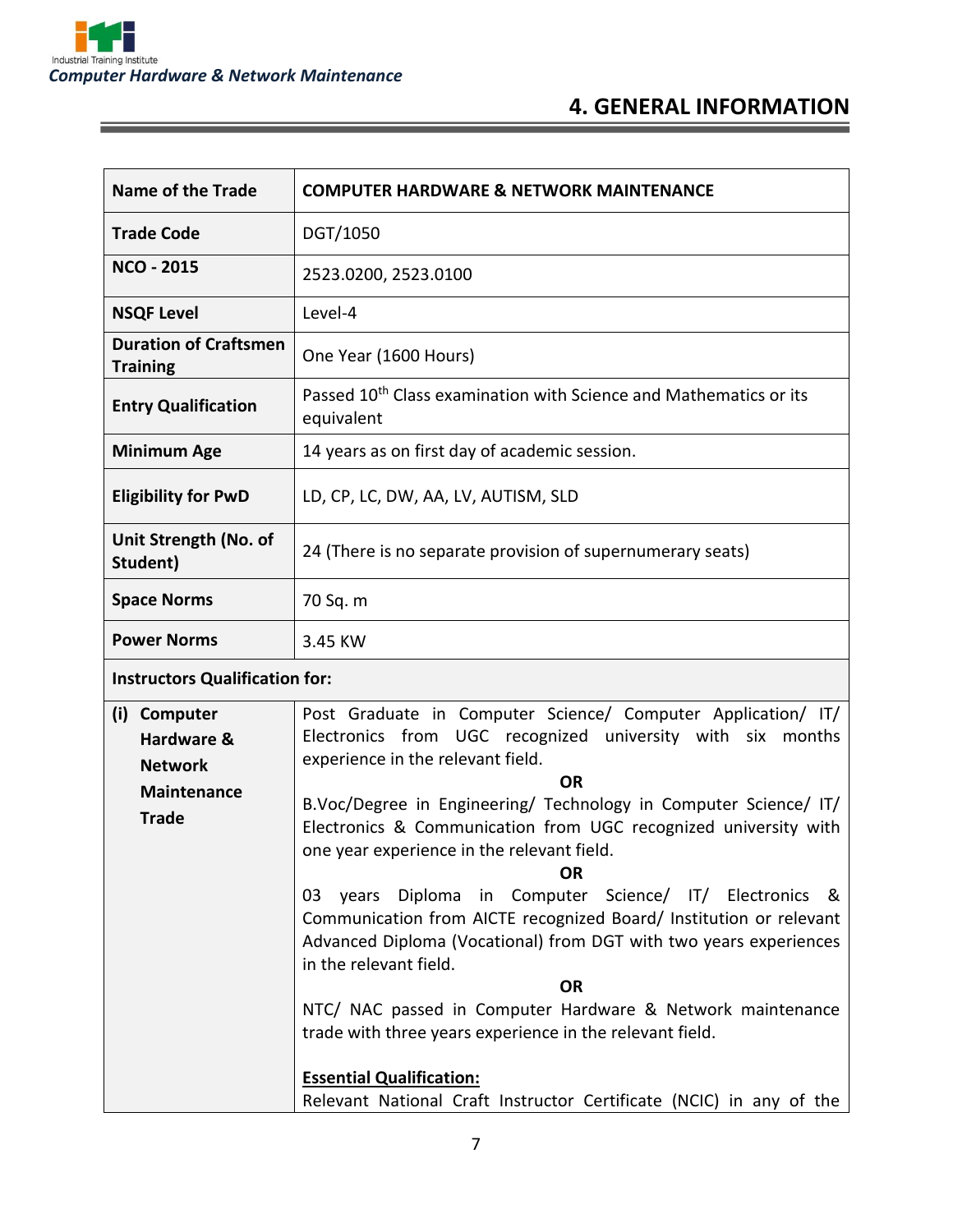

|                                                             | variants under DGT.                                                |                                                                            |                             |  |
|-------------------------------------------------------------|--------------------------------------------------------------------|----------------------------------------------------------------------------|-----------------------------|--|
|                                                             |                                                                    | <b>NOTE:-</b> Out of two Instructors required for the unit of 2 (1+1), one |                             |  |
|                                                             |                                                                    | must have Degree/ Diploma and other must have NTC/ NAC                     |                             |  |
|                                                             |                                                                    | qualifications. However both of them must possess NCIC in any of its       |                             |  |
| variants.                                                   |                                                                    |                                                                            |                             |  |
| (ii) Employability Skill                                    | MBA/ BBA / Any Graduate/ Diploma in any discipline with Two years' |                                                                            |                             |  |
|                                                             |                                                                    | experience with short term ToT Course in Employability Skills from         |                             |  |
|                                                             |                                                                    | DGT institutes.                                                            |                             |  |
|                                                             |                                                                    | (Must have studied English/ Communication Skills and Basic Computer        |                             |  |
|                                                             | at 12th / Diploma level and above)                                 |                                                                            |                             |  |
|                                                             |                                                                    |                                                                            |                             |  |
|                                                             |                                                                    | <b>OR</b>                                                                  |                             |  |
|                                                             |                                                                    | Existing Social Studies Instructors in ITIs with short term ToT Course in  |                             |  |
|                                                             |                                                                    | Employability Skills from DGT institutes.                                  |                             |  |
|                                                             |                                                                    |                                                                            |                             |  |
| (iii) Minimum Age for                                       | 21 Years                                                           |                                                                            |                             |  |
| <b>Instructor</b>                                           |                                                                    |                                                                            |                             |  |
| <b>of</b><br>Tools<br>List<br>and                           |                                                                    |                                                                            |                             |  |
| <b>Equipment</b>                                            | As per Annexure - I                                                |                                                                            |                             |  |
| Distribution of training on hourly basis: (Indicative only) |                                                                    |                                                                            |                             |  |
|                                                             |                                                                    |                                                                            |                             |  |
| <b>Total Hrs /week</b>                                      | <b>Trade Practical</b>                                             | <b>Trade Theory</b>                                                        | <b>Employability Skills</b> |  |
| 40 Hours                                                    | 30 Hours                                                           | 6 Hours                                                                    | 4 Hours                     |  |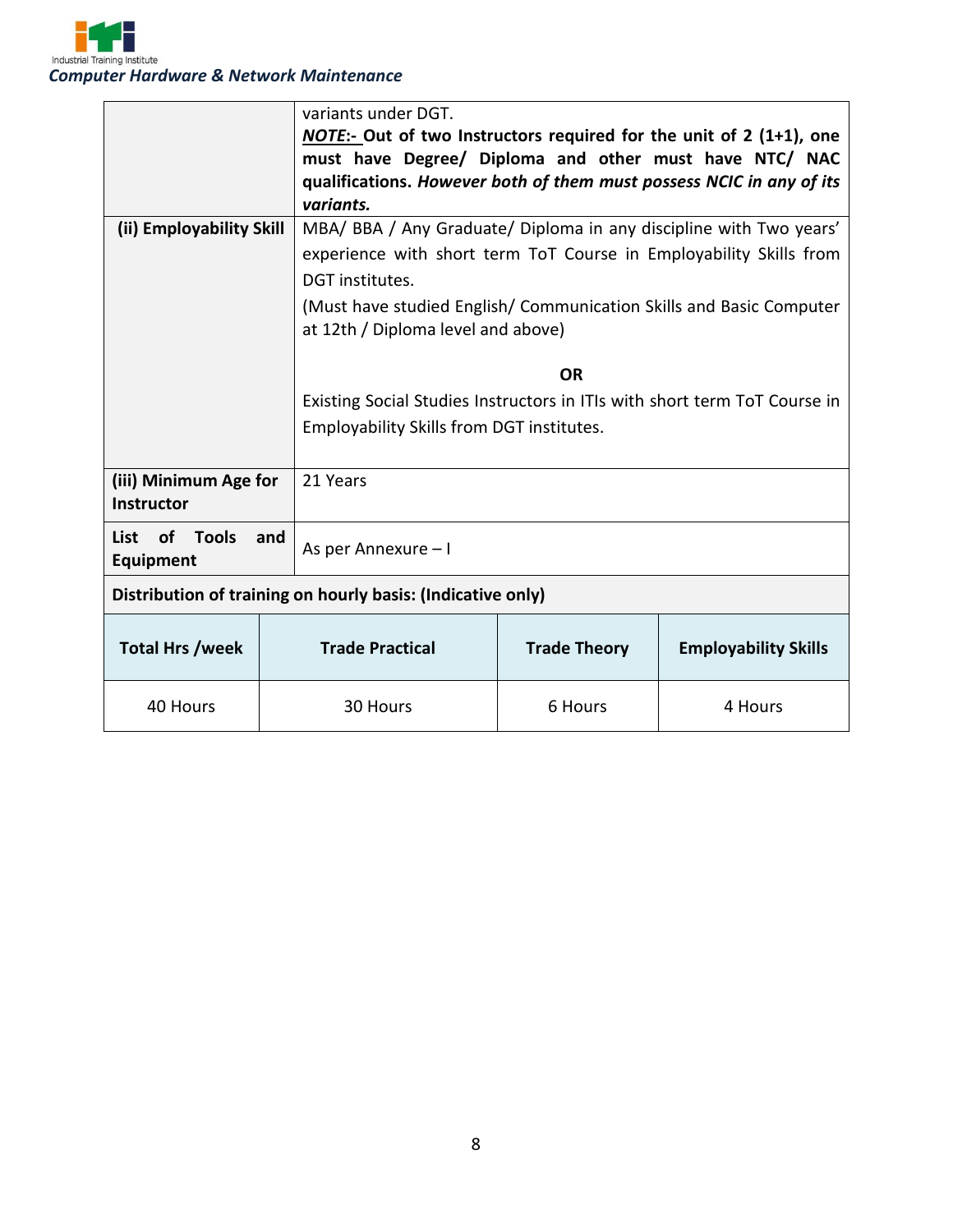

## **5. LEARNING OUTCOME**

*Learning outcomes are a reflection of total competencies of a trainee and assessment will be carried out as per the assessment criteria.*

#### **5.1 LEARNING OUTCOMES (TRADE SPECIFIC)**

- 1. Perform all the functions with Electrical and Electronic Components related to Computer and Networking system drawing following safety precautions.
- 2. Assemble and repair Desktop Computer with all its hardware components.
- 3. Install different Operating System and all other application software.
- 4. Customize Operating System and maintenance of system application software.
- 5. Assemble and repair Laptop and its hardware components.
- 6. Perform the operations of office package (word, excel, power point).
- 7. Install Printer, Scanner and troubleshoot their faults.
- 8. Set up and configure Networking System using various network devices.
- 9. Share and control resource and Internet connection through network.
- 10. Implement Network Security to protect from various attacks on networking.
- 11. Install and configure Windows and Linux server.
- 12. Browse internet and communicate through email.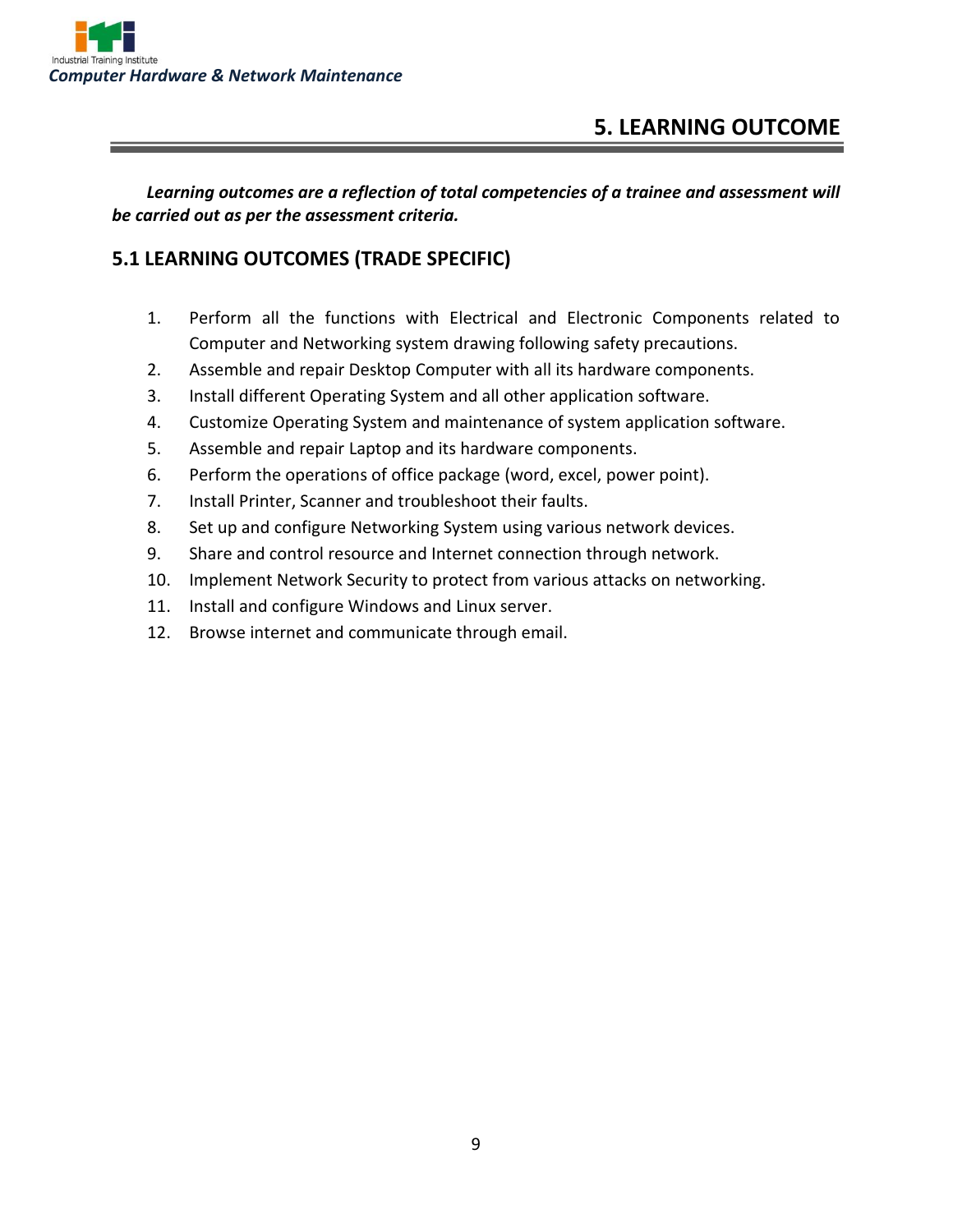## **6. ASSESSMENT CRITERIA**

| <b>LEARNING OUTCOMES</b>     | <b>ASSESSMENT CRITERIA</b>                                           |  |  |
|------------------------------|----------------------------------------------------------------------|--|--|
| 1. Perform all the functions | Construct a simple circuit using AC/DC supply, lamp, fuse and        |  |  |
| Electrical<br>with<br>and    | switch.                                                              |  |  |
| Electronic Components        | Measure circuit voltage<br>and current using voltmeters and          |  |  |
| related to Computer and      | ammeters. Also check voltage between earth and neutral.              |  |  |
| <b>Networking</b><br>system  | Measure resistance using Multimeter.                                 |  |  |
| following<br>safety          | Practice of soldering and de soldering techniques, practice using    |  |  |
| precautions.                 | hook-up wires. Soldering resistors on Tag board. Practice using      |  |  |
|                              | surface mount board/ device.                                         |  |  |
|                              | Measure inductance using LCR meter. Calculate<br>Inductive           |  |  |
|                              | reactance at different input signal frequencies.                     |  |  |
|                              | Rewind a transformer to given specification using winging            |  |  |
|                              | machine.                                                             |  |  |
|                              | Test working condition of capacitor. Discharge first then test a     |  |  |
|                              | charged capacitor. Measure capacitance using RLC meter.              |  |  |
|                              | Construct and test a half wave and full wave diode rectifiers.       |  |  |
|                              | Practice Quick test given transistors using Multimeter. Identify     |  |  |
|                              | opens, shorted junctions.                                            |  |  |
|                              | Assemble and test a fixed voltage regulator using 3pin IC.           |  |  |
|                              | Assemble a simple inverter and converter for<br>use with             |  |  |
|                              | emergency lamp.                                                      |  |  |
|                              | Construct small circuit using digital electronic components.         |  |  |
|                              |                                                                      |  |  |
| 2. Assemble and repair of    | Open the cabinet and identify various motherboards components,       |  |  |
| Desktop Computer with        | connectors, slots, ports (USB, VGA, DVI, and HDMI), cables and       |  |  |
| hardware<br>all<br>its i     | Connectors.                                                          |  |  |
| components.                  | Identify Motherboard<br>Components and<br><b>CPU</b><br>connections. |  |  |
|                              | (Processor) RAM (Memory) Hard Drive Connections Mechanical vs.       |  |  |
|                              | Solid State Drives ROM Drives Graphic Cards, Sound Cards.            |  |  |
|                              | Use Post Error Debug Card and understand error Code for fault        |  |  |
|                              | troubleshooting.                                                     |  |  |
|                              | Verify components with the configuration of CMOS BIOS set up.        |  |  |
|                              | Check DDR3 and DDR4 RAM's FSB. Insert it on memory slot. Test        |  |  |
|                              | and understand various beep sounds in case of trouble.               |  |  |
|                              | Removing the Processor, Installing the Processor. Understand and     |  |  |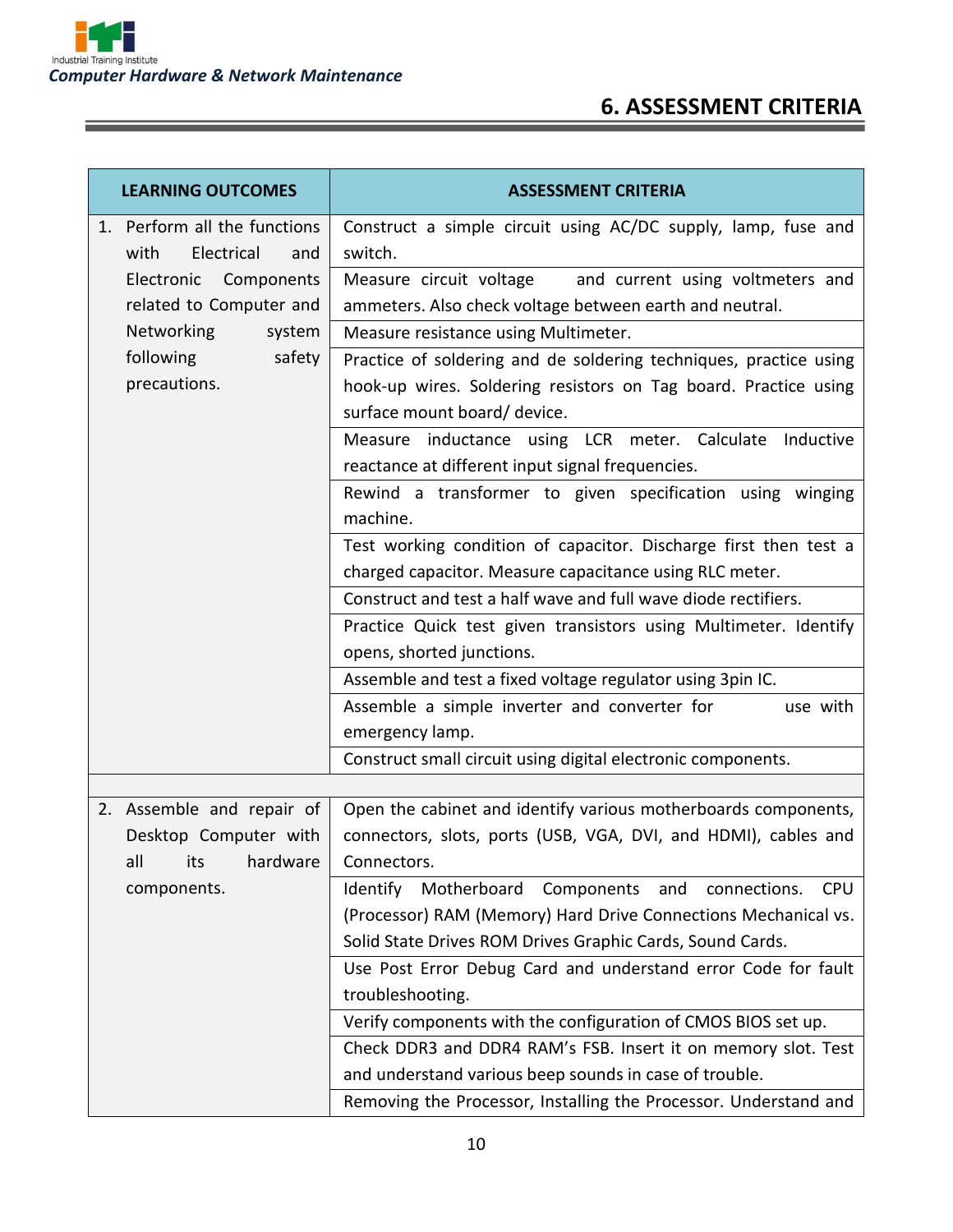

*Computer Hardware & Network Maintenance*

|                             | identify various different processor sockets.                        |
|-----------------------------|----------------------------------------------------------------------|
|                             |                                                                      |
| different<br>3. Install     | Boot the PC through a BOOTABLE DVD of OS. Partition the disk,        |
| Operating System and        | Format the drive. Install Windows 7 and Windows 10 from DVD          |
| other<br>all<br>application | Disk.                                                                |
| software.                   | Make Win-7 AND Win-10 dual boot properly. Practice on recovery       |
|                             | partition                                                            |
|                             | Install and boot Win-10 in UEFI mode.                                |
|                             | Collecting and installing specific/compatible Device driver from     |
|                             | internet. Update the driver software from internet. Uninstall and    |
|                             | Rollback the driver.                                                 |
|                             | Go to Windows Update in control panel. Check installed update.       |
|                             | Change/ update Setting.                                              |
|                             | Install any popular antivirus software. Online and offline updating  |
|                             | of antivirus. View its various options. On and off Firewall option   |
|                             | inside antivirus software.                                           |
|                             | Install various application software programs in windows. Install    |
|                             | Firefox and chrome browser.                                          |
|                             | Install Linux (Ubuntu, Fedora, Debian, Red hat) OS from bootable     |
|                             | USB drive and partition the hard disk manually. Use diskpart         |
|                             | command.                                                             |
|                             | Practice important Linux commands.                                   |
|                             |                                                                      |
| 4. Customize<br>Operating   | Open Personalize Setting and find Desktop icon setting, Screen       |
| System<br>and               | Resolution and various other setting.                                |
| maintenance of system       | Open windows explorer and find different drives, files and folders,  |
| application software.       | their size and other properties. Do it through command prompt        |
|                             | also.                                                                |
|                             | Create and configure user accounts in Windows 7/8/10. Create         |
|                             | Administrator and Limited user account.                              |
|                             | Make Changes to an Account. Reset Limited user account password      |
|                             | through Administrative account.                                      |
|                             | Use various free and paid Disk clean up utility to remove junk files |
|                             | from hard disk.                                                      |
|                             | Create automated backups to ensure you always have a recent          |
|                             | backup.                                                              |
|                             | Configure outlook and connect with Gmail, use thunderbird            |
|                             | IMAP/POP3 along with security features. Configuration of Browsers.   |
|                             |                                                                      |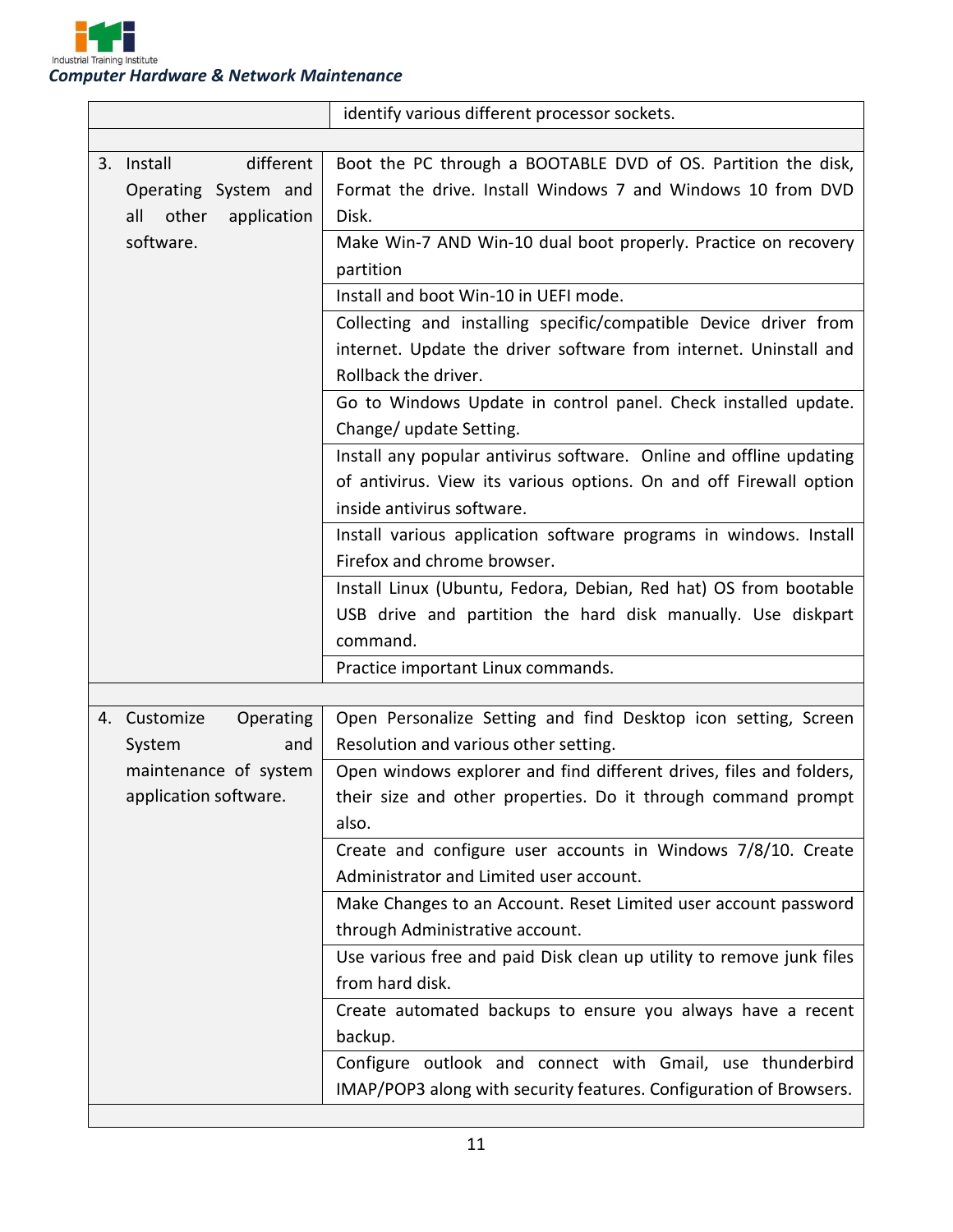

| 5.<br>Assemble<br>repair<br>and | Assemble and disassembling a Laptop.                                             |  |  |
|---------------------------------|----------------------------------------------------------------------------------|--|--|
| Laptop and its hardware         | Upgrade RAM, HDD and other parts.                                                |  |  |
| components.                     | Test fault finding and troubleshooting techniques.                               |  |  |
|                                 | Enabling<br>SATA technology. Installation of OS<br>support for                   |  |  |
|                                 | using SATA technology drivers.                                                   |  |  |
|                                 | Configuration of camera, mic, WLAN and Bluetooth, touchpad,                      |  |  |
|                                 | finger print scanner.                                                            |  |  |
|                                 |                                                                                  |  |  |
| 6. Perform the operations       | Format text and editing. Set up page and margins.<br>Tabs and                    |  |  |
| of office package (word,        | indents.<br>Create Worksheets using Spreadsheet Software.                        |  |  |
| excel, power point).            |                                                                                  |  |  |
|                                 | Create Slide shows, insert picture, theme, format text, animation                |  |  |
|                                 | and object.                                                                      |  |  |
| 7. InstallPrinter,              | Installing a printer and carrying self-test.<br>Scanner                          |  |  |
| and troubleshoot their          | Tracing the control board and identifying defective components.                  |  |  |
| faults.                         | Servicing of control board.                                                      |  |  |
|                                 | Replacement of toner cartridge of laser printers.                                |  |  |
|                                 | Installing plotter and rectify its common faults.                                |  |  |
|                                 | Install a Scanner, configure it and use Automatic Document Feeder                |  |  |
|                                 | (ADF), OCR.                                                                      |  |  |
|                                 | Find and locate various Scanner related problems and troubleshoot                |  |  |
|                                 | them.                                                                            |  |  |
|                                 | Install Barcode and configure it.                                                |  |  |
|                                 | Install Passbook Printer calibrate, configure.                                   |  |  |
|                                 |                                                                                  |  |  |
| 8. Set up and configure         | Identify various Network device like: (a) Switch (Normal and                     |  |  |
| Networking                      | Managed), (b) Router (Normal and wireless), (c) Rack, Patch Panel, i/o<br>System |  |  |
| using various network           | box, (d) Access Point etc.                                                       |  |  |
| devices.                        | Practice crimping with straight and cross CAT 6 cables.                          |  |  |
|                                 | Punching practice in IO Box and patch panel.                                     |  |  |
|                                 | Create cabling using Fibre Optic cable and connectors.                           |  |  |
|                                 | Install & Configure a Peer- to-Peer Network<br>using Windows and                 |  |  |
|                                 | Linux Software.                                                                  |  |  |
|                                 | Connect computers with Network with Drop cable and using Wi Fi                   |  |  |
|                                 | configuration.                                                                   |  |  |
|                                 | Configure Layer 3 Switch. Verify IP Routing Process. Configure it from           |  |  |
|                                 | CLI in layer three switch.                                                       |  |  |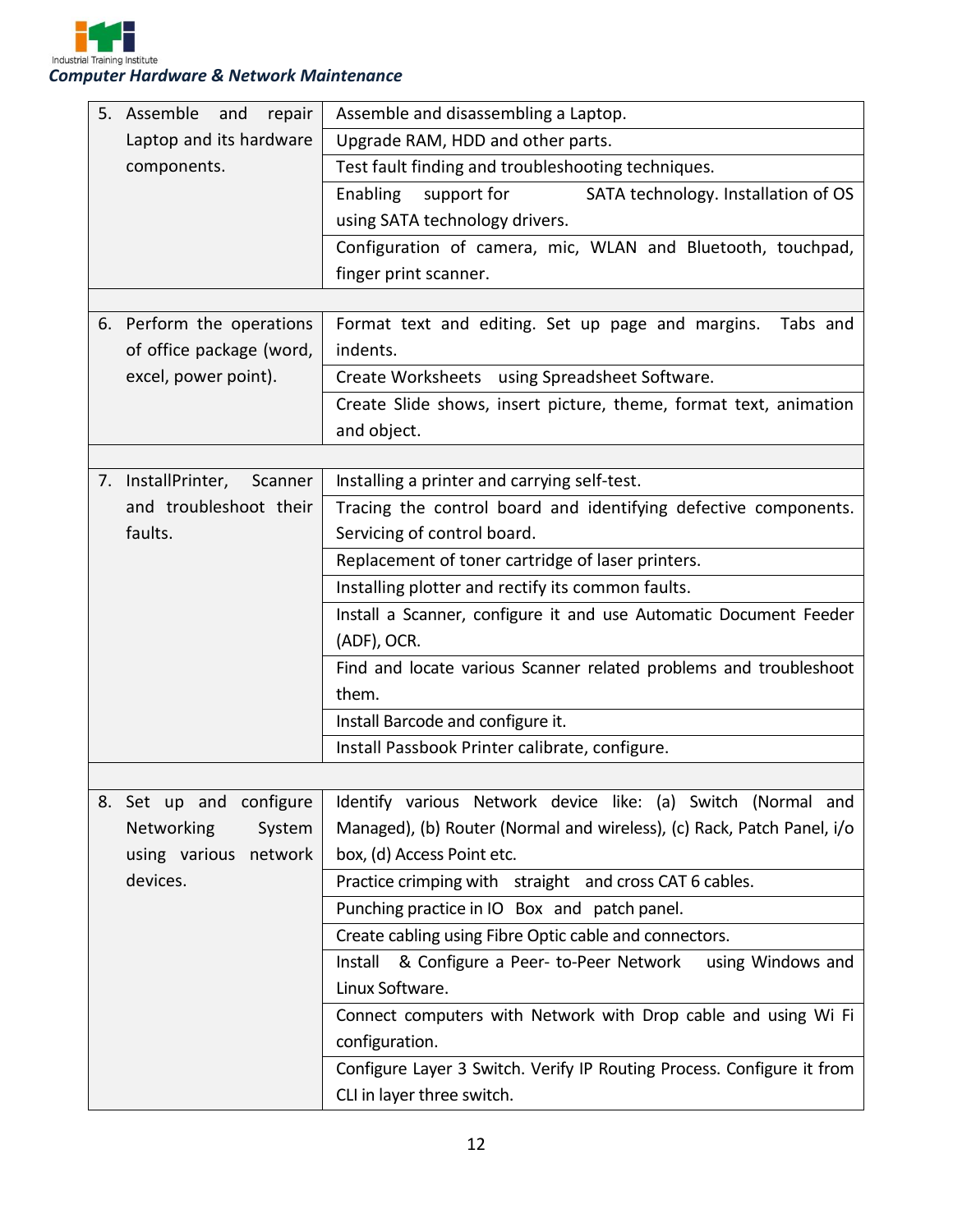

|                                 | Create simple VLAN and understand the concepts.                         |  |
|---------------------------------|-------------------------------------------------------------------------|--|
|                                 | Practice IP Addressing technique (IPv4/IPv6) and Sub netting and Super  |  |
|                                 | netting the network.                                                    |  |
|                                 | Practice to set up and use SMTP, TELNET, FTP, HTTP, SNMP, LDAP, SSH,    |  |
|                                 | NTP, IPP, HTTPS etc.                                                    |  |
|                                 |                                                                         |  |
| 9. Share<br>and<br>control      | Configure internet connection to the PC using wireless technology and   |  |
| Internet<br>resource and        | troubleshoot various connection related problems.                       |  |
| through<br>connection           | Share the internet connection (wire and wireless) in the local network  |  |
| network.                        | and access it from other machine in LAN.                                |  |
|                                 | Configure internet connection using L2 and L3 switch.                   |  |
|                                 | Install Proxy Server and configure it.                                  |  |
|                                 | Setup of basic collaboration tool for activities like chat, application |  |
|                                 | sharing, remote desktop access and control, VoIP.                       |  |
|                                 |                                                                         |  |
| Network<br>10. Implement        | Set up basic protection using public keys and MAC address filters.      |  |
| Security to protect from        | Troubleshoot wired and wireless network.                                |  |
| various<br>attacks<br>on        | Practice on firewall technologies to secure the network perimeter.      |  |
| networking.                     | Practice LAN security considerations and implement<br>endpoint and      |  |
|                                 | Layer 2 security features.                                              |  |
|                                 |                                                                         |  |
| 11. Install<br>configure<br>and | Configure services like Active Directory, DNS and DHCP.                 |  |
| Windows<br>Linux<br>and         | Configure IIS Web server (latest version).                              |  |
| server.                         | Configure following on Linux Server: (a) /etc/hosts file, (b) DHCP, (c) |  |
|                                 | DNS, (d) WEB SERVER, (e) NFS and SAMBA.                                 |  |
|                                 |                                                                         |  |
| 12. Browse<br>internet<br>and   | Practice web browsing using popular web browsing software,              |  |
| communicate<br>through          | Configuring web browser.                                                |  |
| email.                          | Use favourite folder for browsing quickly.                              |  |
|                                 | Using e-mail: Opening and configuring email client, mailbox: inbox      |  |
|                                 | and outbox, Creating and sending e-mail, Replying to an e-mail          |  |
|                                 | message, Forwarding and e- mail message, Sorting<br>and searching       |  |
|                                 | emails. Sending document/softcopy by email, activating spell checking,  |  |
|                                 | using address book, Handling SPAM, Removal of Cookies.                  |  |
|                                 |                                                                         |  |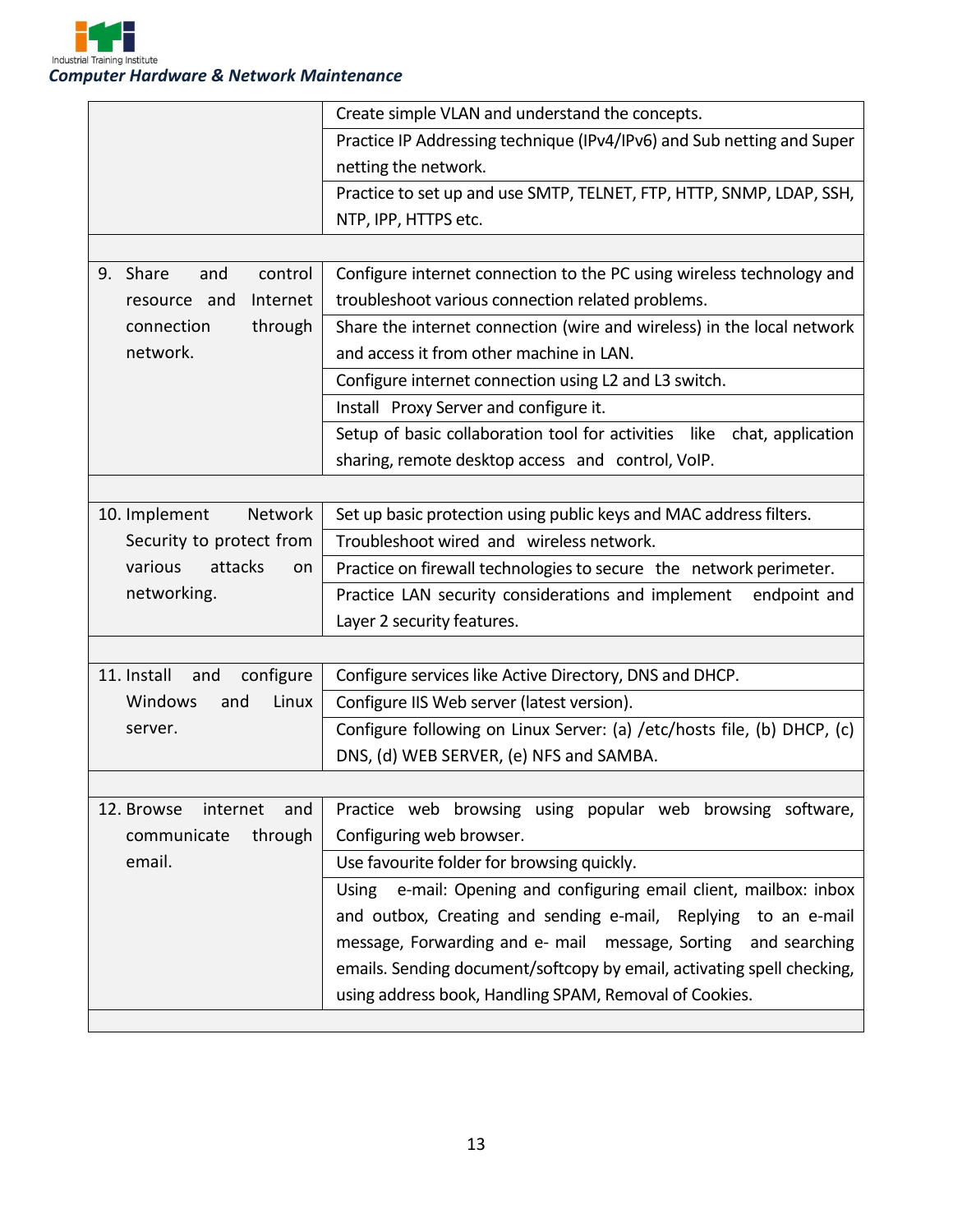and the control of the control of the control of the control of the control of the control of

| <b>SYLLABUS FOR COMPUTER HARDWARE &amp; NETWORK MAINTENANCE TRADE</b> |                                             |                                                                                 |                                                 |
|-----------------------------------------------------------------------|---------------------------------------------|---------------------------------------------------------------------------------|-------------------------------------------------|
| <b>DURATION: ONE YEAR</b>                                             |                                             |                                                                                 |                                                 |
| <b>Duration</b>                                                       | <b>Reference Learning</b><br><b>Outcome</b> | <b>Professional Skills</b><br>(Trade Practical)<br><b>With Indicative Hours</b> | <b>Professional Knowledge</b><br>(Trade Theory) |
| Professional                                                          | Perform<br>all<br>the                       | <b>Familiarization</b><br>with<br>the                                           | <b>Familiarization</b><br>with<br>the           |
| <b>Skill 210</b>                                                      | functions<br>with                           | <b>Institute and Safety</b>                                                     | <b>Institute and Safety</b>                     |
| Hrs;                                                                  | Electrical<br>and                           | 1. Visits to workshops, labs,                                                   | • CHNM<br>duration,<br>course                   |
|                                                                       | Electronic                                  | office, stores etc. of the                                                      | methodology<br>and<br>scope,                    |
| Professional                                                          | Components related                          | institute. (06hrs)                                                              | structure of the training                       |
| Knowledge                                                             | to Computer<br>and                          | 2. Demonstrate<br>safety                                                        | program.                                        |
| 42 Hrs                                                                | Networking system                           | precaution including anti-                                                      | Safety in moving and shifting                   |
|                                                                       | following<br>safety<br>precautions.         | static protection. (06hrs)<br>Demonstrate<br>first<br>aid<br>3.                 | delicate<br>and<br>heavy                        |
|                                                                       |                                             | practice. (06hrs)                                                               | equipments.                                     |
|                                                                       |                                             | 4. Demonstrate<br>artificial                                                    | First aid concept.                              |
|                                                                       |                                             | practice.<br>respiration and                                                    | • About artificial respiration.                 |
|                                                                       |                                             | (06hrs)                                                                         | • Electrical Safety. (06hrs)                    |
|                                                                       |                                             | 5. Demonstrate<br>electrical                                                    |                                                 |
|                                                                       |                                             | safety precautions. (06hrs)                                                     |                                                 |
|                                                                       |                                             | <b>Basics of Electricity</b>                                                    | <b>Basic Electrical concepts</b>                |
|                                                                       |                                             | 6. Identify specification<br>of                                                 | • Concept of current<br>and                     |
|                                                                       |                                             | different types of fuses,                                                       | voltage.<br>AC, DC Supply                       |
|                                                                       |                                             | switches. (03hrs)                                                               | indicating lamps. Different                     |
|                                                                       |                                             | 7. Identify of meter types and                                                  | types of Fuses and their                        |
|                                                                       |                                             | measuring range. (05hrs)                                                        | applications. Different types                   |
|                                                                       |                                             | 8. Construct a simple circuit                                                   | of connectors, switches used                    |
|                                                                       |                                             | using AC/DC supply, lamp,                                                       | in electrical and electronic                    |
|                                                                       |                                             | fuse and switch. (05hrs)                                                        | applications.                                   |
|                                                                       |                                             | 9. Measure circuit<br>voltage                                                   | Measuring circuit voltage                       |
|                                                                       |                                             | and<br>current<br>using                                                         | and current using voltmeters                    |
|                                                                       |                                             | voltmeters and ammeters.                                                        | and ammeters. AC and DC                         |
|                                                                       |                                             | Also<br>check<br>voltage                                                        | meters.                                         |
|                                                                       |                                             | between earth and neutral.                                                      | Measuring instruments, MC,                      |
|                                                                       |                                             | (02hrs)                                                                         | MI<br>Ammeter,<br>type,                         |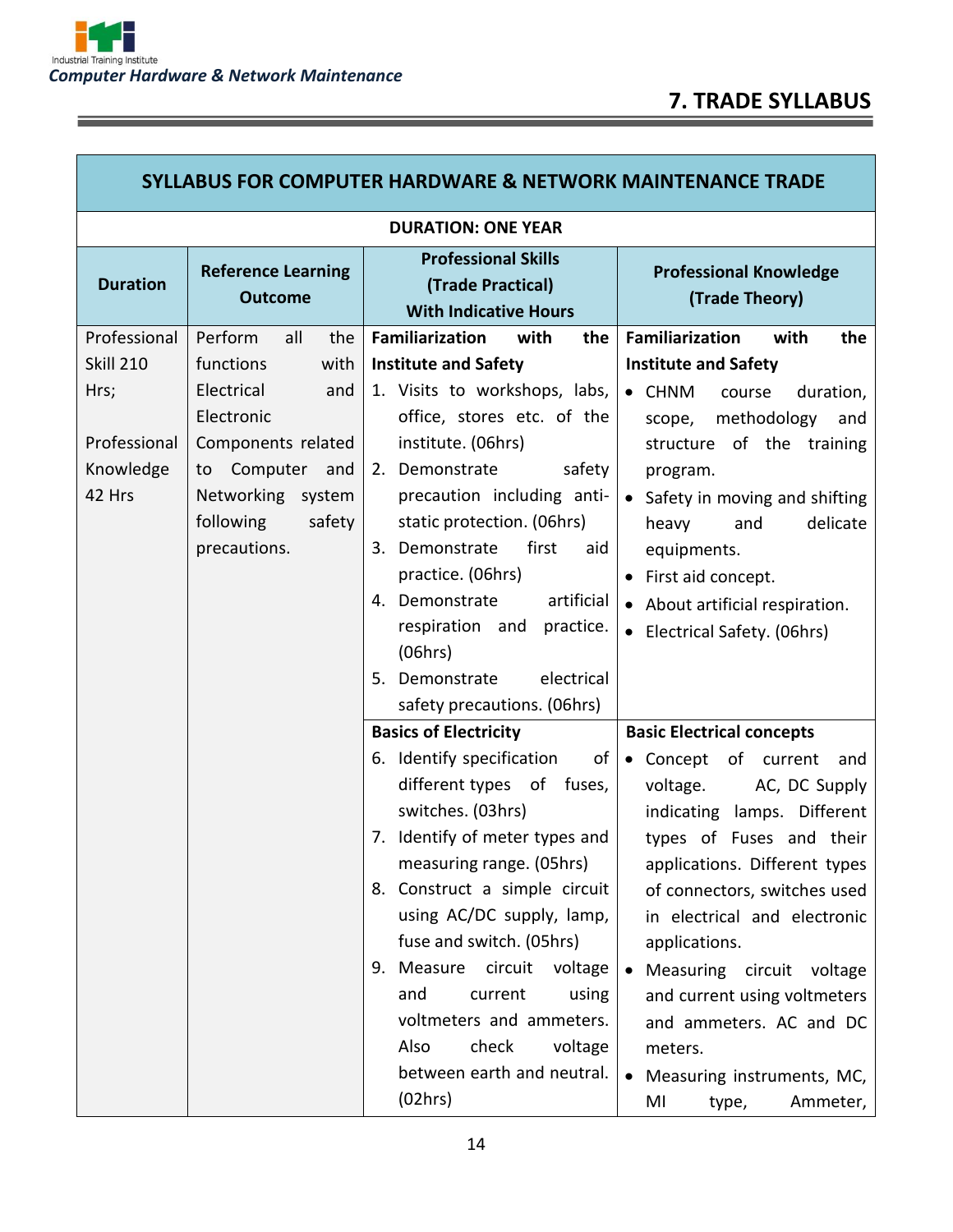

| 10. Measure<br>voltage<br>and    | Voltmeter, Multimeter for                   |
|----------------------------------|---------------------------------------------|
| current using Multi-meter        | measuring<br>voltage<br>and                 |
| (analog-digital). (05hrs)        | Construction,<br>current.                   |
| 11. Use Multimeter to check      | characteristics/ features and               |
| fuses, lamps and switches.       | specification.<br>Digital                   |
| (05hrs)                          | Multimeter                                  |
| 12. Measure DC and AC power      | Meaning of Circuit and basic                |
| using V-I method and using       | electrical circuits.                        |
| power meter.(05hrs)              | • Meaning<br>of<br>resistance,              |
|                                  | continuity and<br>continuity                |
|                                  | Multimeter<br>testers.<br>for               |
|                                  | checking continuity.                        |
|                                  | Concept of Power<br>and                     |
|                                  | V&I<br>using<br>measurement                 |
|                                  | meter and Power meter.                      |
|                                  |                                             |
|                                  | (06hrs)<br><b>Introduction to Resistors</b> |
| Resistors, Soldering and De-     |                                             |
| soldering                        | • Classification, characteristics           |
| 13. Identify different types of  | and application of different                |
| from<br>resistors<br>physical    | types of resistors. Carbon                  |
| appearance. (03hrs)              | film, metal film, wire wound,               |
| 14. Identify resistor value and  | surface<br>cermets<br>and                   |
| tolerance<br>using<br>colour     | mounted.                                    |
| code. (04 hrs)                   | • Colour coding of resistors.               |
|                                  |                                             |
| 15. Measure resistance using     | Calculating,<br>measuring                   |
| Multimeter. (02 hrs)             | resistance value and its                    |
| 16. Practice of soldering and de | tolerance value. Wattage of                 |
| soldering<br>techniques,         | resistors, specific resistance              |
| hook-up<br>practice<br>using     | and their importance.                       |
| wires. Soldering resistors       | • Resistors<br>in<br>series<br>and          |
| on Tag board. Practice           | parallel.                                   |
| using surface mount board/       | Soft<br>soldering<br>$\bullet$<br>and       |
| device. (06 hrs)                 | precautions to be taken                     |
| 17. Verify of Ohms Law and       | form a making a good solder                 |
| Kirchhoff's Laws. (05 hrs)       | joint. Types of solder and                  |
| 18. Practice<br>of<br>soldering  | need of soldering paste.                    |
| resistors on PCB and De-         | Ohms law and Kirchooff's                    |
| soldering. (03 hrs)              | Laws.                                       |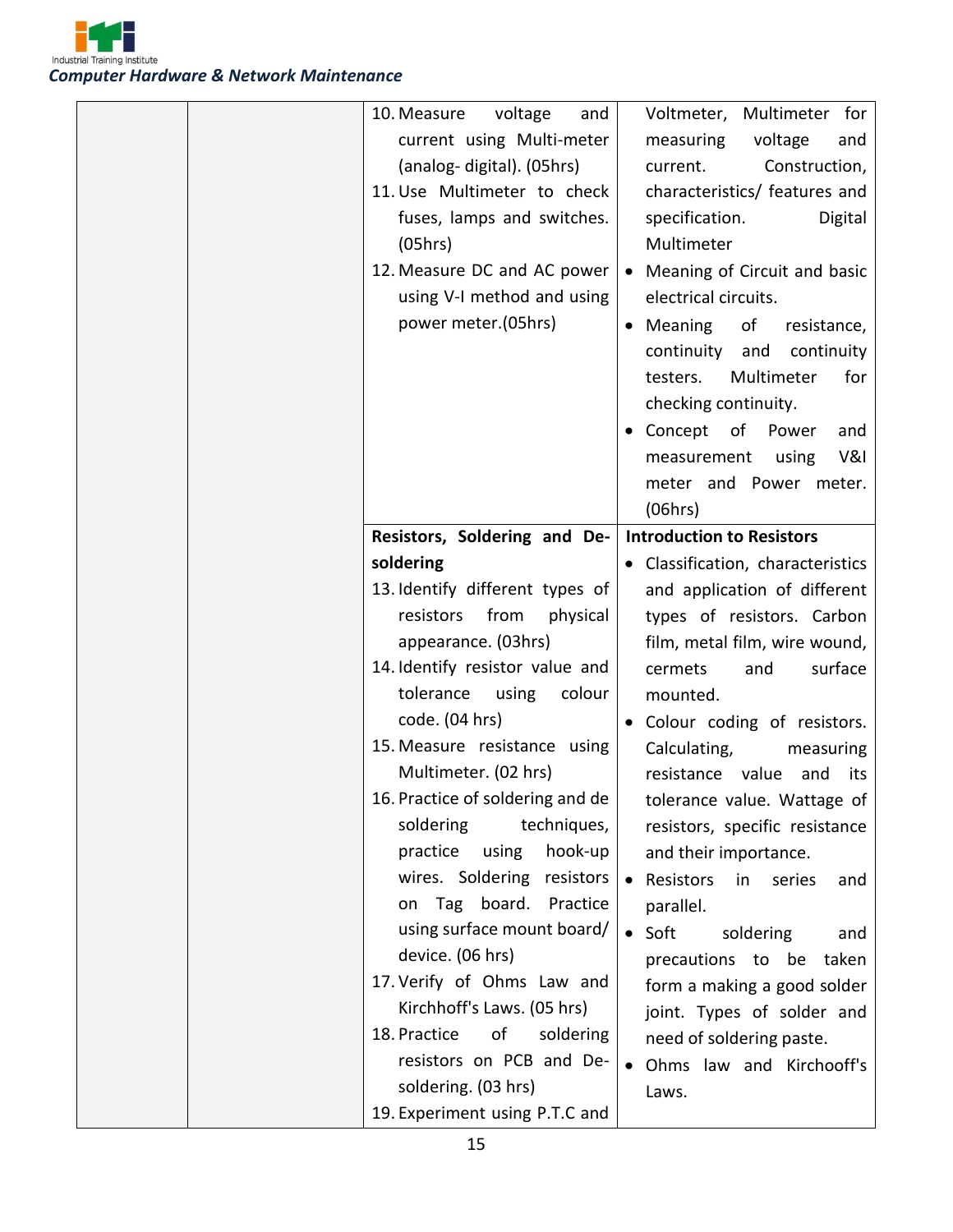

| NTC resistors. (02 hrs)<br>20. Experiment to check VDR's.<br>(02 hrs)<br>21. Experiment to check LDR's.<br>(02 hrs)<br>22. Test Pots, Presets. (02 hrs)                                                                                                                                                                                                                                                                                                                                                                                                                                             | • Printed circuit boards and its<br>application.<br>• De-soldering tools.<br>• Temperature<br>dependent<br>resistors<br>their<br>and<br>applications. (PTC and NTC).<br>• Voltage dependent resistors<br>$(VDR)$ .<br>· Photoelectric effect, Light<br>Dependent resistors.<br>• Variable<br>resistors,<br>pots,<br>presets,<br>types<br>and<br>application. Log and Linear<br>resistors. (06 hrs)                                                                                                                              |
|-----------------------------------------------------------------------------------------------------------------------------------------------------------------------------------------------------------------------------------------------------------------------------------------------------------------------------------------------------------------------------------------------------------------------------------------------------------------------------------------------------------------------------------------------------------------------------------------------------|---------------------------------------------------------------------------------------------------------------------------------------------------------------------------------------------------------------------------------------------------------------------------------------------------------------------------------------------------------------------------------------------------------------------------------------------------------------------------------------------------------------------------------|
| Inductance                                                                                                                                                                                                                                                                                                                                                                                                                                                                                                                                                                                          | Introduction to Inductor and                                                                                                                                                                                                                                                                                                                                                                                                                                                                                                    |
| 23. Identification of different<br>types of inductors and its<br>specifications. (03 hrs)<br>24. Measure inductance using<br>Calculate<br><b>LCR</b><br>meter.<br>Inductive<br>reactance<br>at<br>different<br>input<br>signal<br>frequencies. (06 hrs)<br>25. Demonstrate<br>self<br>and<br>mutual induction. (05 hrs)<br>26. Check<br>step<br>down<br>Transformers. (05 hrs)<br>27. Rewind a transformer to<br>given specification using<br>winging machine. (04 hrs)<br>28. Finding<br>losses<br>and<br>efficiency<br>οf<br>given<br>transformers. (04 hrs)<br>29. Identifying<br>and<br>testing | Inductance<br>• Definition<br>of inductance.<br>Properties.<br><b>Types</b><br>of<br>inductors<br>their<br>and<br>application.<br>• Inductive<br>reactance,<br>measuring inductance and<br>inductive<br>reactance.<br>Meaning of lead, lag. Effect<br>of inductor on power factor.<br>Frequency dependence of<br>inductive reactance.<br>• Self and Mutual inductance.<br>Coefficient of coupling.<br>Transformers. Turns ratio.<br>Transformer<br>winding.<br>Winding machines.<br>Transformer<br>losses<br>and<br>efficiency. |
| high<br>frequency<br>transformers<br>used<br>in<br>electronic circuits. (03 hrs)                                                                                                                                                                                                                                                                                                                                                                                                                                                                                                                    | • Uses, losses, efficiency type<br>of cores and uses for LF, HF,<br>VHF transformer.<br>Transformers used in high                                                                                                                                                                                                                                                                                                                                                                                                               |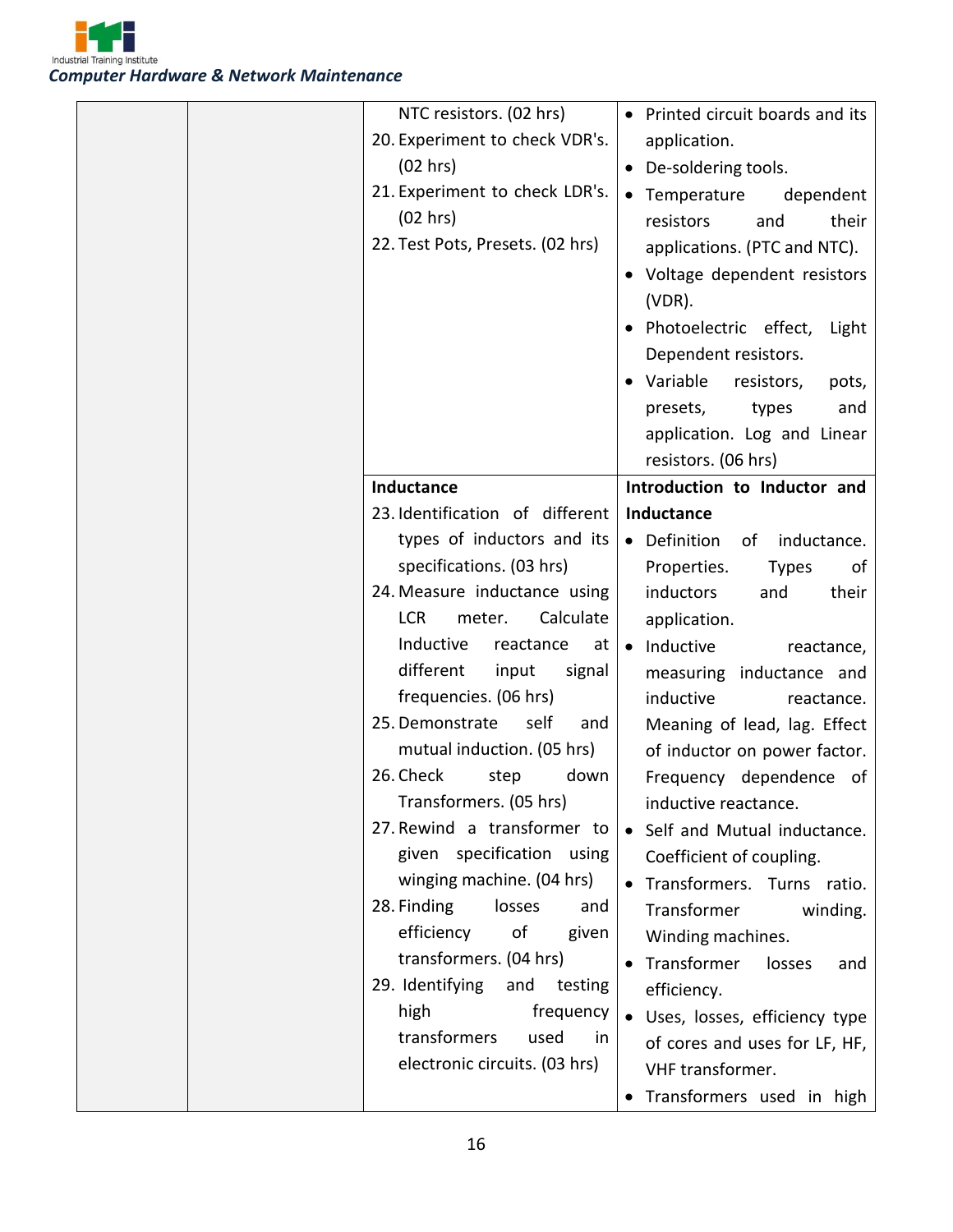

|                                    | frequency applications                  |
|------------------------------------|-----------------------------------------|
|                                    | Basics of EMI, EMC, and                 |
|                                    | MCB. (06 hrs)                           |
| Capacitance and Resonance          | Introduction<br>Capacitor,              |
| circuits                           | Capacitance and<br>Resonance            |
| 30. Identify of different types    | circuits                                |
| of capacitors from colour          | $\bullet$ Working<br>principle<br>of    |
| code and typographic code.         | Electrostatic<br>capacitors.            |
| (03 hrs)                           | action, di-electric constant.           |
| 31. Test working condition of      | Unit of capacitance and                 |
| capacitor. Discharge first         | capacitive reactance. Types             |
| then<br>test<br>charged<br>a       | of<br>Capacitors-electrolytic,          |
| capacitor.<br>Measure              | ceramic,<br>polyester,                  |
| capacitance<br>using<br><b>RLC</b> | mica,<br>surface<br>tantalum,           |
| meter. (03 hrs)                    | mounted. Colour coding, and             |
| 32. Measure<br>capacitive          | tolerance.                              |
| different  <br>reactance<br>at     | Measuring capacitance and<br>$\bullet$  |
| frequencies. (03 hrs)              | capacitive reactance.                   |
| 33. Measure capacitance and        | Behavior of capacitance at              |
| capacitive reactance<br>of I       | different frequencies.                  |
| capacitors in series and           | • Capacitors in series and              |
| capacitors in parallel. (03        | parallel.                               |
| hrs)                               | Meaning<br>of<br>Resonance.             |
|                                    | Application of<br>resonance.            |
| <b>Electronic Components</b>       | Series<br>and<br>parallel               |
| 34. Identify<br>terminals<br>of    | resonance circuits.                     |
| different types of diodes.         |                                         |
| its specifications<br>Record       | <b>Electronic</b><br><b>Components:</b> |
| diode<br>referring<br>to           | Diodes.                                 |
| datasheet. (02 hrs)                | • Semiconductor, intrinsic and          |
| 35. Plot forward and reverse       | extrinsic semiconductors, P             |
| characteristics of<br>diode        | and N type semiconductor.               |
| Testing working condition          | Development of<br>P.N.                  |
| of diodes. (04 hrs)                | junction barrier potential.             |
| 36. Construct and test a half      | Effect<br>of<br>temperature.            |
| wave and full wave diode           | Breakdown voltage.                      |
| rectifiers. (06 hrs)               | Different types of Diodes.              |
| 37. Construct and test a Bridge    | Diode<br>terminals.<br>Diode            |
| rectifier with and without         |                                         |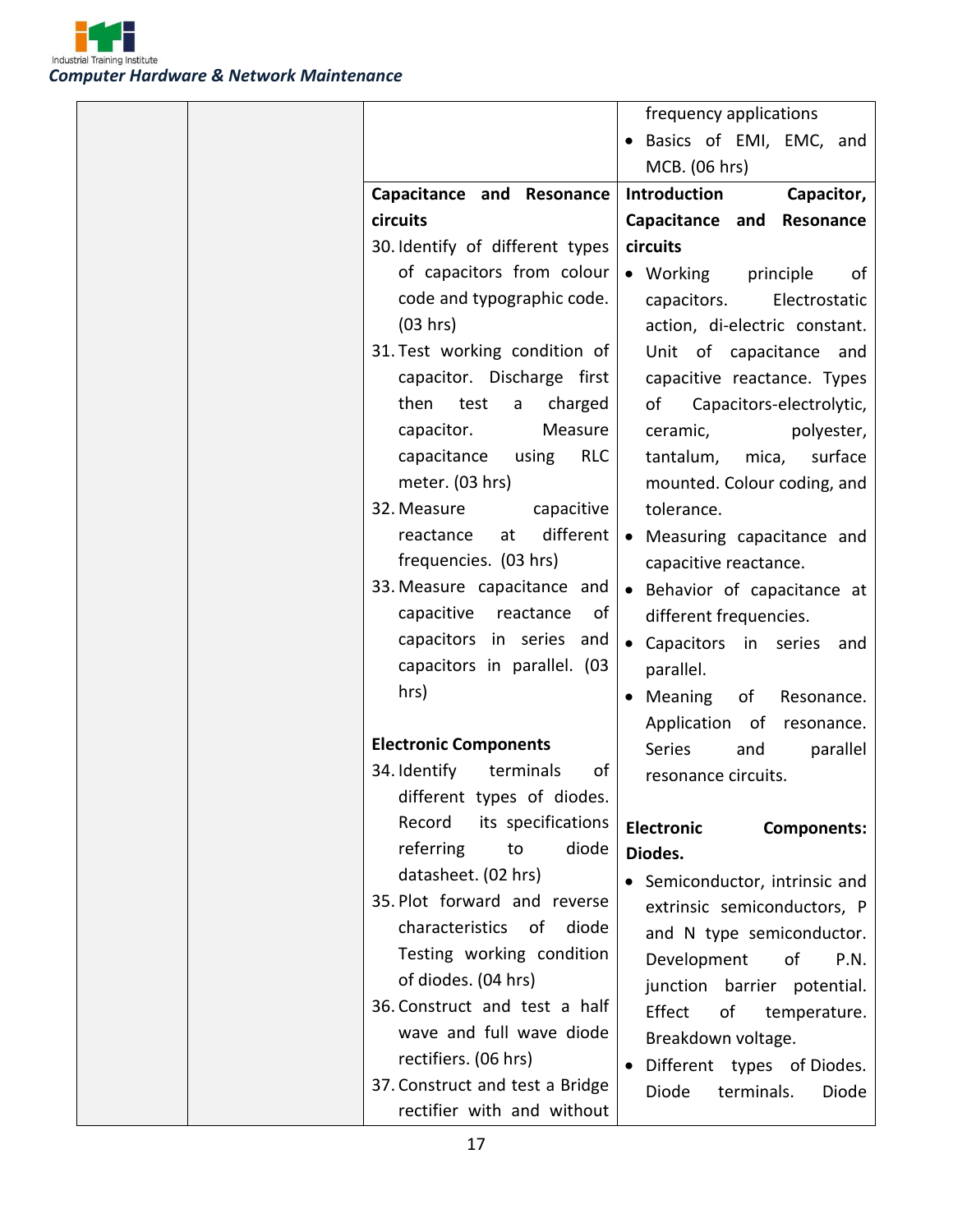

| filter. (06 hrs)                 | specifications using<br>data    |
|----------------------------------|---------------------------------|
|                                  | book.                           |
|                                  | Forward<br>and<br>reverse       |
|                                  | characteristics<br>diode.<br>of |
|                                  | Testing diodes<br>using         |
|                                  | Multimeter.                     |
|                                  | Half wave and Full wave         |
|                                  | rectifiers<br>using<br>diodes.  |
|                                  | Transformer<br>requirements.    |
|                                  | Calculating<br>output DC,       |
|                                  | ripple factor.                  |
|                                  | Bridge rectifier. Calculating   |
|                                  | output DC, ripple factor.       |
|                                  | for rectifiers.<br>• Filters    |
|                                  | Calculating output DC, ripple   |
|                                  | factor.                         |
| diode<br>38. Draw<br>Zener       | • Zener<br>diode-Its            |
| characteristics,<br>Simple       | characteristics<br>and          |
| voltage regulator<br>using       | application for<br>voltage      |
| zener diode. (06 hrs)            | regulation. Calculating the     |
|                                  | series resistor for required    |
| <b>Transistor and Amplifiers</b> | current rating.                 |
| 39. Identify types transistors   | Specifications of a regulated   |
| based on their physical          | power supply and testing a      |
| appearance. Identify the         | supply<br>for<br>power<br>its   |
| leads of the given assorted      | specifications.                 |
| types of transistors. (06        |                                 |
| hrs)                             | Introduction to Transistor and  |
| 40. Practice Quick test given    | <b>Amplifiers</b>               |
| transistors<br>using             | • Working principle of PNP,     |
| Multimeter. Identify opens,      | Bipolar transistors. Types of   |
| shorted junctions. (06 hrs)      | transistors and applications.   |
| 41. Test and measure various     | Leads of transistors and their  |
| electronics<br>components.       | identification.                 |
| (04 hrs)                         | Forward and reverse bias of     |
|                                  | transistor<br>Junction.<br>or   |
| <b>Power supply</b>              | General values of junction      |
| 42. Assemble and test a fixed    | resistances. Quick testing a    |
| voltage<br>regulator<br>using    |                                 |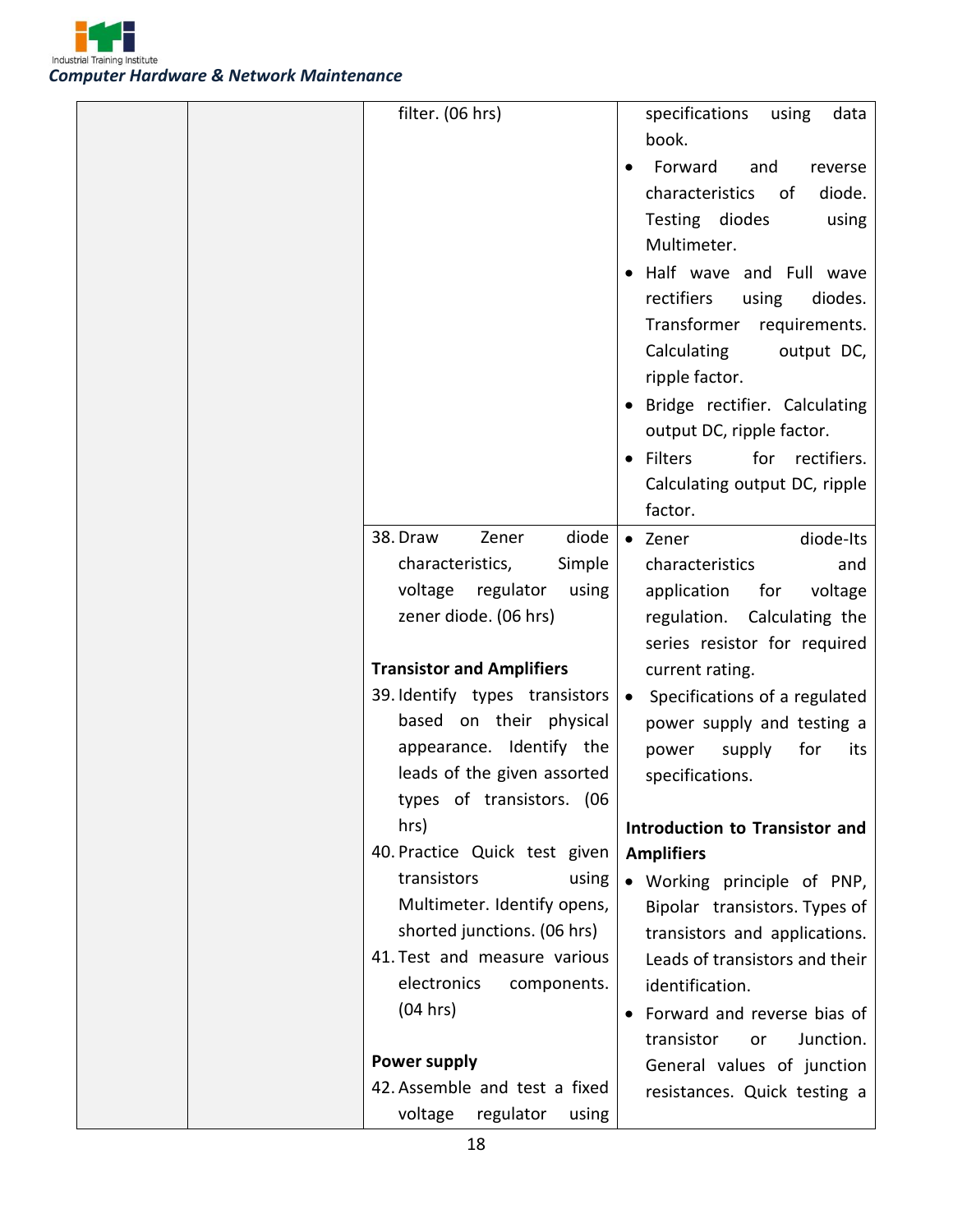

| 3pin IC. (04 hrs)                         | transistor-using Multimeter.              |
|-------------------------------------------|-------------------------------------------|
| 43. Assemble<br>and<br>test<br>a          | Transistor configuration -CB,             |
| variable voltage regulator                | CE, CC, alpha, beta. Types                |
| using IC. (04 hrs)                        | <b>Biasing</b><br>of transistor<br>of     |
|                                           | amplifiers, comparison                    |
|                                           | and applications. Thermal                 |
|                                           | Steady<br>runaway.<br>and                 |
|                                           | Dynamic characteristics.                  |
|                                           | Testing-<br>frequency<br>get              |
|                                           | response, gain bandwidth                  |
|                                           | product,<br>signal to<br>noise            |
|                                           | ratio.                                    |
|                                           |                                           |
|                                           | <b>Introduction to Power Supply</b>       |
|                                           | · Unregulated, regulated DC               |
|                                           | power supply specifications.              |
|                                           | different<br>Application<br>of            |
|                                           | types of power supply for                 |
|                                           | specific application types.               |
|                                           | • Series<br>regulator<br>using            |
|                                           | circuit<br>transistor.<br>Short           |
|                                           | Overload<br>protection.                   |
|                                           | protection.                               |
|                                           | • Fixed Voltage<br>regulators             |
|                                           | using IC's.                               |
|                                           | Variable voltage regulators               |
|                                           | using IC's. (12hrs)                       |
| 44. Assemble a simple inverter            | • Mains voltage stabilizers.              |
| and converter for<br>use                  | Inverters and converters.                 |
| with emergency lamp. (04                  | Un-interrupted<br>$\bullet$<br>power      |
| hrs)                                      | and<br>supply,<br>types                   |
| 45. Identify the parts<br>and             | applications.                             |
| controls of a UPS. Practices              |                                           |
| switch-on and<br>switch-off               | <b>Other Electrical &amp; Electronics</b> |
| procedures. (06 hrs)                      | Accessories.                              |
|                                           | • Relays, types and its working           |
| <b>Other Electrical &amp; Electronics</b> | principles.                               |
| Accessories.                              | <b>Basic LOGIC GATES and truth</b>        |
| 46. Identify<br>and Test                  |                                           |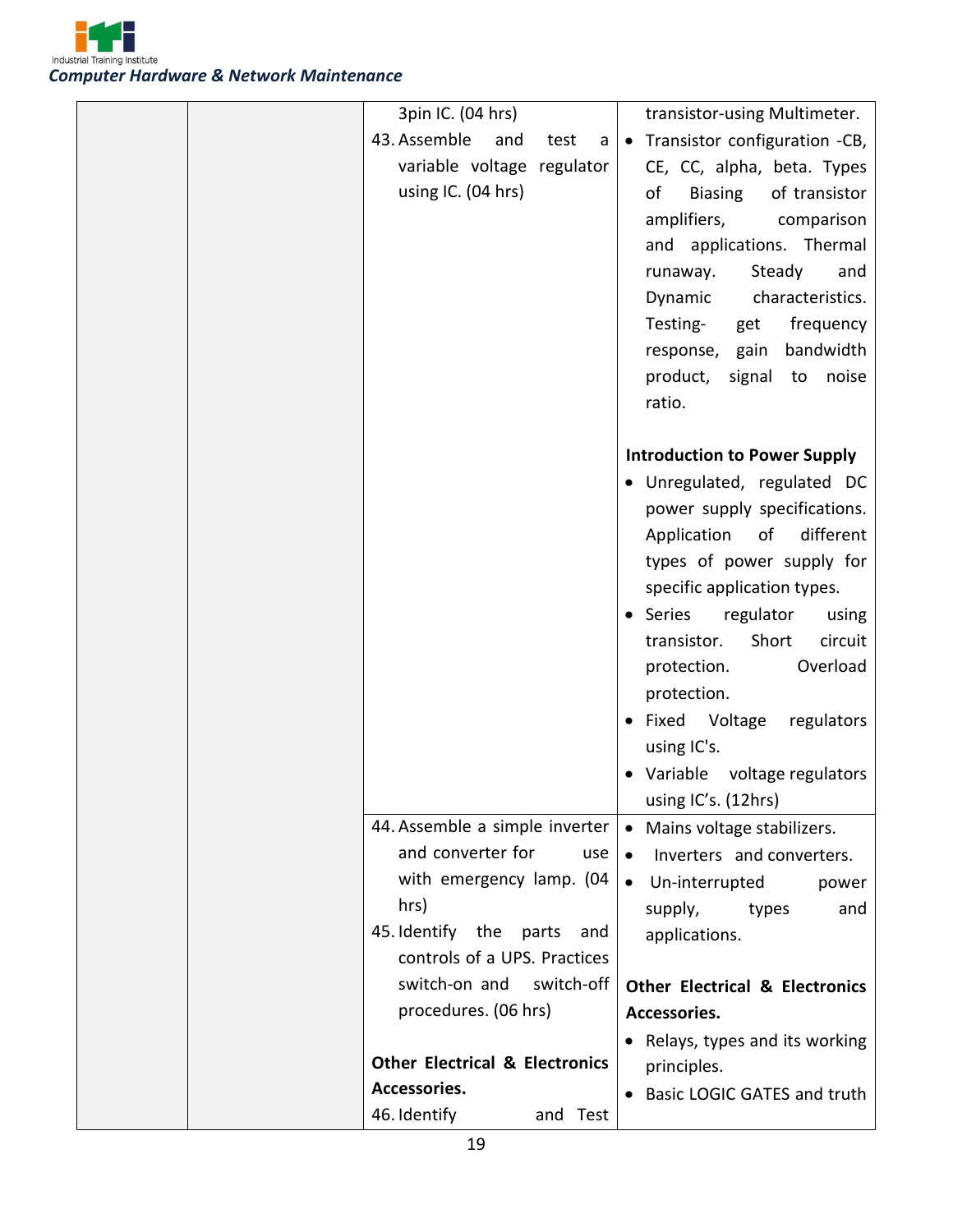

|               |                       | Sensors. Try to use it on           | table. (06 hrs)                      |
|---------------|-----------------------|-------------------------------------|--------------------------------------|
|               |                       | electronic circuit. (04 hrs)        |                                      |
|               |                       | 47. Identify and Test Relays.       |                                      |
|               |                       | Try to use it on electronic         |                                      |
|               |                       | circuit. (04 hrs)                   |                                      |
|               |                       | 48. Identification<br>of<br>digital |                                      |
|               |                       | circuits. Verify the truth          |                                      |
|               |                       | table of two input OR,              |                                      |
|               |                       | NOR, AND, NAND, NOT                 |                                      |
|               |                       | gates and test truth table          |                                      |
|               |                       | of multiple input logic             |                                      |
|               |                       | gates. (08 hrs)                     |                                      |
|               |                       | small<br>49. Construct<br>circuit   |                                      |
|               |                       | using digital<br>electronic         |                                      |
|               |                       | components. (04 hrs)                |                                      |
| Professional  | Assemble and repair   | <b>Desk Top: PC Repair Safety</b>   | <b>Introduction to Computers</b>     |
| Skill 90 Hrs; | Desktop Computer      | 50. Identify Important Safety       | · Introduction to computers,         |
|               | with all its hardware | Basics, specification<br>and        | classification, generations,         |
| Professional  | components.           | application of basic hand           | applications. Basic blocks of        |
| Knowledge     |                       | tools.<br>How<br>handle<br>to       | a digital computer.                  |
| 18 Hrs        |                       | components<br>to<br>ensure          | • Hand Tools<br><b>Basics</b><br>and |
|               |                       | their longevity. (05 hrs)           | Specifications.                      |
|               |                       | 51. Know the danger of static       | • Types of cabinets, relation        |
|               |                       | electricity. Use of anti-           | with mother board form               |
|               |                       | static pads, anti-static wrist      | factor. Precautions to be            |
|               |                       | wraps. Steps to protect a           | taken while opening and              |
|               |                       | PC from lightning strikes           | closing PC cabinet.                  |
|               |                       | and power outages. (04              | • Main devices, components,          |
|               |                       | hrs)                                | Cards, boards inside a PC (to        |
|               |                       |                                     | card or device level only).          |
|               |                       | <b>Hardware Identification</b>      | Types and specifications of          |
|               |                       | 52. Identify<br>the<br>front and    | the cables and connectors            |
|               |                       | rear panel<br>ports<br>and          | used for interconnecting the         |
|               |                       | connectors on a PC cabinet.         | boards,<br>devices,<br>cards,        |
|               |                       | (03 hrs)                            | components inside a PC.              |
|               |                       | 53. Open the cabinet<br>and         | Precautions to be taken              |
|               |                       | identify<br>various                 | while removing and/or re-            |
|               |                       | motherboards                        | connecting cables inside a           |
|               |                       | components,<br>connectors,          | PC.                                  |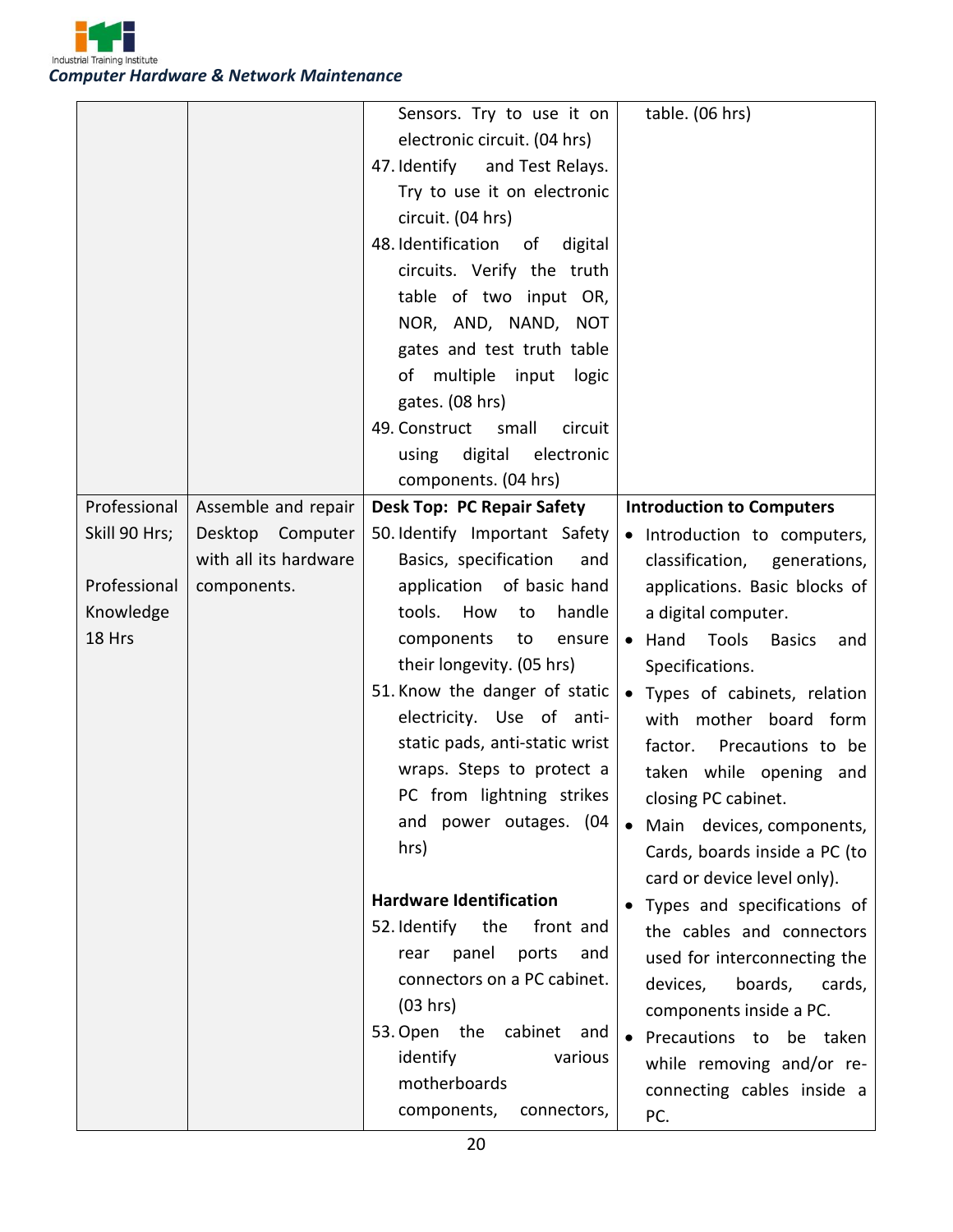

| slots, ports (USB, VGA, DVI,     |                                           |
|----------------------------------|-------------------------------------------|
| and HDMI), cables and            | <b>Introduction to PC Hardware</b>        |
| Connectors. (10 hrs)             | • Types of I/O devices and                |
| 54. Collect data from circuit    | ports on a standard PC for                |
| board. (03 hrs)                  | connecting I/O devices.                   |
| 55. Check Power Supplies and     | • Function of keyboard, brief             |
| Power Supply Connections.        | principle, types, interfaces,             |
| (04 hrs)                         | connectors, cable.                        |
| 56. Identify<br>Motherboard      | • Function of Mouse, brief                |
| Components<br>and                | principle, types, interfaces,             |
| connections.<br><b>CPU</b>       | connectors, cable.                        |
| (Processor) RAM (Memory)         | • Function of monitor, brief              |
| Drive Connections<br>Hard        | principle, resolution, size,              |
| Mechanical vs. Solid State       | interfaces,<br>types,                     |
| Drives ROM Drives Graphic        | connectors, cable.                        |
| Cards, Sound Cards. (10          | • Function of Speakers and                |
| hrs)                             | Mic, brief principle, types,              |
| 57. Use Post Error Debug Card    | interfaces,<br>connectors,                |
| and understand error Code        | cable.                                    |
| for fault troubleshooting.       | • Function of serial<br>port,             |
| (05 hrs)                         | parallel port, brief principle            |
| 58. Use of SMPS Tester for       | of communication through                  |
| fault troubleshooting. (05       | these ports, types of devices             |
| hrs)                             | that can<br>be<br>connected,              |
| 59. Use of PCI slot testing tool | interface<br>standards,                   |
| for fault troubleshooting.       | connectors, cable.                        |
| (05 hrs)                         | Function of Post Error Debug              |
| 60. Identify connectors with     | Card and its use.                         |
| data and power cables,           | • Function of SMPS Tester and             |
| connector used to connect        | its use.                                  |
| external devices. (01 hr)        | • Function of PCI slot testing            |
| 61. Verify components with       | tool and its use.                         |
| the configuration of CMOS        | Precaution to be taken while<br>$\bullet$ |
| BIOS set up. (02 hrs)            | /removing<br>connecting                   |
| 62. Install & configure add-on   | connectors from PC ports.                 |
| cards. (03 hrs)                  | Method of ensuring firm                   |
|                                  | connection. (12hrs)                       |
|                                  |                                           |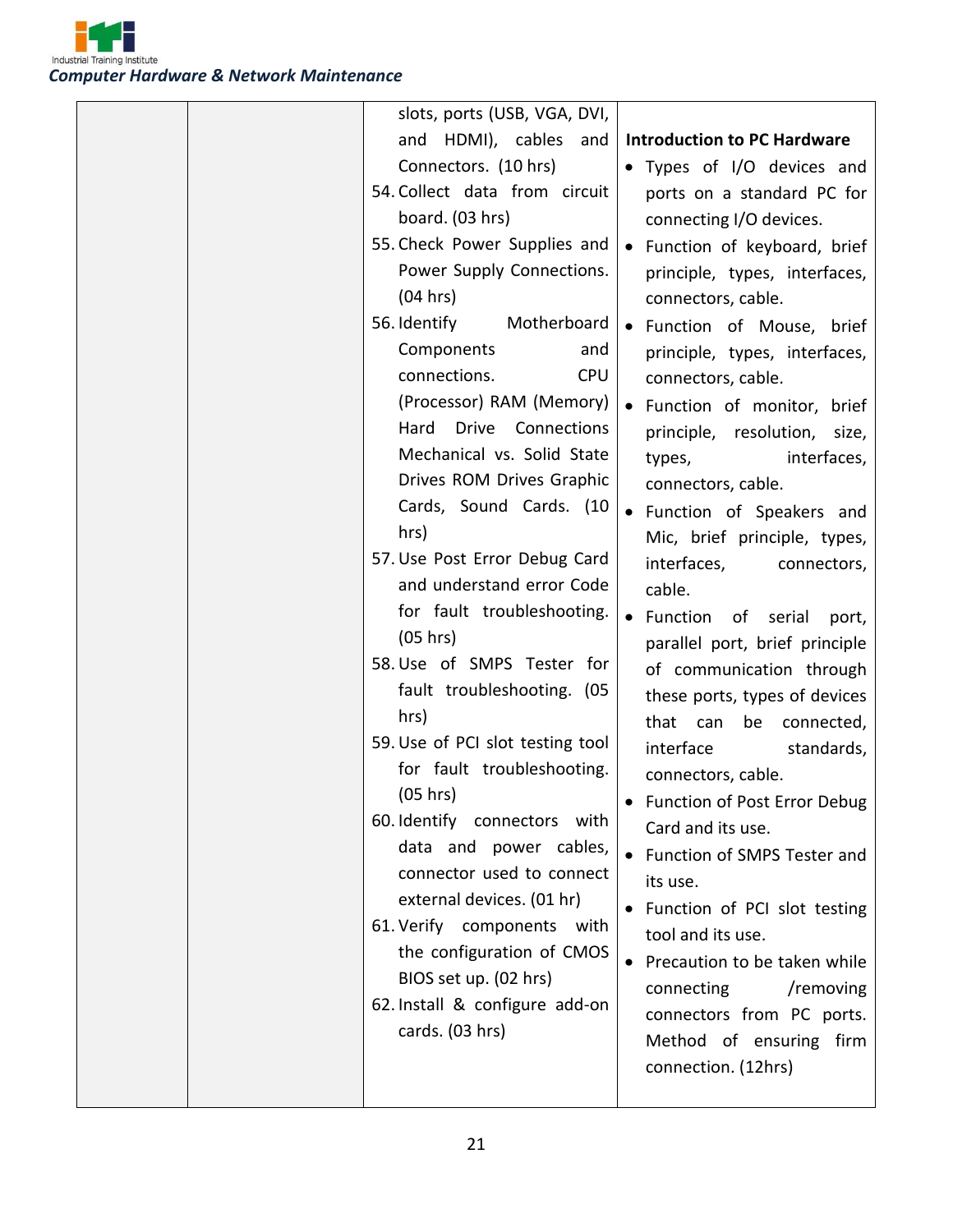

| Hardware:<br>Remove-Test-                     | <b>Assemble Hardware</b>               |
|-----------------------------------------------|----------------------------------------|
| Replace/ Install                              | • Specifications of processors         |
| 63. Check various front panel                 | (Intel Celeron, P4family,              |
| connections<br>on                             | Xeon dual core, quad core,             |
| motherboard<br>(power                         | core2 duo, i3, i5, i7 and              |
| switch, reset switch and                      | AMD).                                  |
| HDD Led). Check power                         | Memory<br>devices,<br>types,           |
| switch<br>and<br>reset                        | principle of storing. Data             |
| connection. Replace faulty                    | organization<br>4bit, 8-bit,           |
| power switch from cabinet                     | word.                                  |
| and assemble a new one.                       | Semiconductor memories,<br>$\bullet$   |
| (04 hrs)                                      | ROM,<br>RAM,<br>PROM,                  |
| 64. Check DDR3 and DDR4                       | EMPROM, EEPROM, Static                 |
| RAM's FSB. Insert it on                       | and dynamic.                           |
| memory slot. Test and                         | Example of memory chips,               |
| understand various beep                       | pin diagram, pin function.             |
| sounds in case of trouble.                    | Concept of track, sector,              |
| (03 hrs)                                      | cylinder.<br><b>FD</b><br><b>Drive</b> |
| 65. Find the CMOS/ROM BIOS                    | components<br>read<br>write            |
| chip on mother board. (01                     | head, head actuator, spindle           |
| hr)                                           | motor, sensors, PCB.                   |
| 66. Install<br>Hard<br>Drive.<br>$\mathsf{a}$ | Precaution and care to be              |
| Identify and check data and                   | while<br>taken<br>dismantling          |
| power cable and SATA and                      | Drives.                                |
| <b>SACH</b><br>ports<br>in                    | Drive bay, sizes, types of             |
| motherboards. (04 hrs)                        | drives that can be fitted.             |
| 67. Install internal and external             | Precautions to be taken                |
| DVD ROM Drive. (02 hrs)                       | while removing drive bay               |
| 68. Troubleshoot<br>defects                   | from PC.                               |
| related to SMPS, its cable,                   | HDD, advantages, Principle             |
| connector and<br>servicing                    | of working of Hard disk                |
| procedure. Removing a                         | drive, cylinder and cluster,           |
| Power Supply. Installing a                    | types, capacity, popular               |
| Power Supply. Use SMPS                        | brands, standards, interface,          |
| tester. (06 hrs)                              | jumper<br>setting.<br><b>Drive</b>     |
| 69. Install a Graphic and sound               | hard<br>disk<br>components-            |
| cards. Remove them safely.                    | platens,<br>and<br>recording           |
| (02 hrs)                                      | media, air filter, read write          |
| 70. Install<br>removing<br>and                |                                        |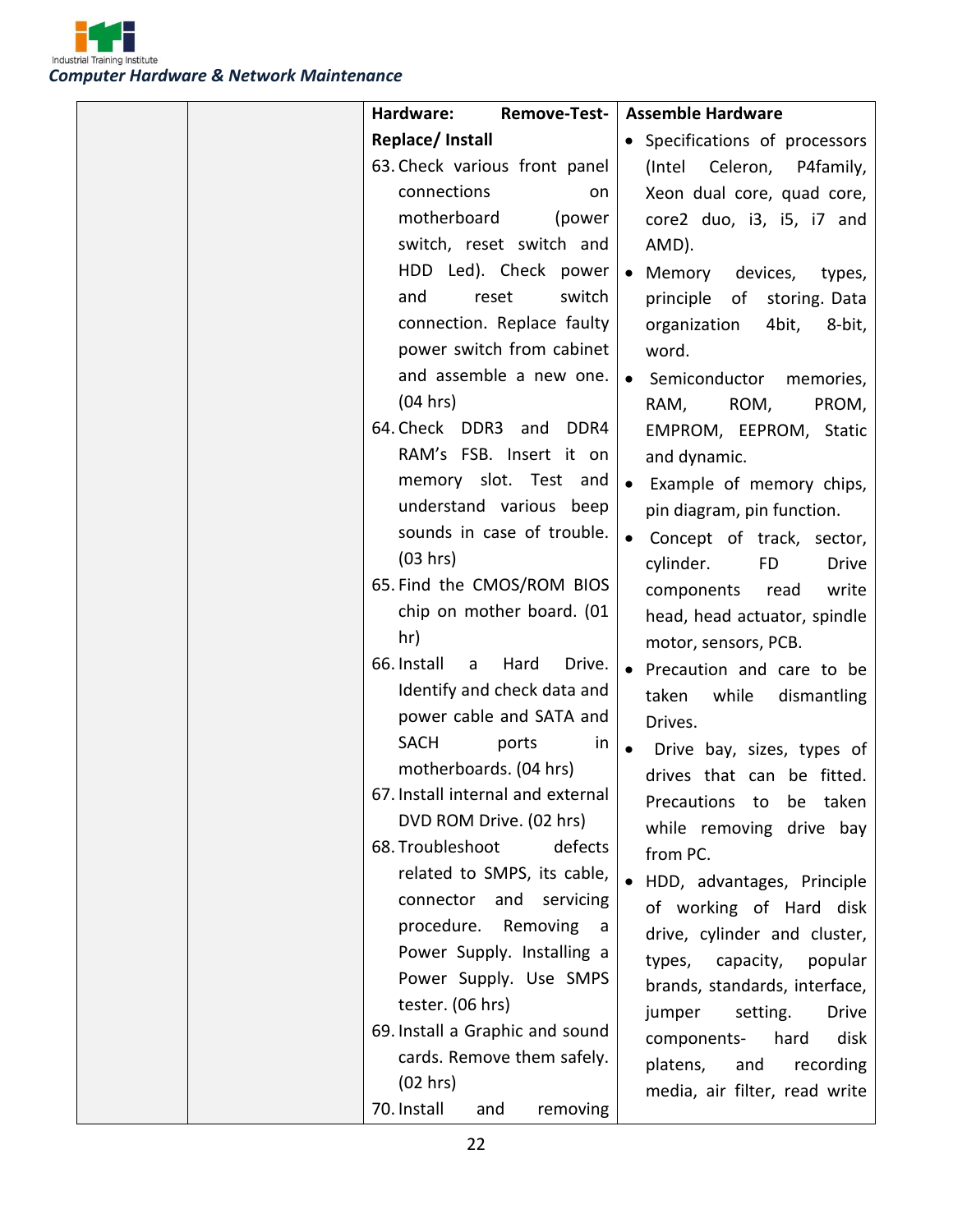

|                                     |                                                                 | cooling Fans on pc cabinet.<br>(01 hr)<br>71. Removing<br>the<br>Motherboard carefully and<br>Install it again. (02 hrs)<br>72. Removing the Processor,<br>Installing the Processor.<br>Understand and identify | head, head actuator, spindle<br>motor, circuit board, sensor,<br>features like head parking,<br>head positioning, reliability,<br>performances,<br>shock<br>mounting<br>capacity.<br><b>HDD</b><br>interface<br>IDE,<br>$SCSI-I/2/3$<br>comparative study. Latest |
|-------------------------------------|-----------------------------------------------------------------|-----------------------------------------------------------------------------------------------------------------------------------------------------------------------------------------------------------------|-------------------------------------------------------------------------------------------------------------------------------------------------------------------------------------------------------------------------------------------------------------------|
|                                     |                                                                 | various different processor<br>sockets. (03 hrs)<br>73. Installing different type of                                                                                                                            | interface<br>trends<br>in<br>technology in PC and server<br>HDD interface. Concept of                                                                                                                                                                             |
|                                     |                                                                 | CPU Cooler. (01 hr)<br>74. Find the CMOS Battery.<br>Test it with multimeter.<br>Replace it. (01 hr)                                                                                                            | SATA and SACH.<br>• Precautions to be taken<br>while fitting drives into bays<br>and bay inside PC cabinet.                                                                                                                                                       |
|                                     |                                                                 |                                                                                                                                                                                                                 | CMOS setting. (restrict to<br>drive settings only).<br>• Meaning and need for Using<br>Scan disk and defrag.<br><b>Basic</b><br>blocks<br>of<br>SMPS,<br>description of sample circuit.<br>• Vendor/sources<br>of<br><b>PC</b><br>hardware<br>components.         |
| Professional<br>Skill 90 Hrs;       | Install<br>different<br>System<br>Operating<br>all other<br>and | 75. Boot the PC through a<br><b>BOOTABLE</b><br>of<br>DVD<br>OS.<br>Partition the disk, Format                                                                                                                  | (06hrs)<br><b>Introduction</b><br>Hard<br>disk<br>to<br>Partition and formatting and<br><b>OS installation</b>                                                                                                                                                    |
| Professional<br>Knowledge<br>18 Hrs | application<br>software.                                        | the drive. Install Windows<br>7 and Windows 10 from<br>DVD Disk. (10 hrs)<br>76. Make bootable USB DRIVE<br>(use<br>any open<br>source<br>software) and install both                                            | • What's Inside a Hard Drive?<br>How Hard Disks Work<br>· Inside:<br>Hard<br><b>Drive</b><br>Motherboard<br>Desktop Hard Drive Buyer's<br>Guide                                                                                                                   |
|                                     |                                                                 | OS again. (06 hrs)<br>77. Make Win-7 AND Win-10<br>dual<br>properly.<br>boot<br>Practice<br>on<br>recovery<br>partition. (08 hrs)<br>78. Make windows Linux dual                                                | What<br>RAID?<br>Using<br>is<br>Multiple Hard Drives for<br>Performance and Reliability<br>• Partitioning a<br>hard<br>disk<br>(primary<br>extended<br>and                                                                                                        |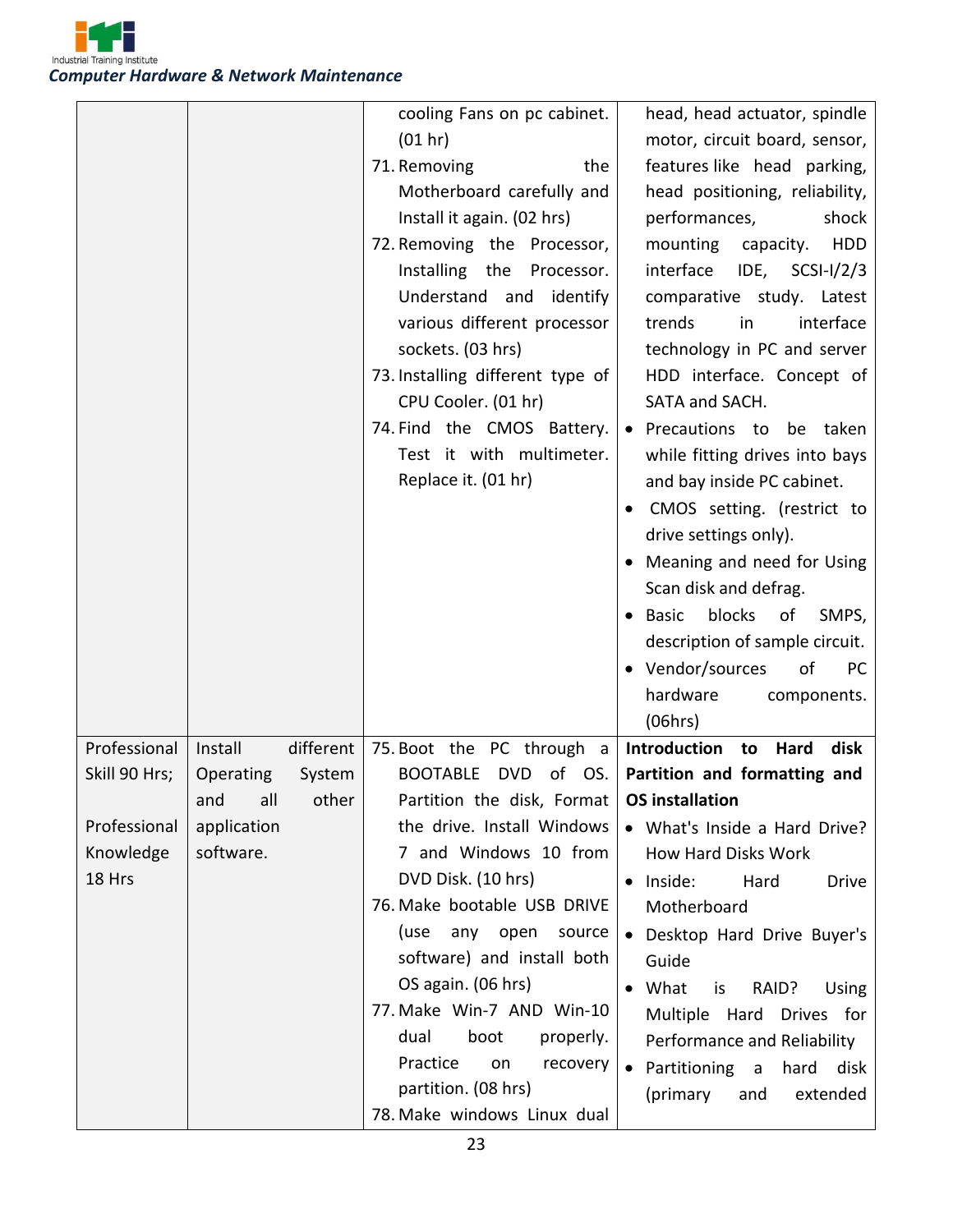

|               |                     | Understand<br>boot.<br><b>Boot</b><br>loader. The Windows boot<br>manager vs. an alternative<br>boot<br>manager. Rectify<br>errors in dual boot. (08 hrs)<br>79. Practice<br>keyboard<br>shortcuts<br>of<br>mouse<br>activities. (08 hrs)<br>80. Understand the difference<br>UEFI<br>firmware<br>between<br>and tradition BIOS. Check<br>various motherboard if it is<br>UEFI supported or not. (08<br>hrs)<br>81. Install and boot Win-10 in<br>UEFI mode. (08 hrs)<br>82. Use third party hard disk<br>partitioning applications.<br>(10 hrs)<br>83. Imaging: create a Windows<br>system image. (08 hrs)<br>84. How to Backup/Restore<br>your Windows partition<br>with the bootable image.<br>(08 hrs) | partitions). Bad Sectors in<br>Hard disk,<br>• Master Boot Record, in-place<br>installation, Registry fixing,<br>performance level check,<br>Shortcut fixing, Fixing Start-<br>up process, log, difference<br>between MBR and GPT etc.<br>• Types of software. System<br>software-OS,<br>Compiler.<br>Application software-like MS<br>office. High level, low level<br>language,<br>Computer<br>application<br>scientific<br>industrial and business. (18<br>hrs) |
|---------------|---------------------|------------------------------------------------------------------------------------------------------------------------------------------------------------------------------------------------------------------------------------------------------------------------------------------------------------------------------------------------------------------------------------------------------------------------------------------------------------------------------------------------------------------------------------------------------------------------------------------------------------------------------------------------------------------------------------------------------------|-------------------------------------------------------------------------------------------------------------------------------------------------------------------------------------------------------------------------------------------------------------------------------------------------------------------------------------------------------------------------------------------------------------------------------------------------------------------|
|               |                     | 85. Practise Windows 7 and 10<br>registry tweaks. (08 hrs)                                                                                                                                                                                                                                                                                                                                                                                                                                                                                                                                                                                                                                                 |                                                                                                                                                                                                                                                                                                                                                                                                                                                                   |
| Professional  | Customize           | 86. Open Personalize Setting                                                                                                                                                                                                                                                                                                                                                                                                                                                                                                                                                                                                                                                                               | OS features, System utilities                                                                                                                                                                                                                                                                                                                                                                                                                                     |
| Skill 30 Hrs; | Operating<br>System | find<br>Desktop icon<br>and                                                                                                                                                                                                                                                                                                                                                                                                                                                                                                                                                                                                                                                                                | • Functions of an operating                                                                                                                                                                                                                                                                                                                                                                                                                                       |
|               | and maintenance of  | setting, Screen Resolution                                                                                                                                                                                                                                                                                                                                                                                                                                                                                                                                                                                                                                                                                 | Disk<br>system.<br>operating                                                                                                                                                                                                                                                                                                                                                                                                                                      |
| Professional  | system application  | and various other setting.                                                                                                                                                                                                                                                                                                                                                                                                                                                                                                                                                                                                                                                                                 | system.                                                                                                                                                                                                                                                                                                                                                                                                                                                           |
| Knowledge     | software.           | (04 hrs)                                                                                                                                                                                                                                                                                                                                                                                                                                                                                                                                                                                                                                                                                                   | • Concept of GUI, Modes of                                                                                                                                                                                                                                                                                                                                                                                                                                        |
| 06 Hrs        |                     | 87. Open windows explorer                                                                                                                                                                                                                                                                                                                                                                                                                                                                                                                                                                                                                                                                                  | different<br>starting<br>on                                                                                                                                                                                                                                                                                                                                                                                                                                       |
|               |                     | and find different drives,                                                                                                                                                                                                                                                                                                                                                                                                                                                                                                                                                                                                                                                                                 | occasions.                                                                                                                                                                                                                                                                                                                                                                                                                                                        |
|               |                     | files and folders, their size                                                                                                                                                                                                                                                                                                                                                                                                                                                                                                                                                                                                                                                                              | • Desktop,<br>Icon,<br>selecting,                                                                                                                                                                                                                                                                                                                                                                                                                                 |
|               |                     | and other properties. Do it                                                                                                                                                                                                                                                                                                                                                                                                                                                                                                                                                                                                                                                                                | choosing, drag and drop.                                                                                                                                                                                                                                                                                                                                                                                                                                          |
|               |                     | through command prompt                                                                                                                                                                                                                                                                                                                                                                                                                                                                                                                                                                                                                                                                                     | • My computer (User folder in                                                                                                                                                                                                                                                                                                                                                                                                                                     |
|               |                     | also. (02 hrs)                                                                                                                                                                                                                                                                                                                                                                                                                                                                                                                                                                                                                                                                                             | Desktop), network places.                                                                                                                                                                                                                                                                                                                                                                                                                                         |
|               |                     | 88. Open control panel and get                                                                                                                                                                                                                                                                                                                                                                                                                                                                                                                                                                                                                                                                             | Recycle bin, task bar, start                                                                                                                                                                                                                                                                                                                                                                                                                                      |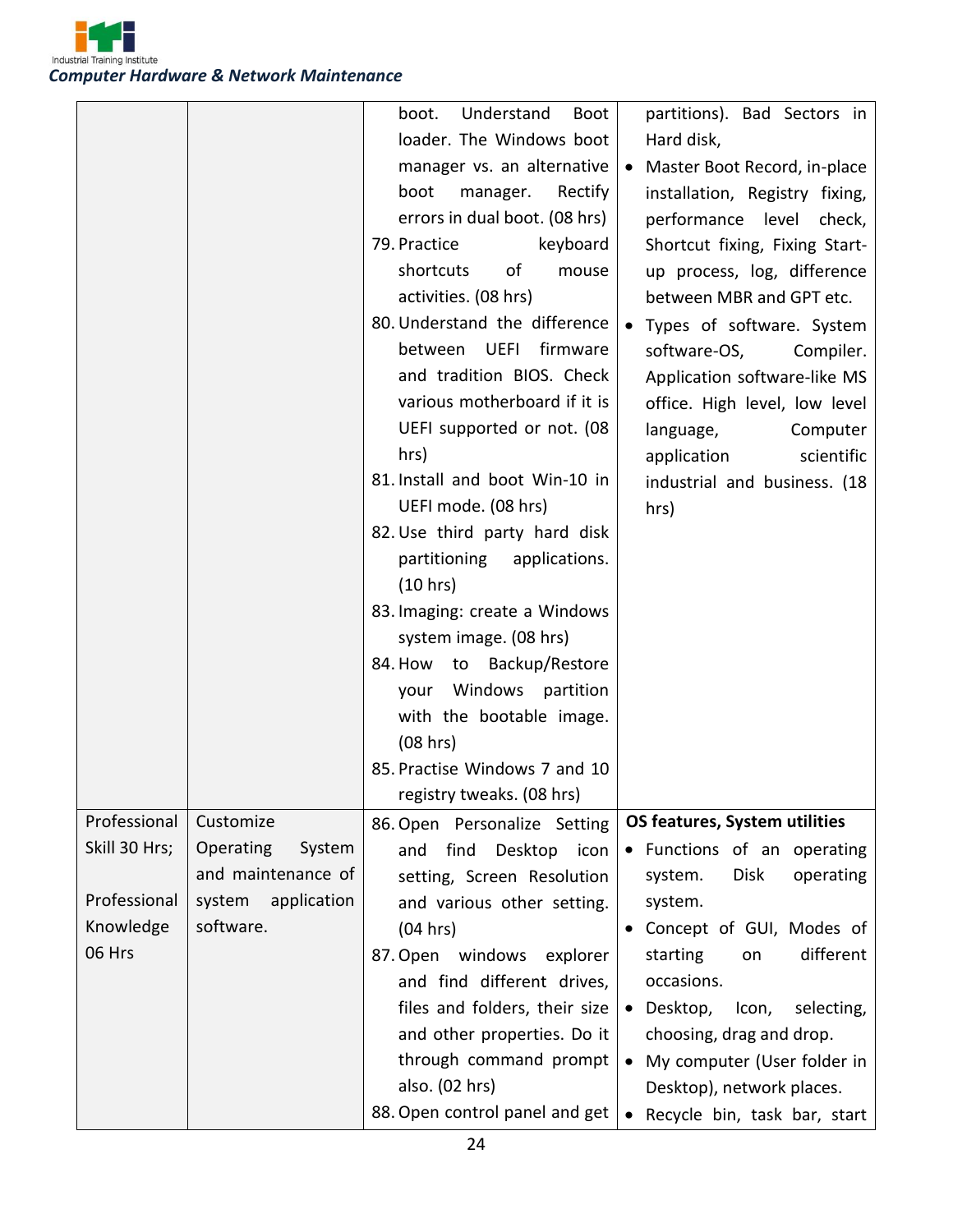

|                               |                                                    | familiar<br>different<br>with<br>options<br>their<br>and<br>appropriate use<br>(taskbar<br>and start menu, Programs<br>features,<br>Display,<br>and<br>System, Sound, Devices<br>and Printers etc). (10 hrs)<br>89. Open command prompt in<br>windows 7 and 10.0pen<br>disk drives, folders and<br>files. Execute important<br>like<br>commands<br>DIR,<br>ATTRIB, DEL, RD, DISKPART,<br>COPY, MOVE etc. Use<br>Power shell commands. (14<br>$hrs$ ) | menu, tool bar, and menus.<br>• Windows<br>Explorer.<br>of<br>files<br>Properties<br>and<br>folders.<br>• Executing<br>application<br>programs. (06 hrs) |
|-------------------------------|----------------------------------------------------|------------------------------------------------------------------------------------------------------------------------------------------------------------------------------------------------------------------------------------------------------------------------------------------------------------------------------------------------------------------------------------------------------------------------------------------------------|----------------------------------------------------------------------------------------------------------------------------------------------------------|
| Professional<br>Skill 30 Hrs; | different<br>Install<br><b>Operating</b><br>System | 90. Open Device Manager, find<br>various devices and install                                                                                                                                                                                                                                                                                                                                                                                         | Device Driver, OS Update and<br><b>Firewall Security</b>                                                                                                 |
|                               | all<br>other<br>and                                | appropriate driver software                                                                                                                                                                                                                                                                                                                                                                                                                          | • Properties of<br>connected                                                                                                                             |
| Professional                  | application                                        | (audio, video, chipset, LAN,                                                                                                                                                                                                                                                                                                                                                                                                                         | devices.                                                                                                                                                 |
| Knowledge                     | software.                                          | WLAN,<br>printer<br>and                                                                                                                                                                                                                                                                                                                                                                                                                              | • Applications under windows                                                                                                                             |
| 06 Hrs                        |                                                    | monitor). Use & practice                                                                                                                                                                                                                                                                                                                                                                                                                             | accessories.                                                                                                                                             |
|                               |                                                    | WMIC console. (04 hrs)                                                                                                                                                                                                                                                                                                                                                                                                                               | • Windows Help. Finding files,                                                                                                                           |
|                               |                                                    | 91. Collecting and installing                                                                                                                                                                                                                                                                                                                                                                                                                        | folders, computers.                                                                                                                                      |
|                               |                                                    | specific/compatible Device                                                                                                                                                                                                                                                                                                                                                                                                                           | • Control<br>panel.<br>Installed                                                                                                                         |
|                               |                                                    | from<br>driver<br>internet.<br>Update the driver software                                                                                                                                                                                                                                                                                                                                                                                            | devices and properties                                                                                                                                   |
|                               |                                                    | internet.<br>Uninstall<br>from                                                                                                                                                                                                                                                                                                                                                                                                                       | • Updating of OS, Different                                                                                                                              |
|                               |                                                    | and Rollback the driver. (01                                                                                                                                                                                                                                                                                                                                                                                                                         | configurations of Computer<br>system and its peripherals,                                                                                                |
|                               |                                                    | hr)                                                                                                                                                                                                                                                                                                                                                                                                                                                  | Compatible with different                                                                                                                                |
|                               |                                                    | 92. Understand process and                                                                                                                                                                                                                                                                                                                                                                                                                           | hardware/software.                                                                                                                                       |
|                               |                                                    | services and open task                                                                                                                                                                                                                                                                                                                                                                                                                               | • Pre-installation                                                                                                                                       |
|                               |                                                    | manager and practice its                                                                                                                                                                                                                                                                                                                                                                                                                             | Prerequisites,<br>Install                                                                                                                                |
|                               |                                                    | (Process, services,<br>use                                                                                                                                                                                                                                                                                                                                                                                                                           | procedure, Rollback or Un-                                                                                                                               |
|                               |                                                    | performance). Start<br>and<br>and change<br>stop<br>the                                                                                                                                                                                                                                                                                                                                                                                              | install procedure, Tests of                                                                                                                              |
|                               |                                                    | priority of a process. Use                                                                                                                                                                                                                                                                                                                                                                                                                           | device<br>driver<br>various                                                                                                                              |
|                               |                                                    | event<br>viewer,<br>System                                                                                                                                                                                                                                                                                                                                                                                                                           | software. (06 hrs)                                                                                                                                       |
|                               |                                                    | Monitor and Performance                                                                                                                                                                                                                                                                                                                                                                                                                              |                                                                                                                                                          |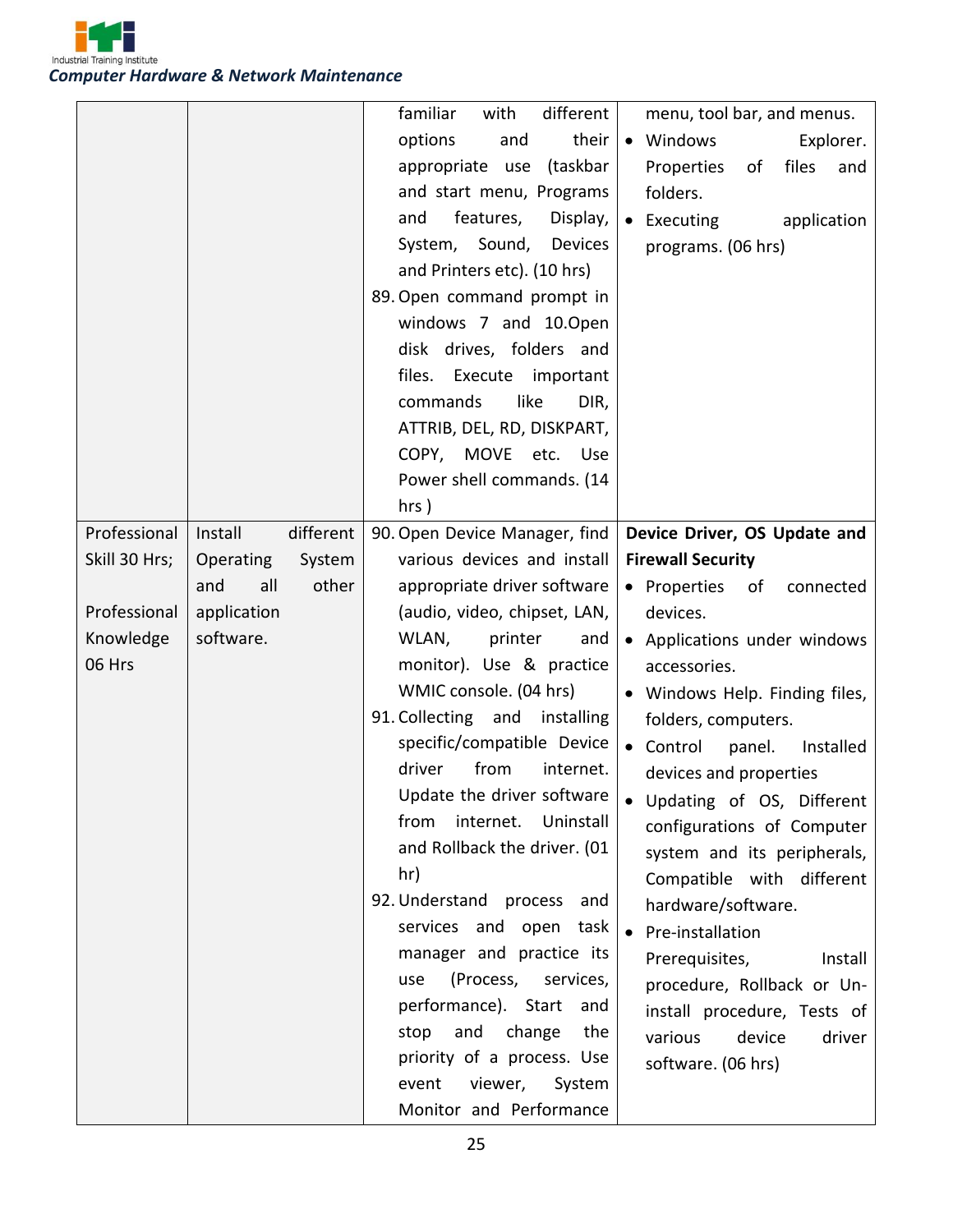

|  | Logs. (02 hrs)                        |  |
|--|---------------------------------------|--|
|  | 93. Boot<br>in SAFE<br>MODE.          |  |
|  | Disable and enable device             |  |
|  | driver<br>from<br>there.              |  |
|  | Understand<br>the                     |  |
|  | significance of Safe Mode.            |  |
|  | (02 hrs)                              |  |
|  | 94. Fix the master boot record.       |  |
|  | (01 hr)                               |  |
|  | 95. Configure config.sys file.        |  |
|  | (01 hr)                               |  |
|  | 96. View System Information           |  |
|  | check<br>various<br>to                |  |
|  | configuration<br>of<br>the            |  |
|  | PC(check if the system is 32          |  |
|  | bit or 64 bit). (01 hr)               |  |
|  | 97. Use Disk cleanup and Disk         |  |
|  | Defragmenter (Check if                |  |
|  | your hard drive has bad               |  |
|  | sectors using 3rd party               |  |
|  | open source software). (02            |  |
|  | hrs)                                  |  |
|  | 98. Go to drive property, click       |  |
|  | on tool and check the drive           |  |
|  | for errors. Do this from              |  |
|  | command prompt through                |  |
|  | commands. (02 hrs)                    |  |
|  | 99. Go to Windows Update in           |  |
|  | Check<br>control<br>panel.            |  |
|  | installed update. Change              |  |
|  | updates Setting. (02 hrs)             |  |
|  | 100. Open firewall option from        |  |
|  | control panel. Enable and             |  |
|  | disable firewall. Allow and           |  |
|  | block application and port.           |  |
|  | (02 hrs)                              |  |
|  | 101. Navigate<br><b>WINDOWS</b><br>to |  |
|  | SYSTEM32 folder and view              |  |
|  | understand<br>the<br>and              |  |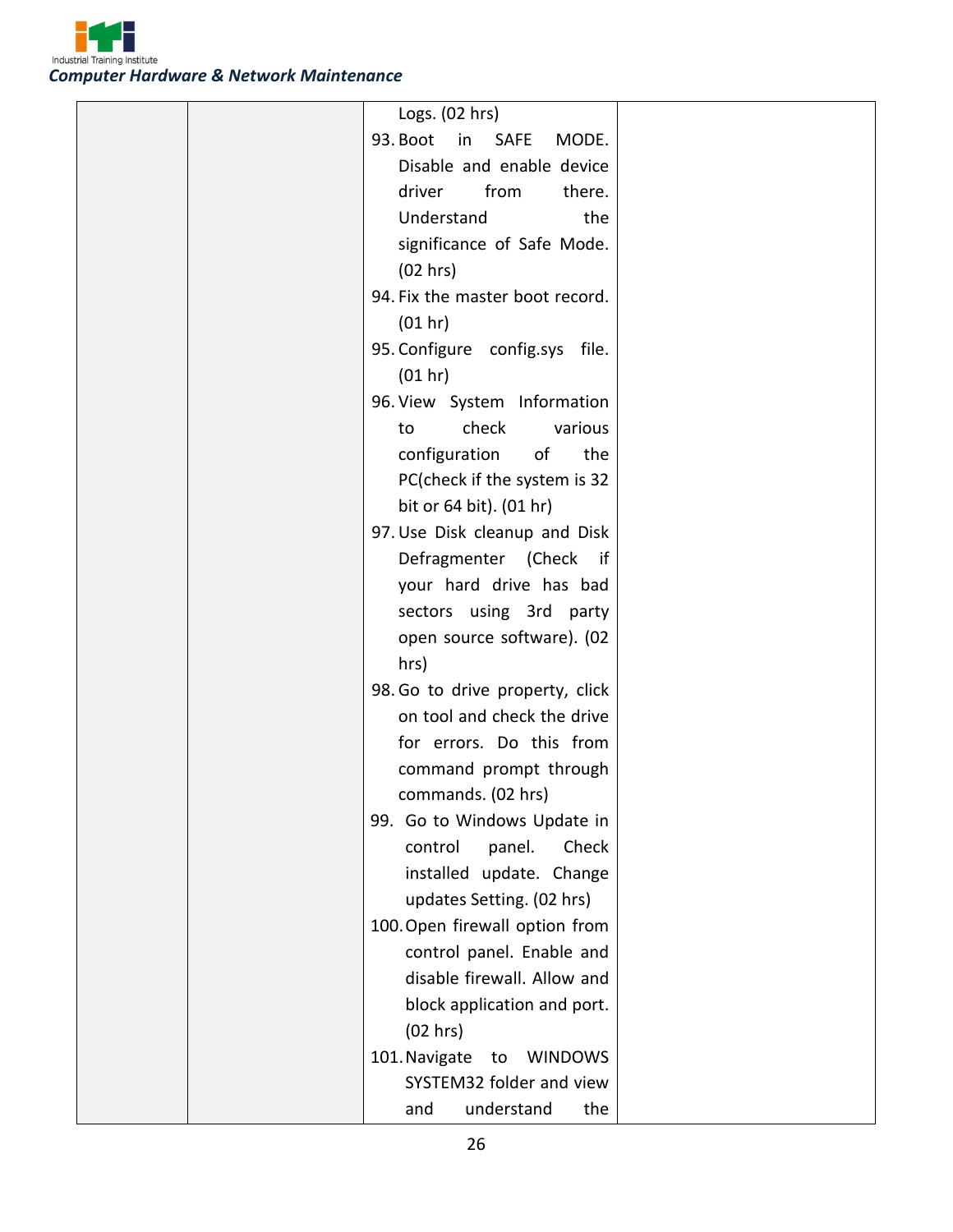

|               |                     | importance<br>of<br>various       |                                  |
|---------------|---------------------|-----------------------------------|----------------------------------|
|               |                     | system files and folders          |                                  |
|               |                     | found there. (04 hrs)             |                                  |
|               |                     | 102. Find the hosts file and      |                                  |
|               |                     | understand<br>LOCALHOST,          |                                  |
|               |                     | open it on notepad and            |                                  |
|               |                     | take backup. Use the hosts        |                                  |
|               |                     | file to block any URL. (03        |                                  |
|               |                     | hrs)                              |                                  |
|               |                     | 103. View the content and find    |                                  |
|               |                     | the difference between            |                                  |
|               |                     | Files<br>Program<br>and           |                                  |
|               |                     | Program Files (x86). (01          |                                  |
|               |                     | hr)                               |                                  |
|               |                     | 104. Create a restore point.      |                                  |
|               |                     | Practice System restore           |                                  |
|               |                     | and try to restore system         |                                  |
|               |                     | to a previous restore pint.       |                                  |
|               |                     | Try it through command            |                                  |
|               |                     | line. (02 hrs)                    |                                  |
|               |                     |                                   |                                  |
| Professional  | Customize           | <b>User Account Customization</b> | <b>User Account in Windows</b>   |
| Skill 30 Hrs; | Operating<br>System | 105. Create and configure user    | · Users and user account.        |
|               | and maintenance of  | Windows<br>in<br>accounts         | Types of user accounts, user     |
| Professional  | system application  | 7/8/10.<br>Create                 | levels,<br>Privileges,<br>access |
| Knowledge     | software.           | Administrator and Limited         | types of privileges, various     |
| 06 Hrs        |                     | user account. (06 hrs)            | permissions,<br>scope,           |
|               |                     | 106. Make Changes to<br>an        | permission parameters, user      |
|               |                     | Account. Reset<br>Limited         | and group permission, time       |
|               |                     | user account password             | based permission, expiration     |
|               |                     | through<br>Administrative         | of permission etc. (06 hrs)      |
|               |                     | account. (10 hrs)                 |                                  |
|               |                     | 107. Change<br>the<br>storage     |                                  |
|               |                     | location of the personal          |                                  |
|               |                     | folders. (02 hrs)                 |                                  |
|               |                     | 108. Change<br>the<br>storage     |                                  |
|               |                     | location<br>of<br>Installed       |                                  |
|               |                     | software. (02 hrs)                |                                  |
|               |                     | 109.Set Parental Controls in      |                                  |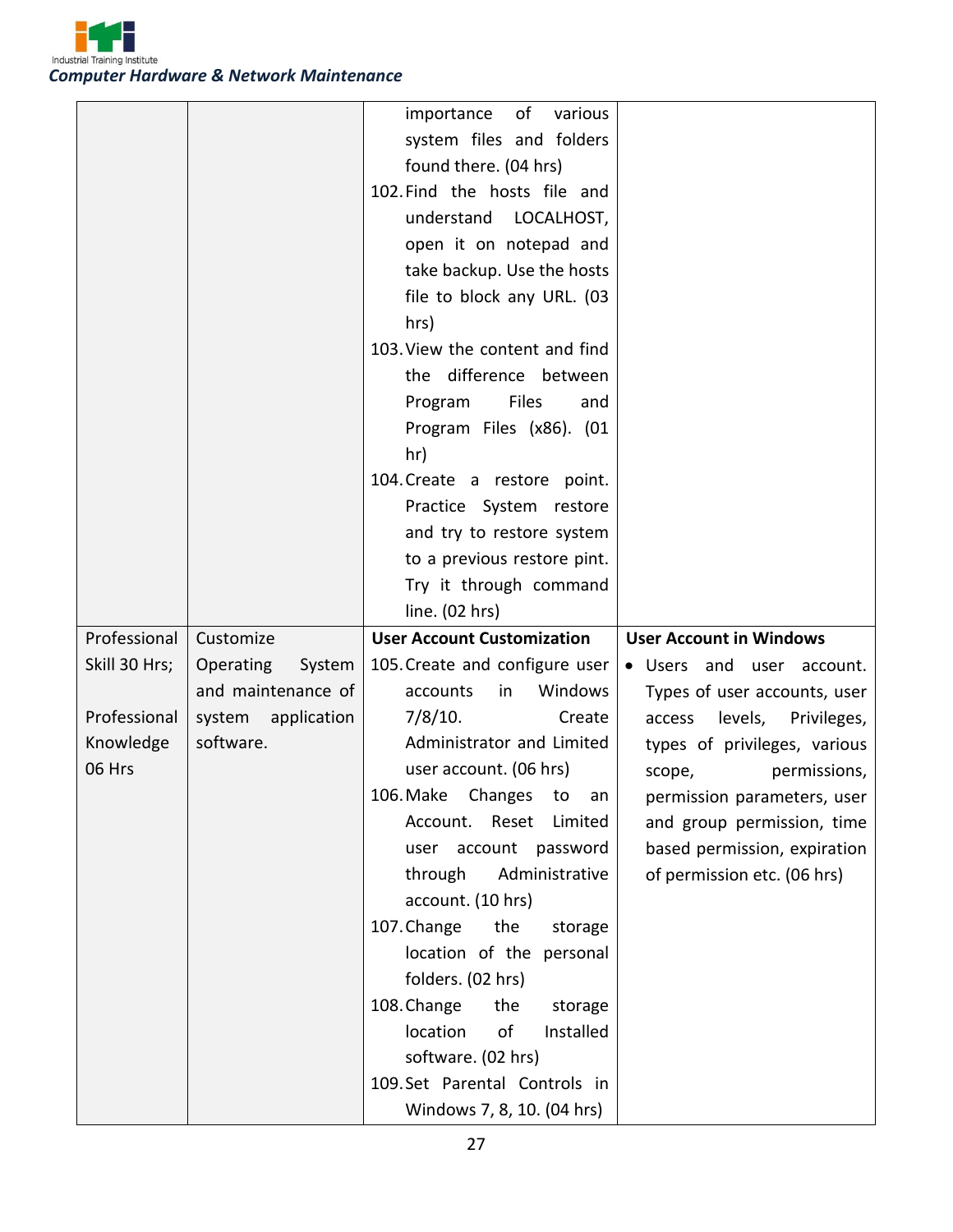

|               |                      | 110. Use Fast User Switching in   |                                               |
|---------------|----------------------|-----------------------------------|-----------------------------------------------|
|               |                      | Windows. (02 hrs)                 |                                               |
|               |                      | 111. View Hidden Files and        |                                               |
|               |                      | <b>Folders</b><br>Lock<br>Down    |                                               |
|               |                      | Windows<br>7/8/10<br>With         |                                               |
|               |                      | User Account Control. (02         |                                               |
|               |                      | hrs)                              |                                               |
|               |                      | 112. Delete User Accounts in      |                                               |
|               |                      | Windows. (02 hrs)                 |                                               |
| Professional  | Install<br>different | 113. Install<br>popular<br>any    | <b>Antivirus</b><br>and<br><b>Application</b> |
| Skill 30 Hrs; | Operating<br>System  | antivirus software. Online        | <b>Software</b>                               |
|               | all<br>other<br>and  | and offline updating of           | · Version of a software,                      |
| Professional  | application          | antivirus. View its various       | Service<br>pack,<br>Software                  |
| Knowledge     | software.            | options.<br>On<br>and<br>off      | Installation.                                 |
| 06 Hrs        |                      | Firewall<br>option<br>inside      | • Post-installation - Backup                  |
|               |                      | antivirus<br>software.<br>(03)    | procedure & specifications,                   |
|               |                      | hrs)                              | procedure,<br>Restore                         |
|               |                      | 114. Run a full system scan and   | Periodical                                    |
|               |                      | booting in Safe Mode. (03         | View check.                                   |
|               |                      | hrs)                              | Awareness of legal aspects                    |
|               |                      | 115. Set up Parental Controls     | of using computers and                        |
|               |                      | using antivirus software.         | software such as copyright,                   |
|               |                      | (02 hrs)                          | patent licencing etc.                         |
|               |                      | 116. Fix your browser from        | • Reliable<br>of<br>sources                   |
|               |                      | other<br>redirecting<br>to        | downloading<br>software,                      |
|               |                      | websites (browser hijack).        | antivirus etc. (06 hrs)                       |
|               |                      | (02 hrs)                          |                                               |
|               |                      | 117. Try to manually remove a     |                                               |
|               |                      | virus through commands.           |                                               |
|               |                      | (06 hrs)                          |                                               |
|               |                      | 118. Trying to get rid of a nasty |                                               |
|               |                      | virus. Special utilities that     |                                               |
|               |                      | work wonders. (02 hrs)            |                                               |
|               |                      | 119. Install various application  |                                               |
|               |                      | software<br>programs<br>in.       |                                               |
|               |                      | windows. Install Firefox          |                                               |
|               |                      | and chrome browser. (02           |                                               |
|               |                      | hrs)                              |                                               |
|               |                      | 120. Run the programs from        |                                               |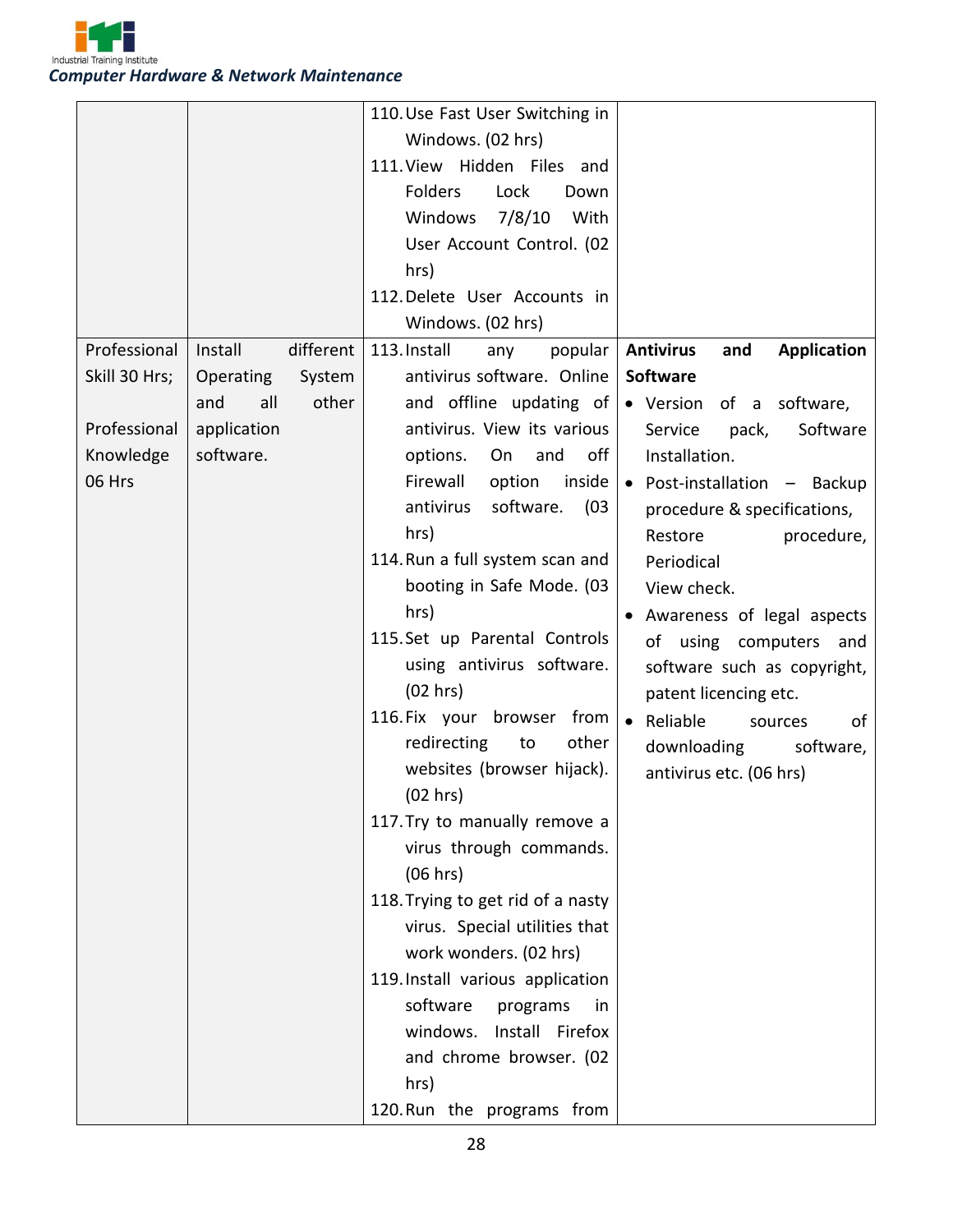

|               |                         | command<br>(02)<br>prompt.      |                                          |
|---------------|-------------------------|---------------------------------|------------------------------------------|
|               |                         | hrs)                            |                                          |
|               |                         | 121. Extract or uncompress a    |                                          |
|               |                         | compressed file. How to         |                                          |
|               |                         | make<br>files<br>compressor     |                                          |
|               |                         | into one file (use program      |                                          |
|               |                         | like WinZip / Winrar). (04      |                                          |
|               |                         | hrs)                            |                                          |
|               |                         | 122. Uninstall<br>application   |                                          |
|               |                         | software.<br>Unable<br>to       |                                          |
|               |                         | remove a program from           |                                          |
|               |                         | Windows Add / Remove            |                                          |
|               |                         | then<br>programs<br>use         |                                          |
|               |                         | registry to delete<br>the       |                                          |
|               |                         | program. (04 hrs)               |                                          |
| Professional  | Customize               | <b>Junk File Removal</b>        | <b>Junk File</b>                         |
| Skill 30 Hrs; | <b>Operating System</b> | 123. Use various free and paid  | · Junk files, deleted files, un          |
|               | and maintenance of      | Disk clean up utility to        | deleting files, configuration            |
| Professional  | system application      | remove junk files from          | of internet browser.                     |
| Knowledge     | software.               | hard disk. (03 hrs)             |                                          |
|               |                         |                                 |                                          |
| 06 Hrs        |                         | 124. Try to find out the folder | backup<br>Data<br>and<br>data            |
|               |                         | in root directory where         | recovery software                        |
|               |                         | junk files are stored and       | • Maintenance<br>of<br>Temp              |
|               |                         | delete them manually. (02       | folder,<br>internet<br>history,          |
|               |                         | hrs)                            | cookies,<br>bookmark,                    |
|               |                         | 125. Find browser setting and   | Concepts of SAN, NAS and                 |
|               |                         | clear history and               | cloud storage.                           |
|               |                         | temporary file. (02 hrs)        |                                          |
|               |                         | backup and<br>data<br>Data      | Introduction To Mail Client              |
|               |                         | recovery software               | <b>Software (Outlook)</b>                |
|               |                         | 126. Use various types<br>of    | $\bullet$ Add<br>and<br>use<br>contacts, |
|               |                         | media to backing up your        | Calendar basics, Recall and              |
|               |                         | data, and when each             | replace sent messages, Send              |
|               |                         | method is appropriate. (04      | automatic<br>replies<br>when             |
|               |                         | hrs)                            | you're out of the office, The            |
|               |                         | 127. Create<br>automated        | ins and outs of BCC, Use                 |
|               |                         | backups to ensure you           | Search<br>Instant<br>to<br>find          |
|               |                         | always have a<br>recent         | Calendar items, Use Instant              |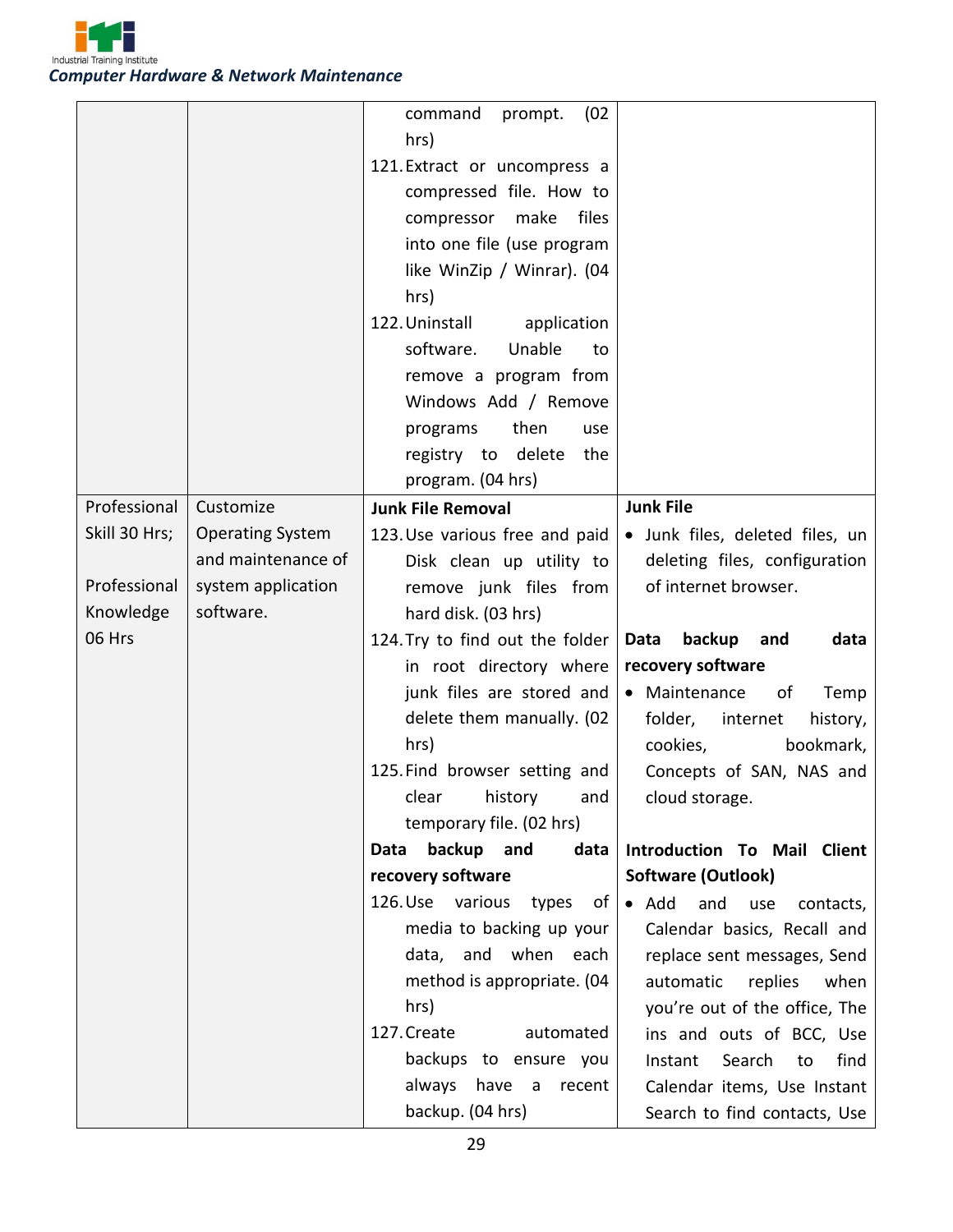

|               |                                    | 128. Learn how to manually              | find<br>Search<br>to<br>Instant  |
|---------------|------------------------------------|-----------------------------------------|----------------------------------|
|               |                                    | backup data. (02 hrs)                   | messages and text, Add           |
|               |                                    | 129. How to make an exact               | holidays to your calendar,       |
|               |                                    | copy (clone) of a hard                  | Create or delete a search        |
|               |                                    | drive. (02 hrs)                         | folder, Import and export v      |
|               |                                    | 130. Use<br>Data<br>Recovery            | Cards to Outlook contacts,       |
|               |                                    | software. Recover emails,               | Make the switch to Outlook       |
|               |                                    | files, and data from a                  | 2013, Reach out with contact     |
|               |                                    | crashed hard drive or                   | groups(distribution<br>lists),   |
|               |                                    | computer. (02 hrs)                      | Send or delete an email          |
|               |                                    | <b>Outlook Configure &amp; Backup</b>   | stuck in your outbox, Take       |
|               |                                    | 131. Configure<br>outlook and           | calendars to the next level,     |
|               |                                    | connect with Gmail, use                 | Track email<br>with<br>read      |
|               |                                    | thunderbird IMAP/POP3                   | receipts, Password protect       |
|               |                                    | along<br>with<br>security               | your mailbox, Use rules to       |
|               |                                    | features. Configuration of              | manage your email. (06 hrs)      |
|               |                                    | Browsers. (03 hrs)                      |                                  |
|               |                                    | 132. Backup<br>and<br>Restore           |                                  |
|               |                                    | Outlook. (02 hrs)                       |                                  |
|               |                                    | 133. How to<br>restore<br>the           |                                  |
|               |                                    | <b>Outlook</b><br>default               |                                  |
|               |                                    | installation, toolbars and              |                                  |
|               |                                    | settings. (02 hrs)                      |                                  |
|               |                                    | 134. Restore Deleted<br>Items           |                                  |
|               |                                    | from an Outlook PST-file.               |                                  |
|               |                                    | (02 hrs)                                |                                  |
|               | Professional   Assemble and repair | 135. Identify and use of tools   Laptop | and<br>its<br>internal           |
| Skill 60 Hrs; | Laptop and its                     | and gadgets required for                | structure                        |
|               | hardware                           | repair & servicing laptop.              | • Introduction of laptop and     |
| Professional  | components.                        | precaution<br>Safety<br>and             | comparison<br>of<br>various      |
| Knowledge     |                                    | handling components of                  | Laptops.                         |
| 12 Hrs        |                                    | laptops. (05 hrs)                       | Block diagram of laptop &        |
|               |                                    | 136. Identify of laptop sections,       | description of all its sections. |
|               |                                    | components<br>and                       | Study of parts of a laptop.      |
|               |                                    | connector. (05 hrs)                     | Input system: Touchpad,          |
|               |                                    | 137. Assemble<br>and                    | Trackball,<br>Track<br>point,    |
|               |                                    | disassembling a Laptop.                 | Docking station,<br>Upgrade      |
|               |                                    | (10 hrs)                                | disk,<br>hard<br>memory,         |
|               |                                    | 138. Check of various parts of a        | Replacing battery                |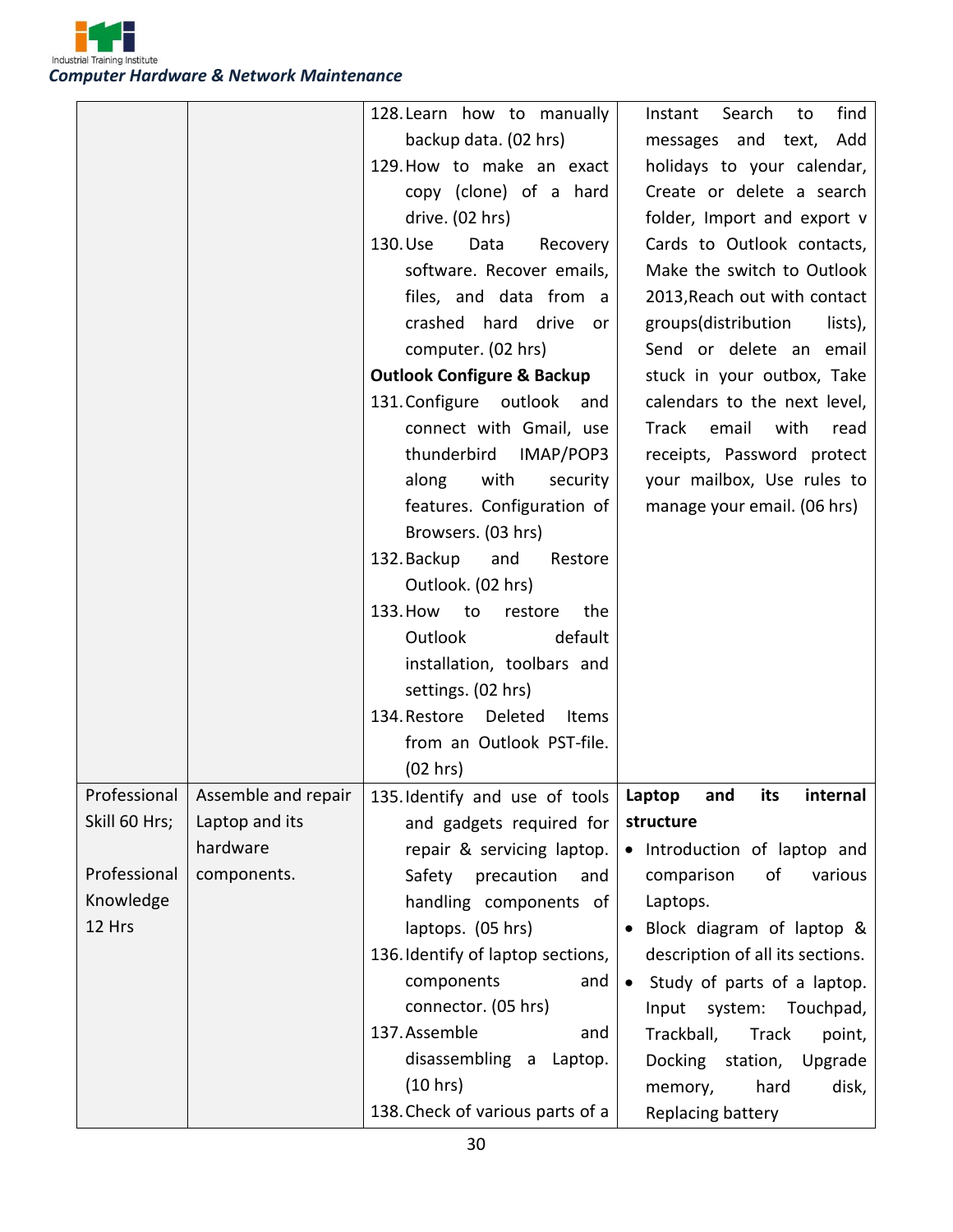

|               |                      | laptop. (03 hrs)                | • Configuring wireless internet |
|---------------|----------------------|---------------------------------|---------------------------------|
|               |                      | 139. Check of batteries and     | in a laptop,                    |
|               |                      | adaptors. Configuration of      | Latest Tools & Gadgets for      |
|               |                      | energy saving mode. (03         | Desktop/Laptop Repairs. (12     |
|               |                      | hrs)                            | hrs)                            |
|               |                      | 140. Replace different parts of |                                 |
|               |                      | laptops. (05 hrs)               |                                 |
|               |                      | 141. Upgrade RAM, HDD and       |                                 |
|               |                      | other parts. (05 hrs)           |                                 |
|               |                      | 142. Test fault finding<br>and  |                                 |
|               |                      | troubleshooting                 |                                 |
|               |                      | techniques. (05 hrs)            |                                 |
|               |                      | 143.POST codes and<br>their     |                                 |
|               |                      | fixing<br>meaning,<br>of        |                                 |
|               |                      | problems based on codes.        |                                 |
|               |                      | Check<br>and<br>configure       |                                 |
|               |                      | CMOS BIOS set up. (05           |                                 |
|               |                      | hrs)                            |                                 |
|               |                      | 144. Enabling<br>support for    |                                 |
|               |                      | technology.<br>SATA             |                                 |
|               |                      | Installation of OS using        |                                 |
|               |                      | SATA technology drivers.        |                                 |
|               |                      | (05 hrs)                        |                                 |
|               |                      | 145. Configuration of camera,   |                                 |
|               |                      | mic, WLAN and Bluetooth,        |                                 |
|               |                      | touchpad, finger<br>print       |                                 |
|               |                      | scanner. (05 hrs)               |                                 |
|               |                      | 146. Latest Tools & Gadgets For |                                 |
|               |                      | Desktop/Laptop<br>Repairs.      |                                 |
|               |                      | (02 hrs)                        |                                 |
|               |                      | 147. Connecting<br>external     |                                 |
|               |                      | their<br>peripherals<br>and     |                                 |
|               |                      | configuration. Use of KVM       |                                 |
|               |                      | switch. (02 hrs)                |                                 |
| Professional  | Perform<br>the       | Using Office (Word,<br>Excel,   | <b>Word processing Software</b> |
| Skill 30 Hrs; | operations of office | <b>Power Point) package</b>     | Introduction<br>to<br>word      |
|               | package<br>(word,    | 148. Create<br>and<br>saving    | processing and comparison       |
| Professional  | excel, power point). | document<br>files<br>using      | of features. Creating and       |
| Knowledge     |                      | Word<br>Processing              | saving<br>document<br>files     |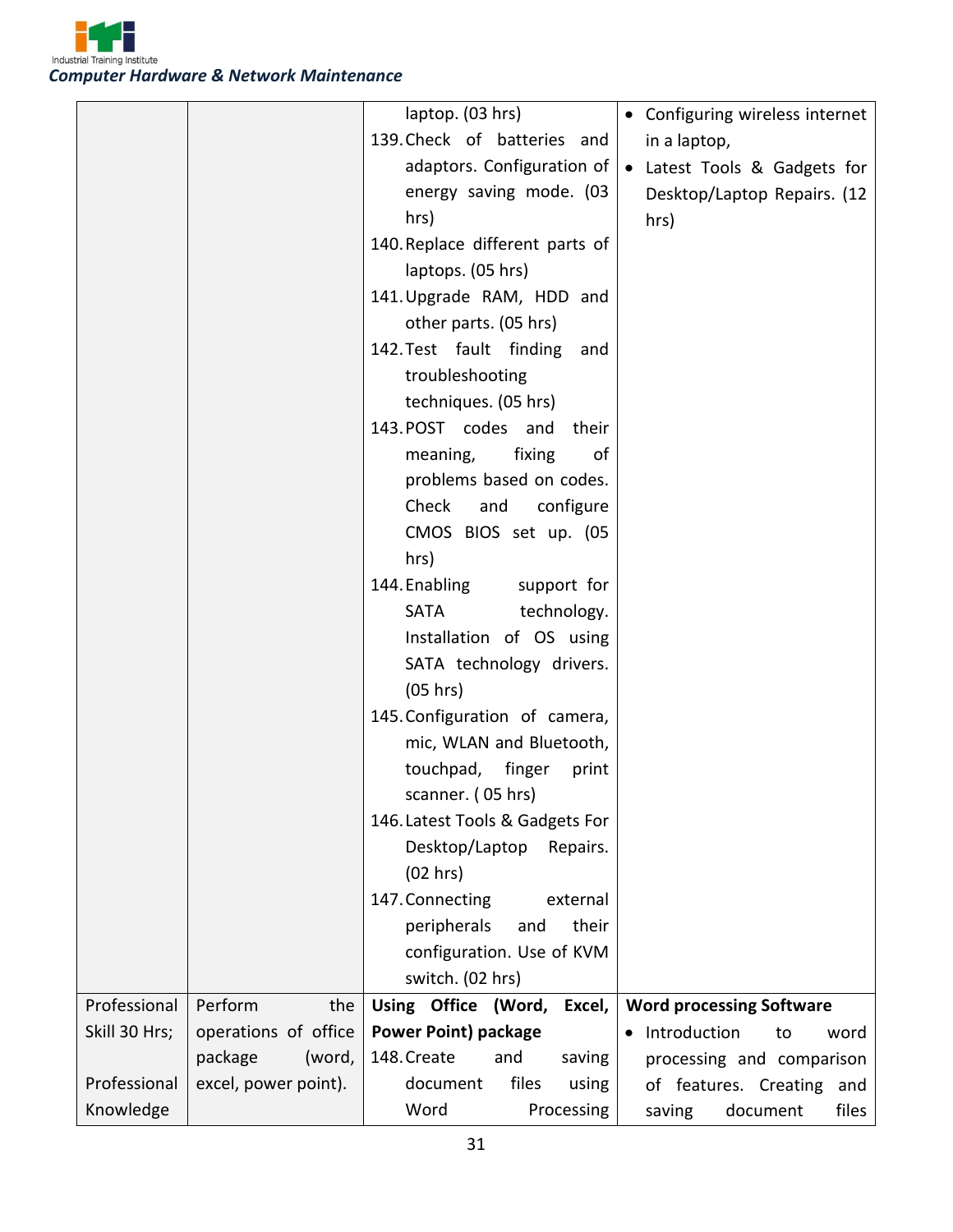

| 06 Hrs        |            |           | Software. (02 hrs)                 | Word<br>Processing<br>using                |
|---------------|------------|-----------|------------------------------------|--------------------------------------------|
|               |            |           | 149. Format text and editing.      | Software.                                  |
|               |            |           | Set up page and margins.           | • Formatting test and editing.             |
|               |            |           | Tabs and indents. (02 hrs)         | • Setting page and margins.                |
|               |            |           | 150. Create<br>multicolumn         | Tabs and indents.                          |
|               |            |           | documents. Insert pictures         | Creating<br>multicolumn<br>$\bullet$       |
|               |            |           | in documents. (02 hrs)             | documents.                                 |
|               |            |           | 151. Create tables. (02 hrs)       | Inserting<br>pictures<br>$\bullet$<br>in   |
|               |            |           | 152. Practice Mail merge. (02      | documents.                                 |
|               |            |           | hrs)                               |                                            |
|               |            |           | 153. Modify page setup and         | <b>Spreadsheet Software</b>                |
|               |            |           | print documents. (02 hrs)          | • Introduction<br>spread<br>to             |
|               |            |           | 154. Create Worksheets using       | sheet.                                     |
|               |            |           | Spreadsheet Software. (02          | • Creating Worksheets using                |
|               |            |           | hrs)                               | Spreadsheet Software.                      |
|               |            |           | cells<br>155. Format<br>and<br>use | • Formatting cells.                        |
|               |            |           | formula in cells. (02 hrs)         | Using formula in cells.                    |
|               |            |           | 156. Create relation between       | Graphs and tables.                         |
|               |            |           | sheets. (02 hrs)                   | Advanced features.                         |
|               |            |           | 157. Create Graphs and tables.     |                                            |
|               |            |           | Practice filtering and data        | <b>Power Point Presentation</b>            |
|               |            |           | sorting in excel. (02 hrs)         | • Introduction to Power Point              |
|               |            |           | 158. Print spread sheets. (02      | and its advantages.                        |
|               |            |           | hrs)                               | • Creating Slide Shows.                    |
|               |            |           | 159. Create<br>power<br>point      | Fine tuning the presentation               |
|               |            |           | presentation<br>and                | good<br>and<br>presentation                |
|               |            |           | familiarise with<br>basic          | technique. (06 hrs)                        |
|               |            |           | application<br>components.         |                                            |
|               |            |           | (02 hrs)                           |                                            |
|               |            |           | 160. Create Slide shows, insert    |                                            |
|               |            |           | picture, theme, format             |                                            |
|               |            |           | animation<br>text,<br>and          |                                            |
|               |            |           | object. (05 hrs)                   |                                            |
|               |            |           | 161. Modify slide page setup       |                                            |
|               |            |           | and print the slides. (01          |                                            |
|               |            |           | hr)                                |                                            |
| Professional  | Install    | different | Linux operating system             | Linux operating system                     |
| Skill 30 Hrs; | Operating  | System    | 162. Install<br>(Ubuntu,<br>Linux  | • Basic Linux commands.                    |
|               | all<br>and | other     | Fedora, Debian, Red hat)           | Linux file system, The Shell,<br>$\bullet$ |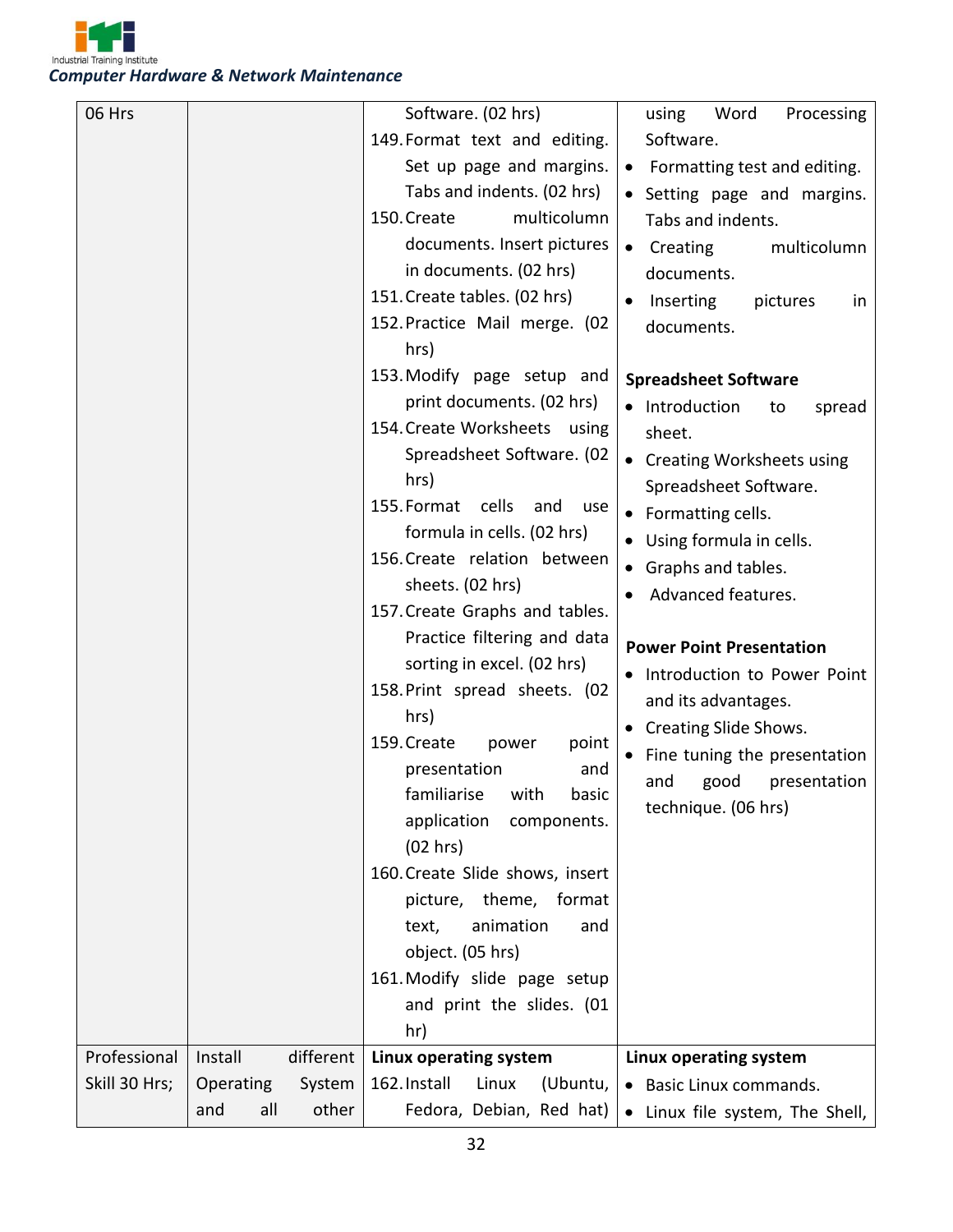

| Professional  | application           | OS from bootable USB              | Users and fill permissions, vi   |
|---------------|-----------------------|-----------------------------------|----------------------------------|
| Knowledge     | software.             | drive and partition the           | editor, X window system,         |
| 06 Hrs        |                       | hard disk manually. Use           | Filter Commands, Processes.      |
|               |                       | diskpart command. (12             | • Shell Scripting.               |
|               |                       | hrs)                              | • Concept of UNIX. (06 hrs)      |
|               |                       | functional<br>163. Preparing      |                                  |
|               |                       | system LINUX. (03 hrs)            |                                  |
|               |                       | 164. Adding<br>new<br>users,      |                                  |
|               |                       | software,<br>material             |                                  |
|               |                       | components. (03 hrs)              |                                  |
|               |                       | 165. Making back-up copies of     |                                  |
|               |                       | the index and files. (03          |                                  |
|               |                       | hrs)                              |                                  |
|               |                       | 166. Dealing with the files       |                                  |
|               |                       | permissions and indexes.          |                                  |
|               |                       | (03 hrs)                          |                                  |
|               |                       | 167. Practice important Linux     |                                  |
|               |                       | commands. (06 hrs)                |                                  |
| Professional  | Install<br>Printer,   | <b>Printer and Plotters</b>       | <b>Printer and Plotters</b>      |
|               | Scanner<br>and        | 168. Testing front                |                                  |
| Skill 90 Hrs; |                       | panel                             | • Types of printers, Dot Matrix  |
|               | troubleshoot<br>their | controls. Interface pins,         | printers, laser printer, Ink jet |
| Professional  | faults.               | cables, measurement of            | printer, line printer. Block     |
| Knowledge     |                       | voltage sand wave forms.          | diagram and function of          |
| 18 Hrs        |                       | (02 hrs)                          | each unit head assembly,         |
|               |                       | 169. Installing a printer and     | carriage, and paper feed         |
|               |                       | carrying self-test. (02 hrs)      | mechanism.<br>Front<br>panel     |
|               |                       | 170. Replacing ribbon in a        | controls and interfaces. Pin     |
|               |                       | DMP. (01 hr)                      | details of interface port.       |
|               |                       | 171. Testing<br>rectifying<br>and | · Installation of a<br>printer   |
|               |                       | defective cable. (02 hrs)         | driver and self test.            |
|               |                       | 172. Removing, cleaning and       | • Ribbon types used, refilling   |
|               |                       | replacing a new printer           | of ribbons.                      |
|               |                       | head. (02 hrs)                    | • Printer cable testing defects, |
|               |                       | 173. Testing<br>and<br>servicing  | effect and servicing.            |
|               |                       | Printer power supply. (02         | • Printer head, types, cleaning  |
|               |                       | hrs)                              | and replacing procedures.        |
|               |                       | 174. Changing rollers and other   | • Printer power supply, circuit  |
|               |                       | mechanical parts. (03 hrs)        | analysis, defects, servicing.    |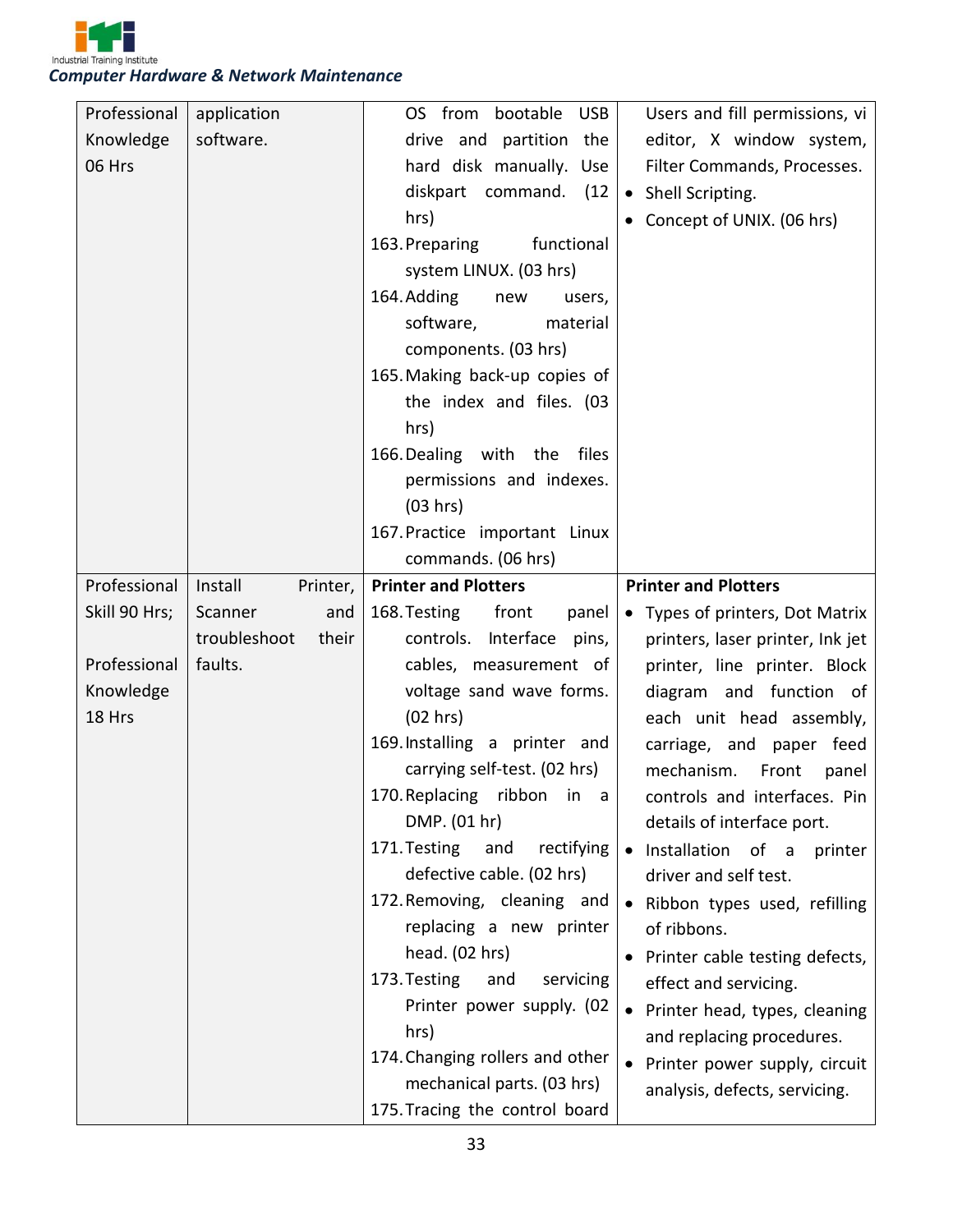

| and identifying defective         | Carriage<br>motor<br>assembly,  |
|-----------------------------------|---------------------------------|
| components. Servicing of          | feed<br>assembly,<br>paper      |
| control board. (06 hrs)           | Procedure<br>for<br>sensors     |
| 176. Replacement of<br>toner      | dismantling and<br>replacing    |
| cartridge of laser printers.      | mechanical parts.               |
| (01 hr)                           | Printer control board, circuit, |
| 177. Refilling toner cartridge of | function, probable defects,     |
| laser printers. (02 hrs)          | servicing.                      |
| 178. Drum<br>cleaning<br>and      | • Working principle of LASER    |
| replacement<br>laser              | printer.                        |
| printers. (02 hrs)                | Refilling toner cartridges,     |
| 179. Testing<br>and<br>servicing  | available<br>equipment<br>for   |
| Printer power supply of           | refilling and procedure.        |
| laser printers. (02 hrs)          | Printer<br>drum,<br>function,   |
| 180. Changing mechanical parts    | replacing<br>cleaning<br>and    |
| of laser printers. (02 hrs)       | procedure.                      |
| 181. Tracing the control board    | Mechanical<br>parts<br>and      |
| circuit<br>identifying<br>and     | sensors on printer, function,   |
| defective<br>components.          |                                 |
| Servicing of control board        | replacement procedure.          |
| of laser printers. (06 hrs)       | • Working principle of Inkjet / |
| 182. Replacement<br>of<br>ink     | DeskJet printers.               |
| of<br>DeskJet/<br>cartridge       | • Working principle of Plotter  |
| inkjet printers. (01 hr)          | and its common faults. (12      |
| 183. Refilling ink cartridge of   | hrs)                            |
| DeskJet/ inkjet printers.         |                                 |
| (02 hrs)                          |                                 |
| cleaning<br>184. Drum<br>and      |                                 |
| replacement in DeskJet/           |                                 |
| inkjet printers. (02 hrs)         |                                 |
| 185. Testing<br>and<br>servicing  |                                 |
| Printer power supply of           |                                 |
| DeskJet / inkjet printers.        |                                 |
| (02 hrs)                          |                                 |
| 186. Changing mechanical parts    |                                 |
| of DeskJet /inkjet printers.      |                                 |
| (03 hrs)                          |                                 |
| 187. Tracing the control board    |                                 |
| and identifying defective         |                                 |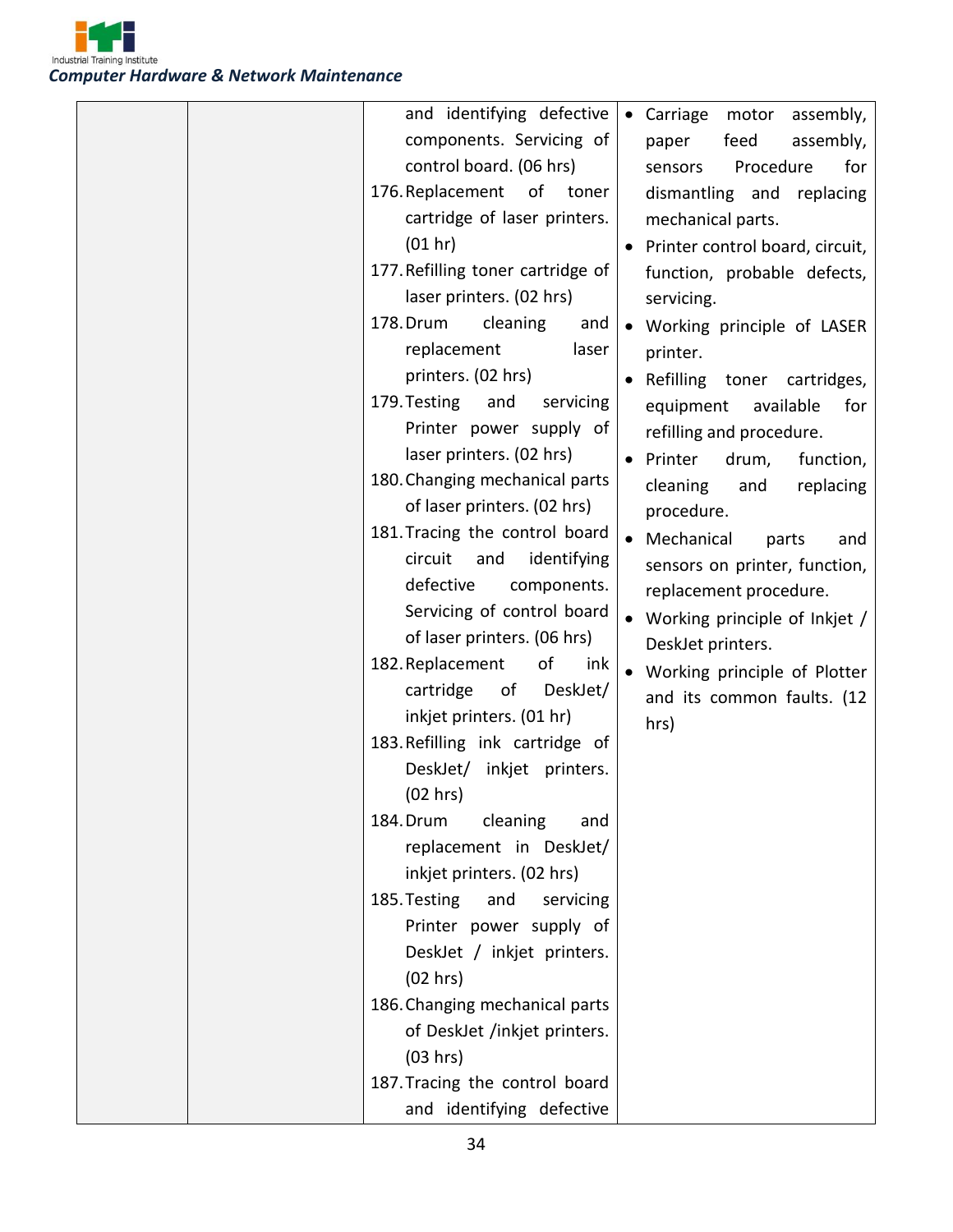

| components. Servicing of           |                                       |
|------------------------------------|---------------------------------------|
| control board of DeskJet/          |                                       |
| inkjet printers. (06 hrs)          |                                       |
| 188. Use<br>of<br>diagnostics      |                                       |
| software<br>for<br>serving         |                                       |
| printers. (02 hrs)                 |                                       |
| 189. Replacement<br>οf             |                                       |
| mechanical<br>parts<br>and         |                                       |
| sensors of printer. (04 hrs)       |                                       |
| 190. Installing<br>plotter<br>and  |                                       |
| rectify its common faults.         |                                       |
| (03 hrs)                           |                                       |
| <b>Scanner and MFD</b>             | <b>Scanner and MFD</b>                |
| 191. Install a Scanner, configure  | $\bullet$ Working<br>principles<br>of |
| and<br>Automatic<br>it<br>use      | Scanner, Barcode Scanner,             |
| Document Feeder (ADF),             | Network Scanner.                      |
| OCR. (02 hrs)                      | Working principles<br>and             |
| 192. Find and locate various       | configuration<br>of                   |
| Scanner related problems           | Multifunction<br>Printer,             |
| and troubleshoot them. (03         | Passbook<br>High<br>printer,          |
| hrs)                               | Speed Printer, Line Printer,          |
| 193. Install<br>Barcode<br>and     | Network Printer. (06 hrs)             |
| configure it. (01 hrs)             |                                       |
| 194. Troubleshoot<br>barcode       |                                       |
| related faults. (02 hrs)           |                                       |
| 195. Install Network Scanner       |                                       |
| and configure it. (01 hrs)         |                                       |
| Network<br>196. Find<br>Scanner    |                                       |
| related<br>problems<br>and         |                                       |
| troubleshoot. (02 hrs)             |                                       |
| 197. Install Multifunction Printer |                                       |
| and configure it. (0 2hrs)         |                                       |
| 198. Find Multifunction Printer    |                                       |
| related<br>problems<br>and         |                                       |
| troubleshoot. (02 hrs)             |                                       |
| 199. Connecting and using high     |                                       |
| speed line printers. (02           |                                       |
| hrs)                               |                                       |
| 200. Replacing spares offline      |                                       |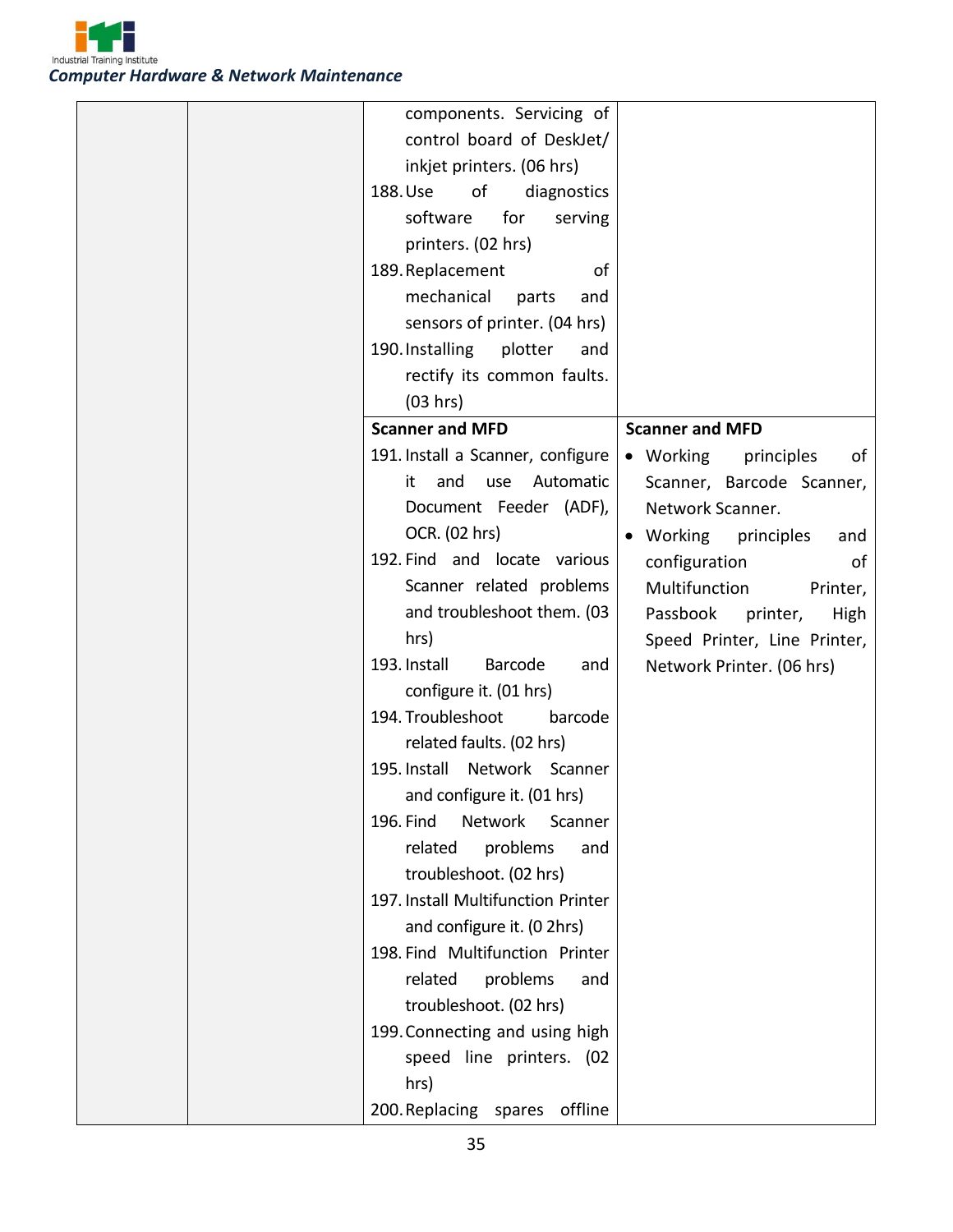

| printers. (02 hrs)                                                                              |                  |
|-------------------------------------------------------------------------------------------------|------------------|
| 201. Install Passbook Printer                                                                   |                  |
| calibrate, configure.<br>(02)                                                                   |                  |
| hrs)                                                                                            |                  |
| 202. Find<br>Passbook<br>Printer                                                                |                  |
| problems and<br>related                                                                         |                  |
| troubleshoot. (03 hrs)                                                                          |                  |
| 203. Install Network Printer                                                                    |                  |
| and configure it. (03 hrs)                                                                      |                  |
| 204. Find<br><b>Network</b><br>Printer                                                          |                  |
| related<br>problems<br>and                                                                      |                  |
| troubleshoot. (03 hrs)                                                                          |                  |
| Professional<br>Set<br><b>Components</b><br>of<br>the<br><b>Network Components</b><br>and<br>up |                  |
| <b>Skill 210</b><br><b>Computer Network</b><br>configuring<br>· Introduction to Computer        |                  |
| Networking System<br>205. Identify<br>various<br>Networks - Advantages of<br>Hrs;               |                  |
| various<br>Network tools like : (a) Wire<br>using<br>Networking, Peer-to-Peer                   |                  |
| network devices.<br>Professional<br>crimper, (b) Wire<br>Map<br>and Client/Server Network.      |                  |
| Testers, (c) Multifunction<br>Knowledge<br>• Network Topologies - Star,                         |                  |
| 42 Hrs<br>Cable<br>Tester, (d) LAN<br>Ring, Bus, Tree,                                          | Mesh,            |
| Tester, (e) Tone Generator<br>Hybrid.                                                           |                  |
| etc. (10 hrs)<br>Type of Networks - Local                                                       |                  |
| 206. Identify<br>various<br>Networks<br>Area                                                    | (LAN),           |
| Network device like: (a)<br>Metropolitan Area Networks                                          |                  |
| (Normal<br>Switch<br>and<br>$(MAN)$ ,<br>Personal                                               | Area             |
| Managed),<br>(b)<br>Network (PAN), Controller                                                   |                  |
| Router(Normal<br>and<br>Area Network (CAN), Wide                                                |                  |
| wireless), (c) Rack, Patch<br>Area Networks (WAN).                                              |                  |
| Panel, i/o box, (d) Access<br>Internet,                                                         | Ethernet, WI-Fi, |
| Point etc. (10 hrs)<br>Bluetooth,                                                               | Mobile           |
| 207. Understand the Layout of<br>Networking,<br>Wire                                            | and              |
| network on your lab and<br>wireless Networking.                                                 |                  |
| campus. (10 hrs)<br>Difference between Intranet                                                 |                  |
| and Internet. Extranet, 3G,                                                                     |                  |
| 4G. (06 hrs)                                                                                    |                  |
| Crimping,<br><b>Crimping &amp; Punching</b><br><b>Punching</b><br>and                           |                  |
| <b>Network configuration</b>                                                                    |                  |
| 208. Practice<br>crimping<br>with<br>Communication                                              |                  |
|                                                                                                 | Media and        |
| and cross CAT 6<br>straight<br>Connectors -                                                     | Unshielded       |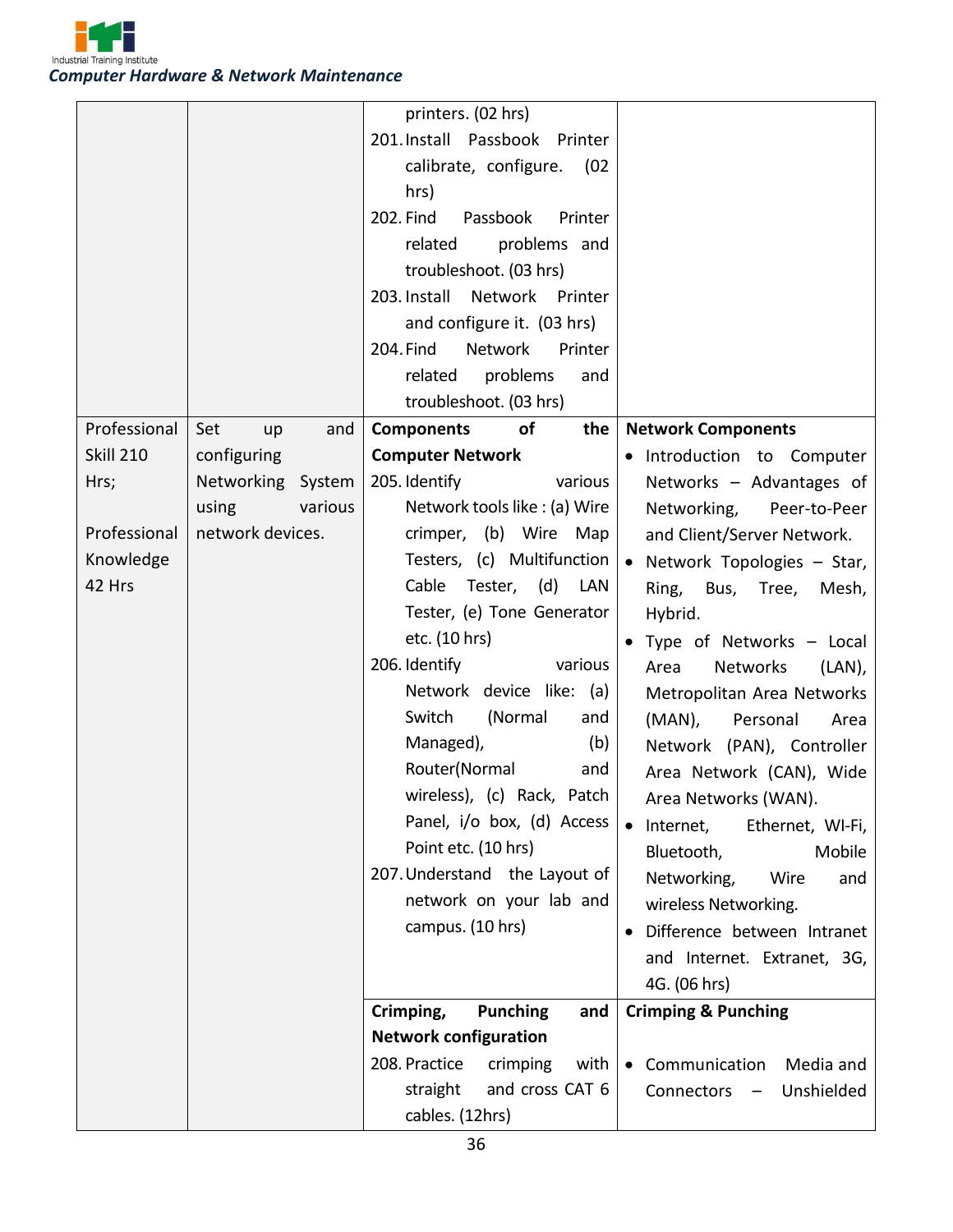

|  | 209. Punching practice in IO         | twisted-pair (UTP), shielded        |
|--|--------------------------------------|-------------------------------------|
|  | Box<br>and<br>patch panel.           | twisted-pair (STP),<br>Fibre        |
|  | (06hrs)                              | and coaxial cable:<br>Optic         |
|  | 210. Create cabling using Fibre      | RJ-45, RJ-11,<br>BNC.               |
|  | Optic cable and connectors.          | • Understanding colour codes        |
|  | (12hrs)                              | of CAT5 cable. 568A and             |
|  | 211. Create cabling in a lab with    | 568B convention.                    |
|  | HUB/Switch and IO Boxes              | <b>Network Cabling</b>              |
|  | and patch panel. (12hrs)             | Introduction<br>to<br>Data          |
|  | 212. Fit Switch Rack. (06hrs)        | Communication -<br>Analog           |
|  | 213. Install & Configure a Peer-     | and Digital Signals, Simplex,       |
|  | to-Peer Network<br>using             | Half-Duplex and Full-Duplex         |
|  | Windows<br>Linux<br>and              | transmission mode.                  |
|  | Software. (06hrs)                    | <b>Network Model</b>                |
|  | 214. Connect computers using         | . The functions of different        |
|  | Bluetooth, WI-FI, hotspot.           | layers in OSI and TCP/IP            |
|  | (06hrs)                              | model.                              |
|  |                                      | of<br>wireless<br>$\bullet$ Concept |
|  |                                      | networking, wireless survey.        |
|  |                                      |                                     |
|  |                                      |                                     |
|  |                                      | (12 hrs)                            |
|  | 215. Connect computers with          | of<br>Configuration<br>Data         |
|  | Network with Drop cable              | communication equipments            |
|  | using<br>Wi<br>and<br>Fi             | • Network<br>Components -           |
|  | configuration. (09 hrs)<br>Basic     | Modems,<br>Firewall, Hubs,          |
|  | 216. Configure                       | Bridges, Routers, Gateways,         |
|  | Programmable<br>switch               | Repeaters,<br>Transceivers,         |
|  | (layer two) and practice to          | Switches, Access point, etc.        |
|  | set up Spanning<br><b>Tree</b>       | functions,<br>Types,<br>$\bullet$   |
|  | Protocol<br>from<br>(STP)            | advantages and applications         |
|  | Command<br>Line                      | of Network Component.               |
|  | Interface (CLI). (18 hrs)            | • Layer 2 manage<br>switch          |
|  | 217. Configure Layer 3 Switch.       | configuration and use it on         |
|  | Verify IP Routing Process.           | network.                            |
|  | Configure it from CLI in             | Latest emerging<br>concepts         |
|  | layer three switches. (15            | using<br>open<br>source             |
|  | hrs)                                 | simulators.                         |
|  | 218. Create simple VLAN and          | • Layer 3 switch configuration.     |
|  | understand the concepts.<br>(12 hrs) | • VLAN<br><b>Basic</b><br>and       |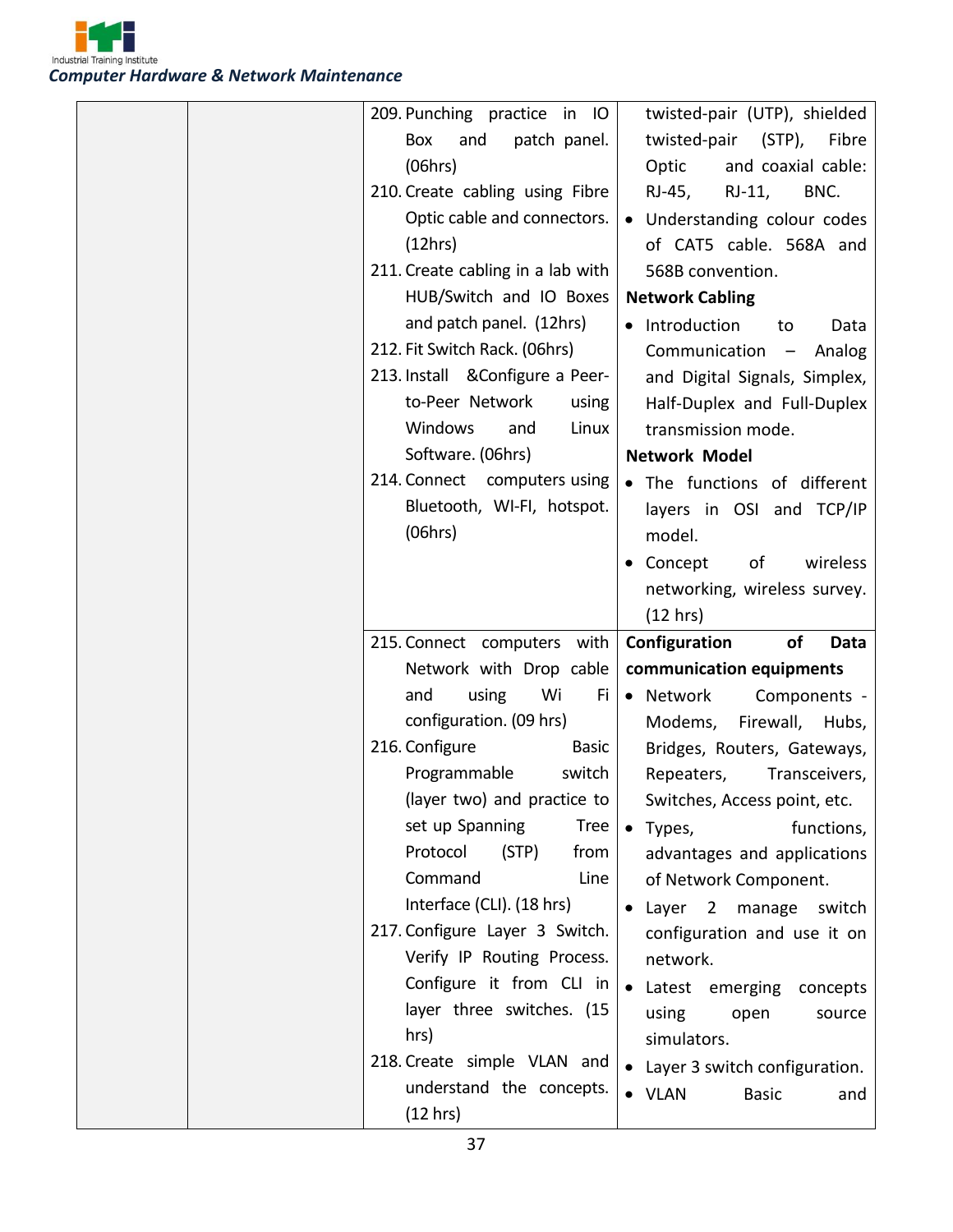

|               |                      | 219. Use Packet tracer Simulator   | configurations.                  |
|---------------|----------------------|------------------------------------|----------------------------------|
|               |                      | Software. (06 hrs)                 | • Understand<br>the<br>use<br>οf |
|               |                      |                                    | Network simulation software      |
|               |                      |                                    | and the process of use it. (12   |
|               |                      |                                    | hrs)                             |
|               |                      | 220. Practice<br>IP<br>Addressing  | IP Addressing & TCP/IP           |
|               |                      | technique (IPv4/IPv6) and          | • Protocols,<br>TCP/IP,<br>FTP,  |
|               |                      | Sub netting and Super              | Telnet etc.                      |
|               |                      | netting<br>the network.            |                                  |
|               |                      |                                    | • Classes of IP Addressing.      |
|               |                      | (20 hrs)                           | Setting IP Address (IP4/IP6)     |
|               |                      | 221. Install and Configure TCP/IP  | & Subnet Mask. (06 hrs)          |
|               |                      | Protocol.<br>Practice<br>FTP,      |                                  |
|               |                      | Telnet and NS lookup. (05          |                                  |
|               |                      | hrs)                               |                                  |
|               |                      | 222. Use<br>popular<br>TCP/IP      |                                  |
|               |                      | (windows)<br>Linux)<br>and         |                                  |
|               |                      | Utilities like<br>PING,            |                                  |
|               |                      | IPCONFIG,<br>HOSTNAME,             |                                  |
|               |                      | ROUTE, TRACERT etc. (05            |                                  |
|               |                      | hrs)                               |                                  |
|               |                      | 223. Practice to set up and use    | <b>Other Network Protocols</b>   |
|               |                      | SMTP, TELNET, FTP, HTTP,           | • Simple<br>Transfer<br>Mail     |
|               |                      | SNMP, LDAP, SSH, NTP, IPP,         | Protocol (SMTP)                  |
|               |                      | HTTPS etc. (12 hrs)                | • Telnet                         |
|               |                      | 224. Configure a wireless router   | • File Transfer Protocol (FTP),  |
|               |                      | in the lab and practice port       | • Hyper Text Transfer Protocol   |
|               |                      | forwarding with security           | (HTTP)                           |
|               |                      | features. (12 hrs)                 | Simple<br>Network                |
|               |                      | 225. Practice<br>configuring<br>on | Protocol<br>Management           |
|               |                      | DHCP. (06 hrs)                     | (SNMP).                          |
|               |                      |                                    | LDAP (Lightweight Directory      |
|               |                      |                                    | Access Protocol).                |
|               |                      |                                    | Introduction<br>Network<br>to    |
|               |                      |                                    | Security.                        |
|               |                      |                                    | Concept of Dynamic Host          |
|               |                      |                                    | Control Protocol. (06 hrs)       |
| Professional  | Share<br>and         | 226. Configure<br>internet         | Sharing Resource & Internet      |
| Skill 60 Hrs; | controlling resource | connection<br>the<br>to<br>pc      | connection                       |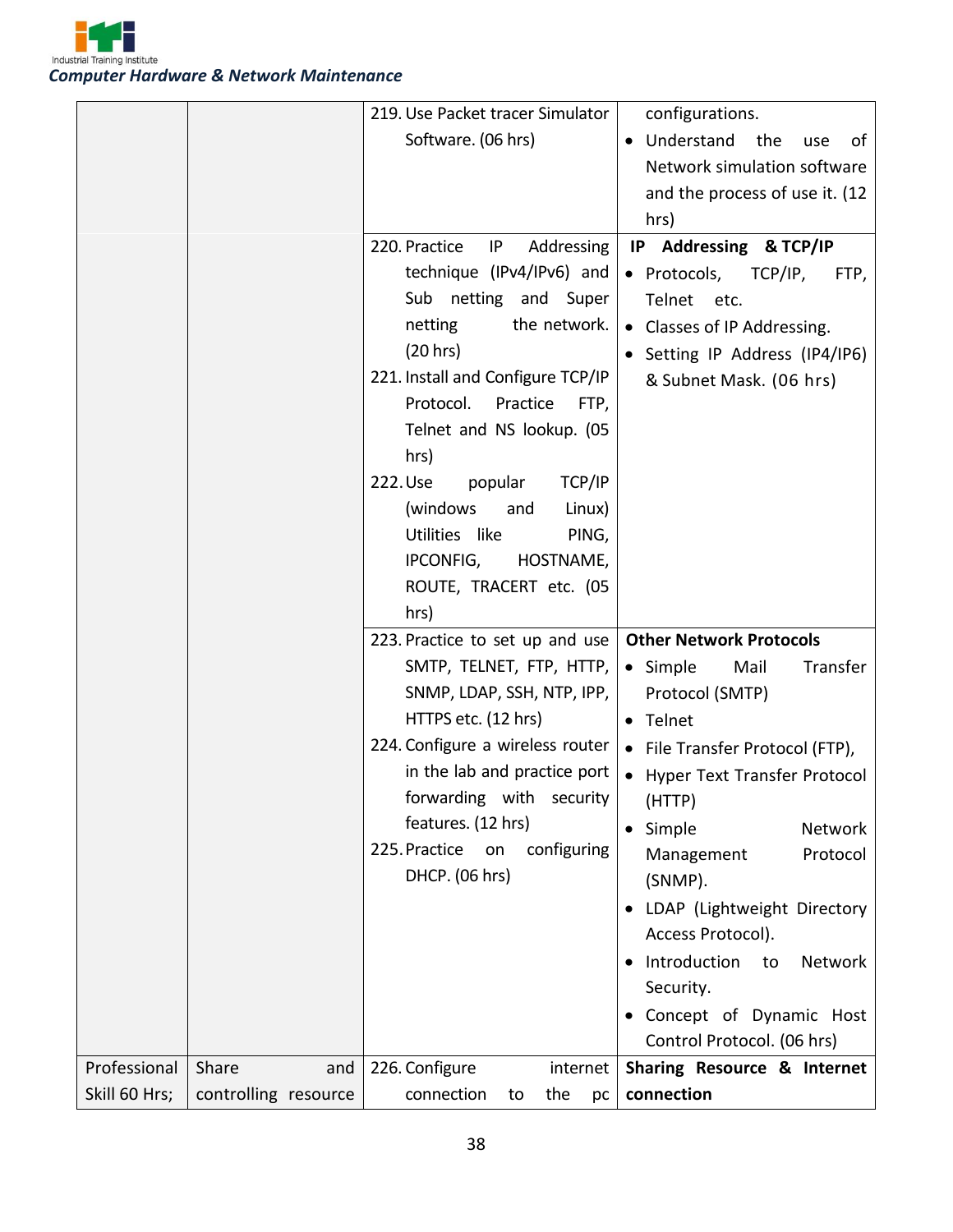

|              | and                | Internet | through wire. Check its            | • Concept<br>of<br>committed      |
|--------------|--------------------|----------|------------------------------------|-----------------------------------|
| Professional | connection through |          | process. Find the fault and        | bandwidth.                        |
| Knowledge    | network.           |          | troubleshoot the problems.         | • Concept<br>of<br>Internet.      |
| 12 Hrs       |                    |          | (04 hrs)                           | Architecture<br>of<br>Internet.   |
|              |                    |          | 227. Configure<br>internet         | DNS Server.                       |
|              |                    |          | connection to the PC using         | • Internet Access Techniques.     |
|              |                    |          | wireless technology and            | $\bullet$ ISPs<br>and<br>examples |
|              |                    |          | troubleshoot<br>various            | (Broadband, Dialup, Wifi).        |
|              |                    |          | connection<br>related              | • Concept<br>of<br>Social         |
|              |                    |          | problems. (04 hrs)                 | Sites, Video<br>Networking        |
|              |                    |          | 228. Share<br>the<br>internet      | Calling & Conferencing.           |
|              |                    |          | (wire<br>connection<br>and         | • Concept of Virus and its        |
|              |                    |          | the<br>wireless)<br>in<br>local    | Protection using Anti Virus,      |
|              |                    |          | network and access it from         | UTM and Firewall.                 |
|              |                    |          | other machine in LAN. (04          | $\bullet$ SSID                    |
|              |                    |          | hrs)                               | of<br>wireless<br>• Concept       |
|              |                    |          | 229. Configure<br>Access<br>Point. | controllers.                      |
|              |                    |          | Configure both cloud based         | • Concept of SD WAN.              |
|              |                    |          | and frame based access             | Concept of resource sharing       |
|              |                    |          | Practice<br>LAN<br>point.          | through network.                  |
|              |                    |          | controller of access point.        | • Working principle of Proxy      |
|              |                    |          | (06 hrs)                           | Server. Objective of using it.    |
|              |                    |          | 230. Configure<br>internet         | Features of Proxy Server.         |
|              |                    |          | connection using L2 and L3         | Concept of VPN. (12 hrs)          |
|              |                    |          | switch. (06 hrs)                   |                                   |
|              |                    |          | Configure<br>231. Setup<br>and     |                                   |
|              |                    |          | security features in wired         |                                   |
|              |                    |          | and wireless LAN with              |                                   |
|              |                    |          | internet connection. (06           |                                   |
|              |                    |          | hrs)                               |                                   |
|              |                    |          | 232. Sharing Resource and          |                                   |
|              |                    |          | Advance Sharing Setting.           |                                   |
|              |                    |          | (13 hrs)                           |                                   |
|              |                    |          | 233. Demonstrate<br><b>MPLS</b>    |                                   |
|              |                    |          | network. (02 hrs)                  |                                   |
|              |                    |          | 234. Install Proxy Server and      |                                   |
|              |                    |          | configure it. (10 hrs)             |                                   |
|              |                    |          | 235. Use free VPN software. (05    |                                   |
|              |                    |          | hrs)                               |                                   |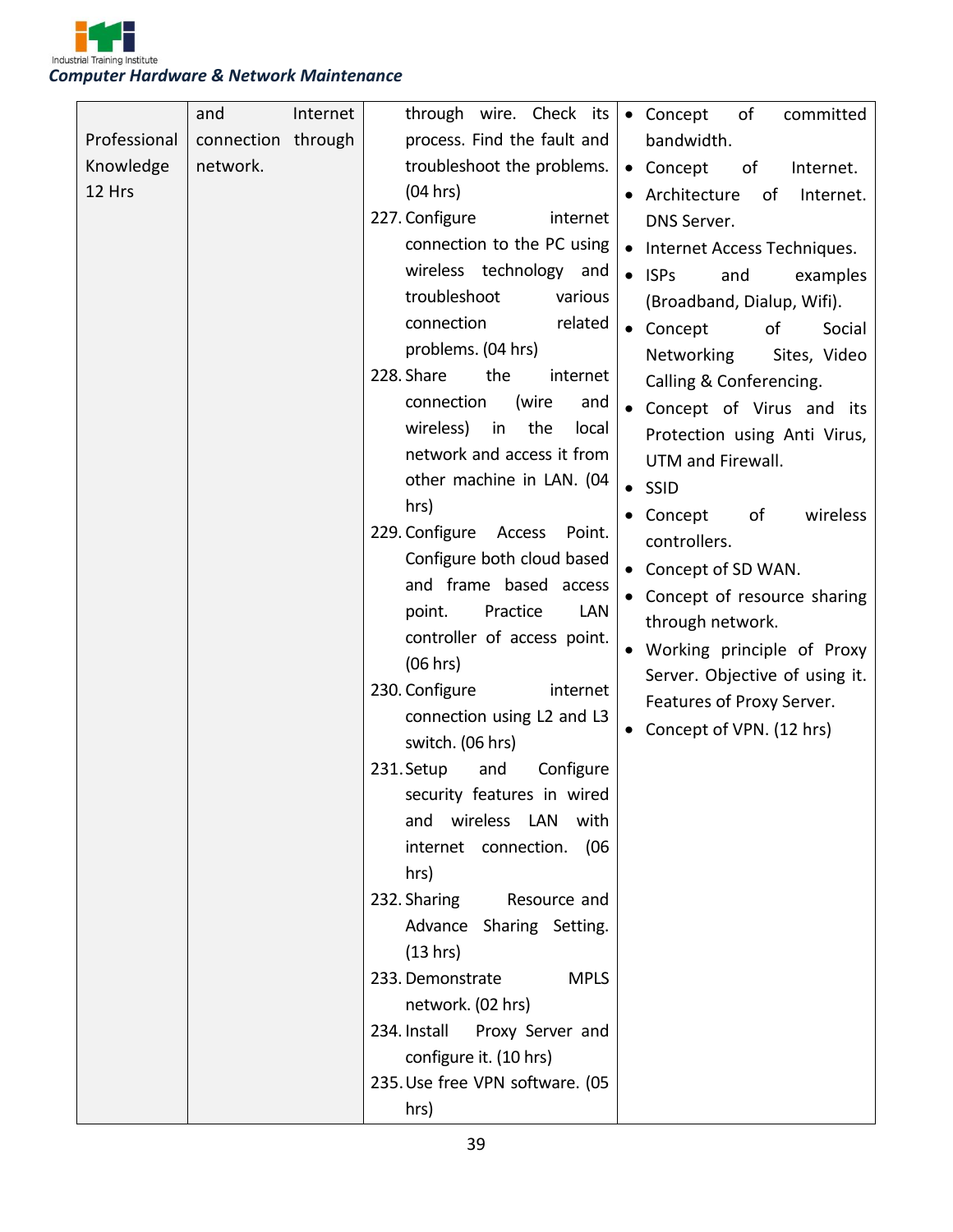

| Professional  | Implement Network     | 236. Set up<br>basic protection    | <b>Network</b><br>Protection and         |
|---------------|-----------------------|------------------------------------|------------------------------------------|
| Skill 30 Hrs; | Security to protect   | using public<br>keys<br>and        | troubleshooting                          |
|               | from various attacks  | MAC address filters. (08           | • Collaborating using wired              |
| Professional  | on networking.        | hrs)                               | wireless<br>and<br>networks,             |
| Knowledge     |                       | 237. Integrate wired/ wireless     | Protecting<br>Network,<br>$\overline{a}$ |
| 06 Hrs        |                       | network. (02 hrs)                  | Network performance study                |
|               |                       | 238. Understand and use Power      | and enhancement.                         |
|               |                       | over Ethernet (PoE). (01 hr)       | • Techniques & strategies to             |
|               |                       | 239. Troubleshoot wired<br>and     | prevent various attacks on               |
|               |                       | wireless network. (14 hrs)         | networking. (06 hrs)                     |
|               |                       | 240. Preventing various attacks    |                                          |
|               |                       | on networking. (05 hrs)            |                                          |
| Professional  | Share and control     | 241. Setup of basic collaboration  | Control & monitoring<br>of               |
| Skill 30 Hrs; | and<br>resource       | tool for activities<br>like        | network devices                          |
|               | Internet connection   | chat, application<br>sharing,      | • Remote desktop software                |
| Professional  | through network.      | desktop<br>remote                  | like<br>NetMeeting,<br>Team              |
| Knowledge     |                       | access and control, VoIP.          | Viewer etc.                              |
| 06 Hrs        |                       | (10 hrs)                           | • Audit<br>process<br>of<br>a            |
|               |                       | 242. Setup<br>IP camera<br>for     | switch/router/APs etc.                   |
|               |                       | basic surveillance scenario,       | • Surveillance using network             |
|               |                       | logging<br>and                     | devices, collaboration<br>on             |
|               |                       | monitoring<br>of devices /         | network<br>for<br>team                   |
|               |                       | locations. (10 hrs)                | optimization and<br>support              |
|               |                       | 243. Use Linux Network Tools       | activities.                              |
|               |                       | check / maintain<br>to             | • Remote<br>management<br>of             |
|               |                       | Manage Network. (10 hrs)           | devices.                                 |
|               |                       |                                    | monitoring<br>Network<br>and             |
|               |                       |                                    | maintaining techniques. (06              |
|               |                       |                                    | hrs)                                     |
| Professional  | Install and configure | Install<br>and<br>configure        | Introduction<br><b>Windows</b><br>to     |
| Skill 60 Hrs; | Windows<br>of<br>and  | <b>Windows</b>                     | <b>Server</b>                            |
|               | Linux server.         | <b>Server</b>                      | • Server concepts, installation          |
| Professional  |                       | 244. Configure<br>services<br>like | step, configuration<br>of                |
| Knowledge     |                       | Active Directory, DNS and          | server.                                  |
| 12 Hrs        |                       | DHCP. (15 hrs)                     | Concept of Active Directory              |
|               |                       | 245. Configure IIS Web server      | and DNS.                                 |
|               |                       | (latest version). (10 hrs)         | • Setting up of DHCP, Routing            |
|               |                       | 246. Configure<br>of broadband     | and remote access. (06 hrs)              |
|               |                       | modem<br>sharing<br>and            |                                          |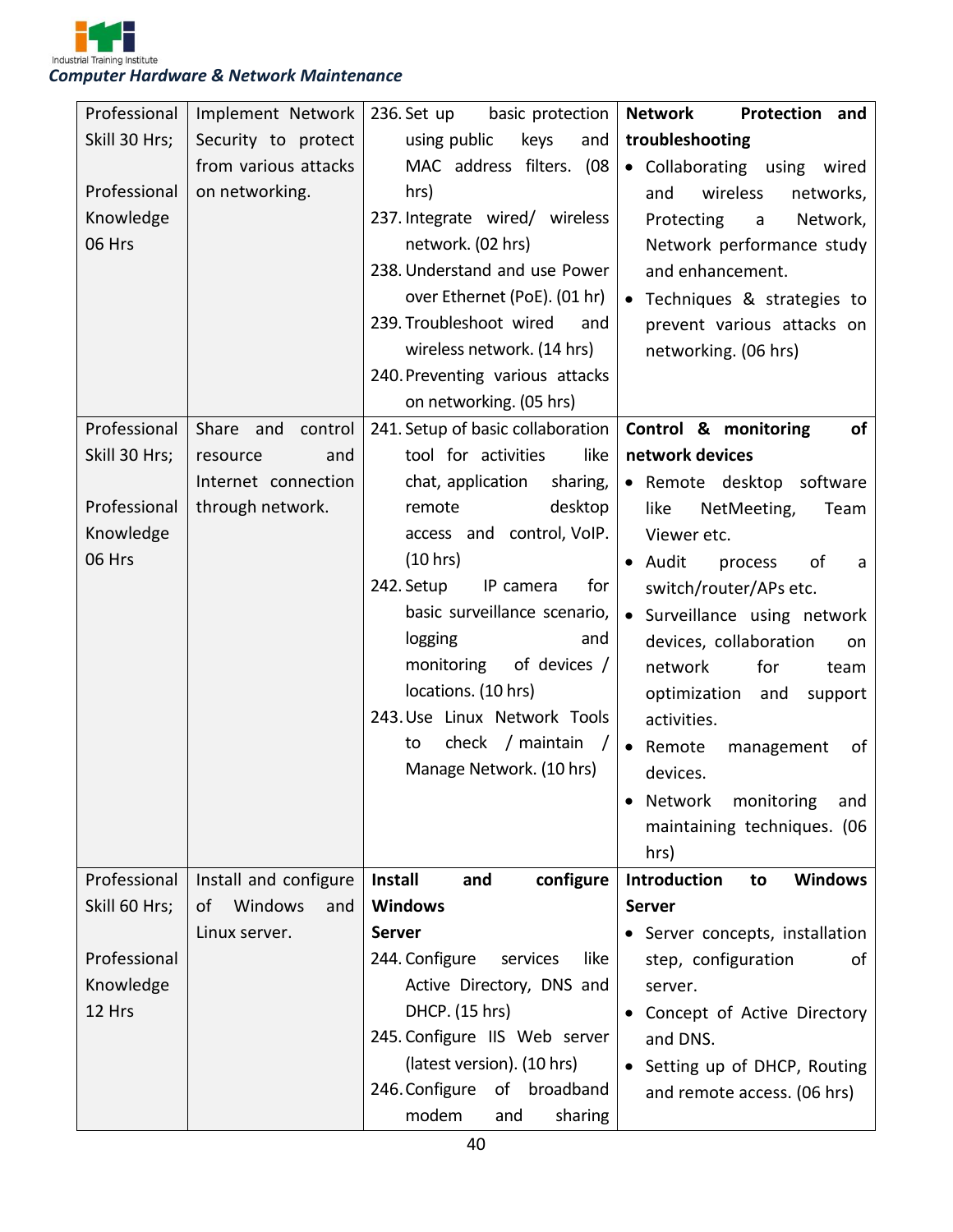

|               |                      | internet connection.<br>(05)             |                                       |
|---------------|----------------------|------------------------------------------|---------------------------------------|
|               |                      | hrs)                                     |                                       |
|               |                      | Linux<br><b>Install</b><br>and configure | <b>Linux Server</b>                   |
|               |                      | <b>Server</b>                            | Basic configurations.                 |
|               |                      | 247. Configure<br>following<br>on        | Editing /etc/hosts file.<br>$\bullet$ |
|               |                      | Linux Server: (a) / etc/hosts            | • Concept of DHCH, DNS, WEB           |
|               |                      | file, (b) DHCP, (c) DNS, (d)             | SERVER(Apache), SUMBA                 |
|               |                      | WEB SERVER, (e) NFS                      | Linux package and package             |
|               |                      | and SAMBA. (14 hrs)                      | installer.                            |
|               |                      | 248. Find package installed on           | • Concept of virtual server and       |
|               |                      | your system (DPKG, YUM,                  | containers, cloud computing           |
|               |                      | DNF) using system control                | (06 hrs)                              |
|               |                      | command for configuration                |                                       |
|               |                      | and monitoring daemon                    |                                       |
|               |                      | and services. (15 hrs)                   |                                       |
|               |                      | 249. Use of grep command for             |                                       |
|               |                      | search. (01 hr)                          |                                       |
| Professional  | Implement Network    | firewall<br>250. Practice<br>on          | <b>Network Security</b>               |
| Skill 30 Hrs; | Security to protect  | technologies to secure the               | • Modern Network Security.            |
|               | from various attacks | network perimeter. (15 hrs)              | Threats and the basics of             |
| Professional  | on networking.       | 251. Practice<br>LAN<br>security         | securing a network.                   |
| Knowledge     |                      | considerations<br>and                    | • Secure<br>Administrative            |
| 06 Hrs        |                      | implement endpoint and                   | Access.                               |
|               |                      | Layer 2 security features.               | • LAN security considerations.        |
|               |                      | (10 hrs)                                 | Aadhar<br>based<br>$\bullet$          |
|               |                      | 252. Configure<br>Wi-Fi<br>to            | authentication.                       |
|               |                      | implement<br>security                    | Wi-Fi security considerations.        |
|               |                      | considerations. (05 hrs)                 | (06 hrs)                              |
| Professional  | Browse internet and  | 253. Practice<br>web<br>browsing         | <b>Internet and Web Browser</b>       |
| Skill 30 Hrs; | able<br>to           | popular<br>using<br>web                  | • World<br>Wide<br>Web<br>and         |
|               | communicate          | browsing<br>software,                    | website Web Browsing and              |
| Professional  | through email.       | Configuring web browser.                 | popular<br>web<br>browsing            |
| Knowledge     |                      | (05 hrs)                                 | software. Introduction<br>to          |
| 06 Hrs        |                      | 254. Search for content using            | Search Engines,<br>Popular            |
|               |                      | popular search engines. (05              | Search engines.                       |
|               |                      | hrs)                                     | Concept of Favorites Folder.          |
|               |                      | 255. Use favourite folder for            | • Concept of Electronic Mail.         |
|               |                      | browsing quickly. (05 hrs)               | Email Addressing, BCC and             |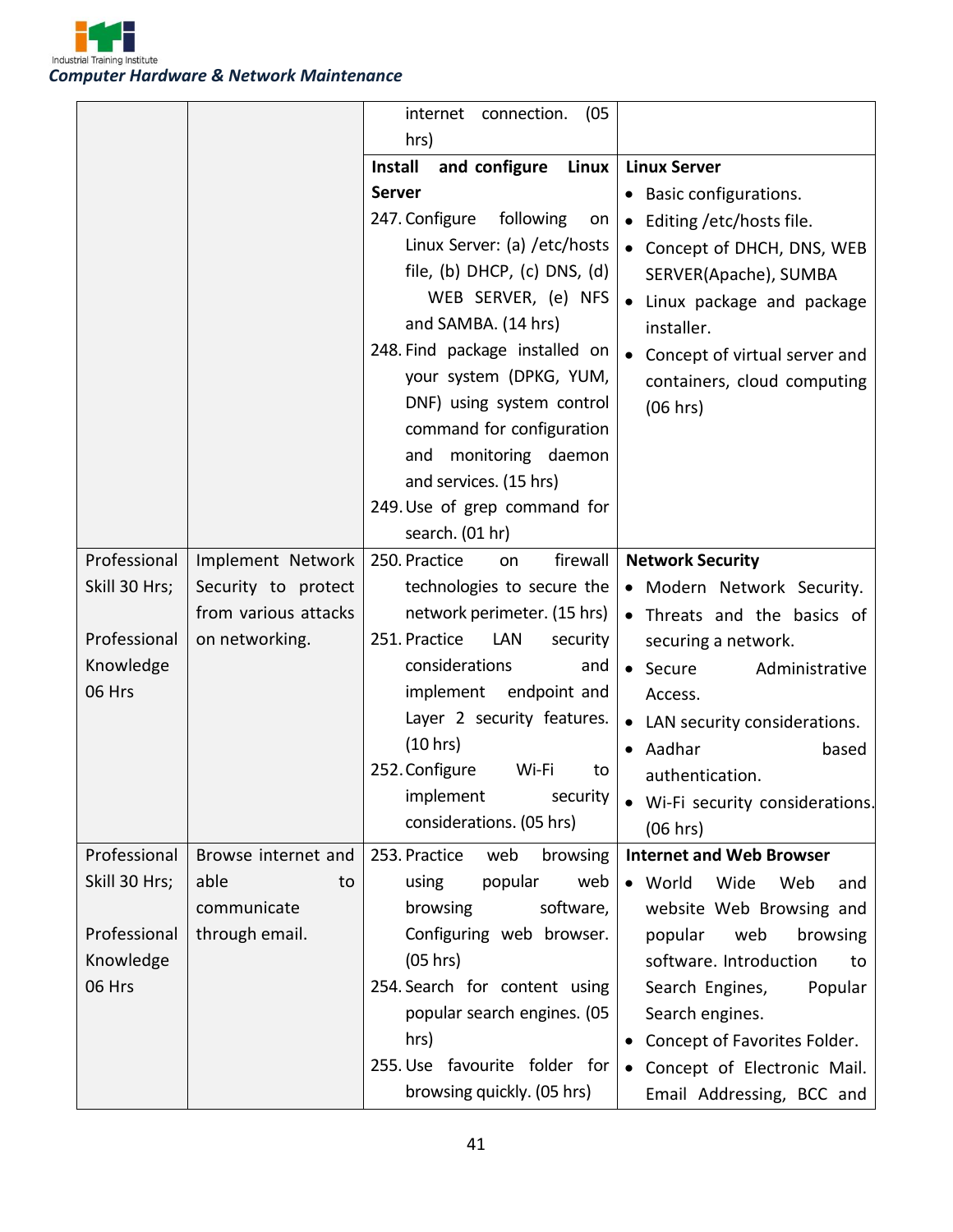

|                                | 256. Download & Printing Web    | CC, Inbox, Outbox, Address    |
|--------------------------------|---------------------------------|-------------------------------|
|                                | pages. (05 hrs)                 | book, SPAM.                   |
|                                | 257. Using e-mail: Opening and  |                               |
|                                | configuring email client,       | IT Act & Law                  |
|                                | mailbox: inbox and outbox,      | • Introduction<br>Cyber<br>to |
|                                | Creating and sending e-         | Security.                     |
|                                | mail, replying to an e-mail $ $ | • Introduction to Cyber Laws  |
|                                | message, Forwarding and         | & IT Act.                     |
|                                | e- mail message, Sorting        | • Importance of privacy and   |
|                                | searching<br>emails.<br>and     | techniques to manage it. (06  |
|                                | Sending<br>document/            | hrs)                          |
|                                | softcopy by<br>email,           |                               |
|                                | activating spell checking,      |                               |
|                                | address<br>using<br>book,       |                               |
|                                | Handling SPAM, Removal of       |                               |
|                                | Cookies. (10 hrs)               |                               |
| Project work/ Industrial visit |                                 |                               |

#### **Broad Areas:**

- a) Install windows server Operating System. Make it domain controller. Add Client machine to the domain.
- b) Install Linux server Operating System. Install Samba Service and add windows clients.
- c) Install Layer2 and Layer 3 switch and create a VLAN having minimum four groups.
- d) Create a Normal web server in windows/Linux server and host simple html website on it. Access the website from other machine in the network.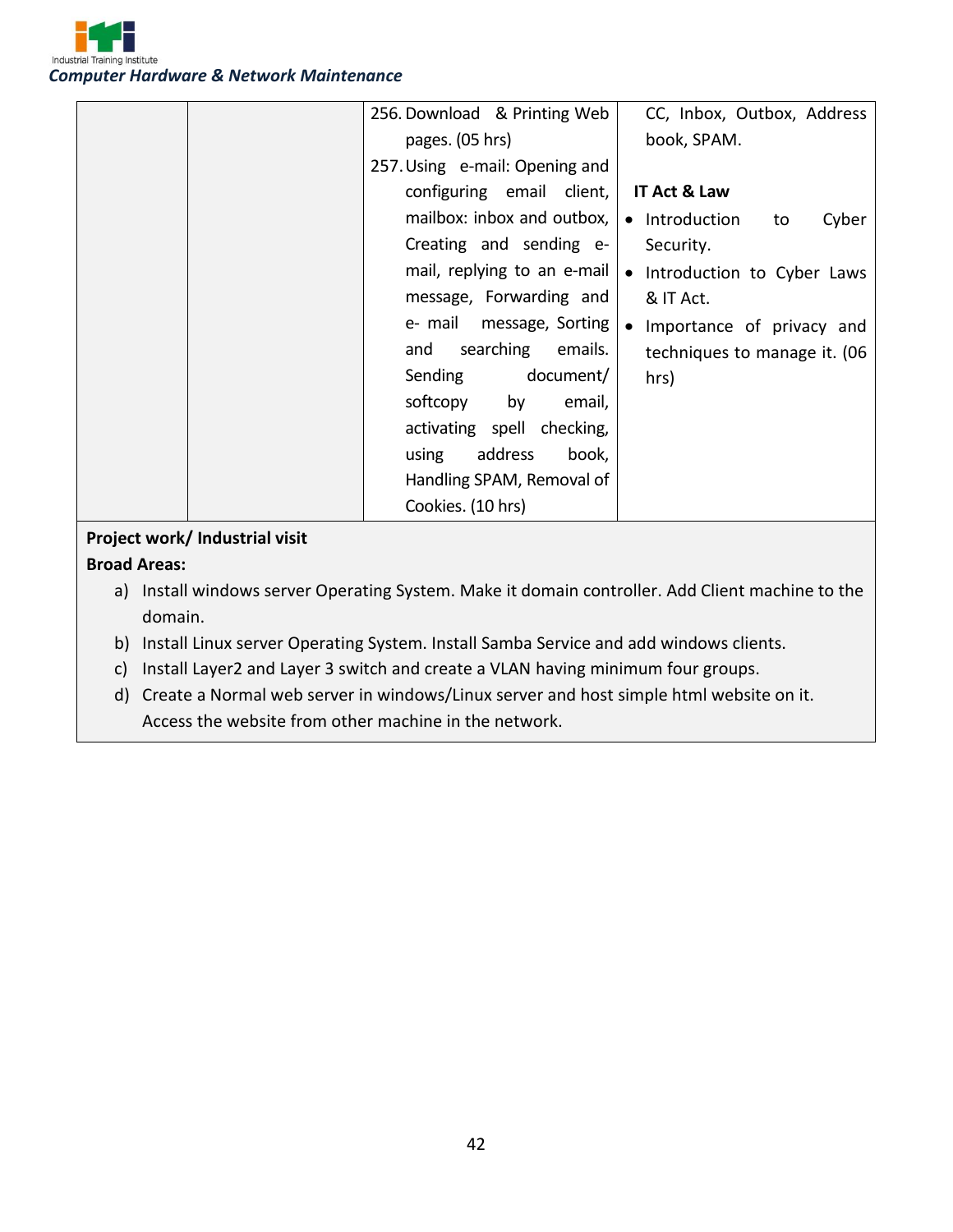

## **SYLLABUS FOR CORE SKILLS**

1. Employability Skills (Common for all CTS trades) (160 Hrs)

Learning outcomes, assessment criteria, syllabus and Tool List of Core Skills subjects which is common for a group of trades, provided separately in www.bharatskills.gov.in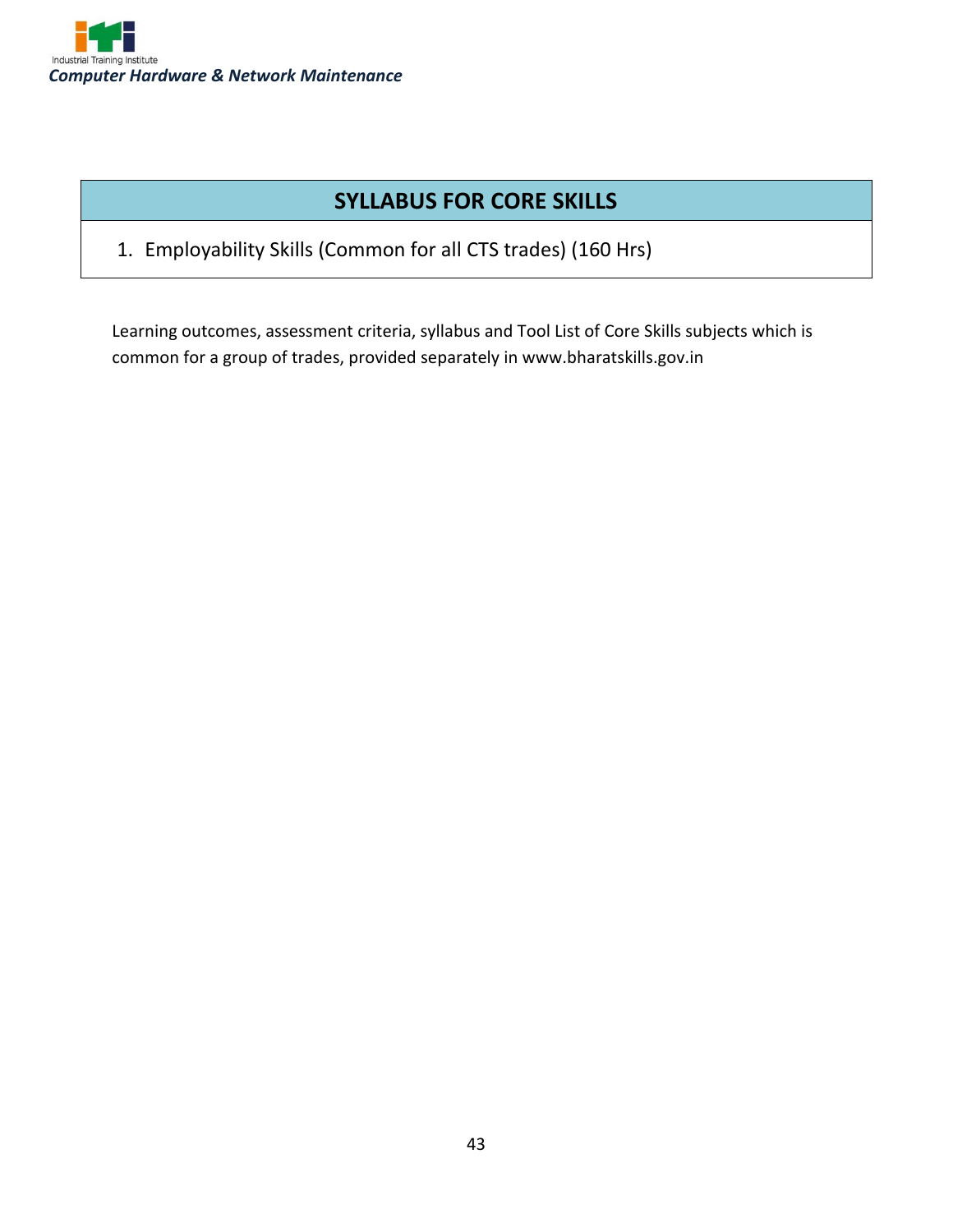E

| <b>List of Tools &amp; Equipments</b> |                                                                                 |                      |          |
|---------------------------------------|---------------------------------------------------------------------------------|----------------------|----------|
|                                       | <b>COMPUTER HARDWARE &amp; NETWORK MAINTENANCE (for batch of 24 Candidates)</b> |                      |          |
| S No.                                 | <b>Name of the Tools and Equipment</b>                                          | <b>Specification</b> | Quantity |
|                                       | <b>A. TRAINEES TOOL KIT</b>                                                     |                      |          |
| 1.                                    | Connecting screw driver                                                         | 100 mm               | 24 Nos.  |
| 2.                                    | Neon tester                                                                     | 500 V.               | 24 Nos.  |
| 3.                                    | Screw driver set                                                                | (set of 5)           | 24 Nos.  |
| 4.                                    | Insulated combination pliers                                                    | 150 mm               | 24 Nos.  |
| 5.                                    | Insulated side cutting pliers                                                   | 150 mm               | 24 Nos.  |
| 6.                                    | Long nose pliers                                                                | <b>150mm</b>         | 24 Nos.  |
| 7.                                    | Soldering iron                                                                  | 25W.240V.            | 24 Nos.  |
| 8.                                    | Electrician knife                                                               |                      | 24 Nos.  |
| 9.                                    | <b>Tweezers</b>                                                                 | 100 mm               | 24 Nos.  |
| 10.                                   | Digital Multimeter                                                              |                      | 24 Nos.  |
| 11.                                   | Soldering Iron Changeable bits                                                  | <b>15W</b>           | 24 Nos.  |
| 12.                                   | De-soldering pump                                                               |                      | 24 Nos.  |
|                                       | <b>B. LIST OF TOOLS</b>                                                         |                      |          |
| 13.                                   | Crimping tool(pliers)                                                           |                      | 2 Nos.   |
| 14.                                   | Soldering Iron                                                                  | <b>25W</b>           | 6 Nos.   |
| 15.                                   | Magneto spanner set                                                             |                      | 2 Nos.   |
| 16.                                   | Screwdriver                                                                     | 150mm                | 4 Nos.   |
| 17.                                   | Steel rule                                                                      | 150mm                | 2 Nos.   |
| 18.                                   | Scriber straight                                                                | 150mm                | 2 Nos.   |
| 19.                                   | Soldering Iron                                                                  | 240W                 | 1 No.    |
| 20.                                   | Allen key set                                                                   | (set of9)            | 2 Nos.   |
| 21.                                   | Tubular box spanner                                                             | (setof6nos.)         | 1 No.    |
| 22.                                   | Magnifying lenses                                                               | 75mm                 | 3 Nos.   |
| 23.                                   | Continuity tester                                                               |                      | 6 Nos.   |
| 24.                                   | Soldering iron                                                                  | 10W                  | 6 Nos.   |
| 25.                                   | Cold chisel                                                                     | 20mm                 | 1 No.    |
| 26.                                   | <b>Scissors</b>                                                                 | 200mm                | 1 No.    |
| 27.                                   | Handsaw                                                                         | 450mm                | 1 No.    |
|                                       | C. TOOLS AND EQUIPMENT: (Computer Hardware - Installation and Maintenance)      |                      |          |
| 28.                                   | Server Computer                                                                 |                      | 1 No.    |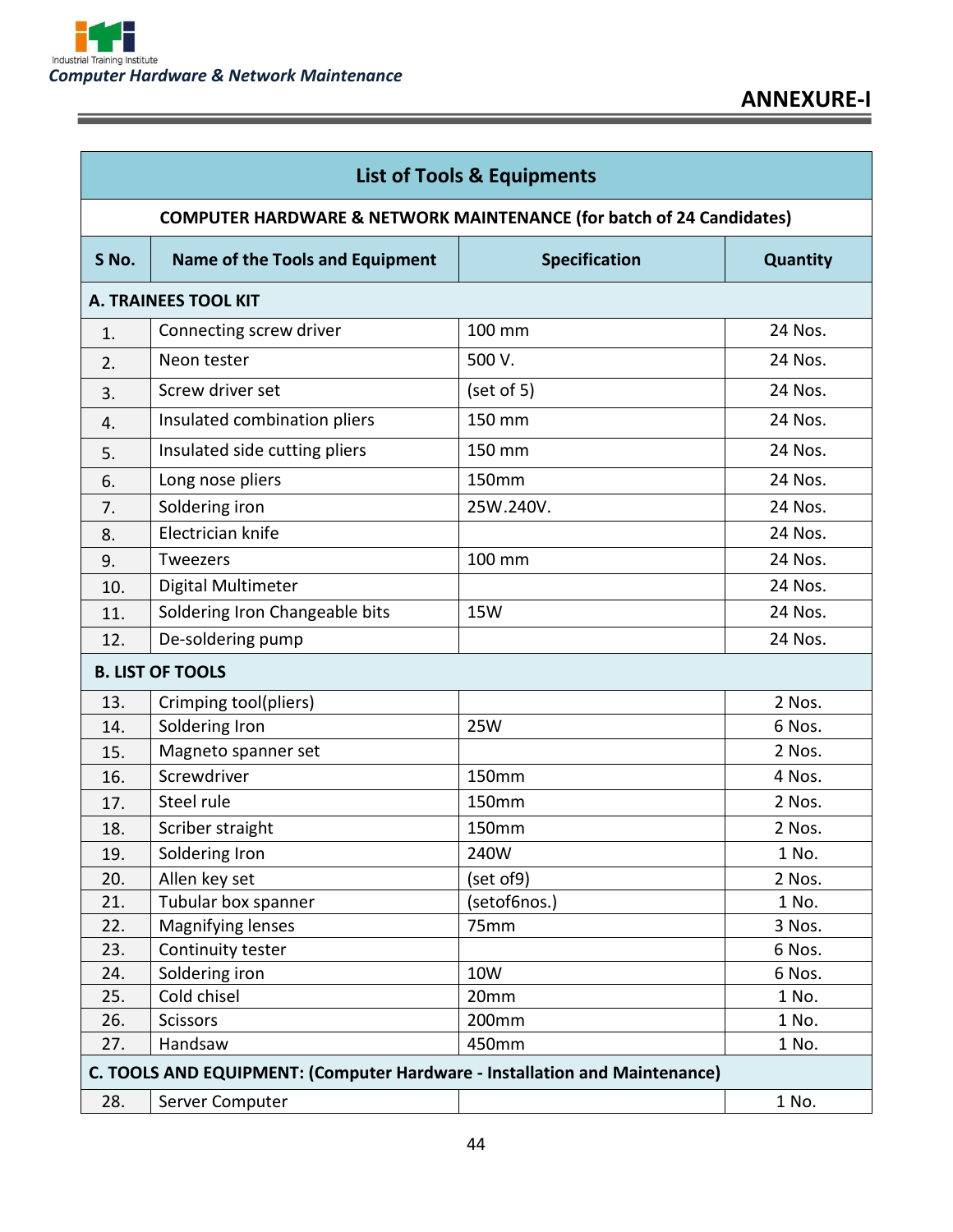

|     | Desktop Computer                                  | CPU: 32/64 Bit i3/i5/i7 or latest | 12 Nos.     |
|-----|---------------------------------------------------|-----------------------------------|-------------|
|     |                                                   | processor, Speed: 3 GHz or        |             |
|     |                                                   | Higher. RAM:-4 GB DDR-III or      |             |
|     |                                                   | Higher, Wi-Fi Enabled. Network    |             |
|     |                                                   | Card: Integrated Gigabit          |             |
| 29. |                                                   | Ethernet, with USB Mouse, USB     |             |
|     |                                                   | Keyboard and Monitor (Min. 17     |             |
|     |                                                   | Inch. Licensed Operating System   |             |
|     |                                                   | and Antivirus compatible with     |             |
|     |                                                   | trade related software.           |             |
| 30. | Laptop, Notebook for demonstration                |                                   | 04 Nos.     |
| 31. | Laptop, Notebook                                  |                                   | 12 Nos.     |
|     | Intel Mobile Desktop based PC with                |                                   | 01 No.      |
| 32. | <b>LCD</b> monitor                                |                                   |             |
|     | Printers: LaserJet, DeskJet, passbook,            |                                   | 01 each     |
| 33. | mfd                                               |                                   |             |
| 34. | <b>Network Printer</b>                            |                                   | 01No.       |
| 35. | <b>5KVA online UPS</b>                            |                                   | As required |
| 36. | LAN Cards, Wi-Fi LAN Cards                        |                                   | 06nos.each. |
| 37. | LCD/DLP Projector                                 |                                   | 01No.       |
| 38. | Power Meter                                       |                                   | 02Nos.      |
| 39. | <b>Crimping Tools</b>                             |                                   | 06Nos.      |
| 40. | <b>Computer Toolkits</b>                          |                                   | 06Nos.      |
| 41. |                                                   |                                   |             |
|     | <b>Computer Spares:</b>                           |                                   | As required |
| 42. | Motherboards (of different make)                  |                                   | 4 Nos.      |
| 43. | Cabinets                                          |                                   | 4 Nos.      |
| 44. | Processors(of different make)<br><b>Hard Disk</b> |                                   | 4 Nos.      |
| 45. |                                                   | (1 TB or higher)                  | 4 Nos.      |
| 46. | <b>Optical Drives</b>                             |                                   | 4 Nos.      |
| 47. | <b>LCD/LED Monitors</b>                           |                                   | 2 Nos.      |
| 48. | Pen Drives                                        |                                   | 4 Nos.      |
| 49. | <b>External Hard disk</b>                         |                                   | 2Nos.       |
| 50. | <b>External DVD Writer</b>                        |                                   | 2Nos.       |
| 51. | Keyboards                                         |                                   | 4 Nos.      |
| 52. | Mouse                                             |                                   | 4 Nos.      |
| 53. | Anti static pads                                  |                                   | 4 Nos.      |
| 54. | Anti static wrist wraps                           |                                   | 4 Nos.      |
| 55. | <b>SMPS</b>                                       |                                   | 4 Nos.      |
| 56. | <b>Digital Multimeters</b>                        |                                   | 12Nos.      |
| 57. | Blu-Ray drive and player                          |                                   | 2Nos.       |
| 58. | <b>External Hard Disk</b>                         |                                   | 2Nos.       |
| 59. | Digital Camera                                    |                                   | 2Nos.       |
| 60. | <b>HD Display</b>                                 |                                   | 2Nos.       |
| 61. | Network storage                                   |                                   | 2Nos.       |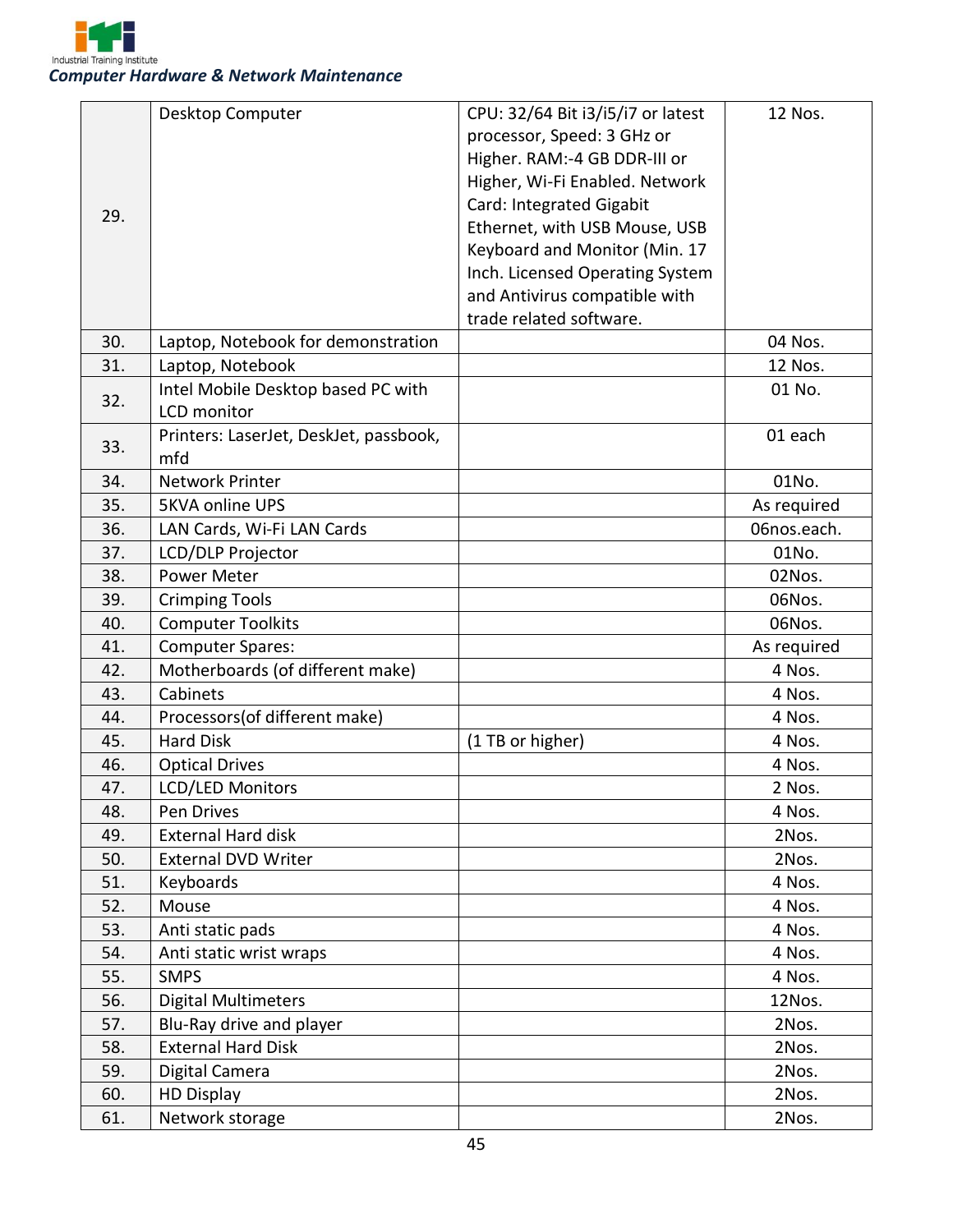

| 62.                | <b>Card Reader</b>                     |                                   | 2Nos.       |
|--------------------|----------------------------------------|-----------------------------------|-------------|
| 63.                | Game video card                        |                                   | 2Nos.       |
| 64.                | Web Cam                                |                                   | 2Nos.       |
| 65.                | Surround sound speakers                |                                   | 2Nos.       |
| 66.                | Different types of memory cards        |                                   | 2 Nos. each |
| 67.                | Laptop kits                            |                                   | 12Nos.      |
|                    | Laptop spares                          | Cabinet with display, memory,     | As required |
| 68.                |                                        | disk,<br>hard<br>battery<br>pack, |             |
|                    |                                        | keyboard membrane, chargers       |             |
| 69.                | <b>SMPS Trainer kit</b>                |                                   | 2 Nos.      |
| 70.                | <b>UPS Trainer kit</b>                 |                                   | 2 Nos.      |
| 71.                | Power electronics Trainer kit          |                                   | 2 Nos.      |
| 72.                | Poster or debugging card               |                                   | 4 Nos.      |
| 73.                | <b>SMPS Tester</b>                     |                                   | 4 Nos.      |
| 74.                | PCI slot Testing tool                  |                                   | 4 Nos.      |
| <b>D. SOFTWARE</b> |                                        |                                   |             |
| 75.                | <b>Windows Server Operating System</b> |                                   | 2 licenses  |
| 76.                | <b>Windows Operating System</b>        |                                   | 2 licenses  |
| 77.                | Linux Operating System                 |                                   | 2 Nos.      |
| 78.                | Network Management Software            |                                   | 1No.        |
| 79.                | MS Office                              |                                   | 2 Nos.      |
| 80.                | Antivirus software                     |                                   | 2 Nos.      |
| 81.                | Data recovery software                 |                                   | 2 Nos.      |
|                    | E. FURNITURE AND OTHER EQUIPMENTS      |                                   |             |
| 82.                | <b>Computer Tables</b>                 |                                   | 12Nos.      |
| 83.                | <b>Computer Chairs</b>                 |                                   | 24Nos.      |
| 84.                | <b>Printer Table</b>                   |                                   | 1No.        |
| 85.                | Class room chairs                      |                                   | 24 Nos.     |
| 86.                | Air conditioners (optional)            |                                   | As required |
| 87.                | Scanner                                |                                   | 1 No.       |
| 88.                | Modem                                  |                                   | 1 No.       |
| 89.                | Telephone Line                         |                                   | 1 No.       |
| 90.                | Broadband Internet connection          |                                   | 1 No.       |
| 91.                | Fire fighting equipments               |                                   | As required |
| 92.                | Hardware and Network Trainer Kit       |                                   | 6 Nos.      |
|                    | <b>F. COMPUTER NETWORKING</b>          |                                   |             |
| 93.                | Wireless Network Adapter               |                                   | 12Nos.      |
| 94.                | <b>Wireless Access Point</b>           |                                   | 6Nos.       |
| 95.                | Router                                 |                                   | 2 Nos.      |
| 96.                | Managed Layer                          | 2 Ethernet Switch 24port          | 4 Nos.      |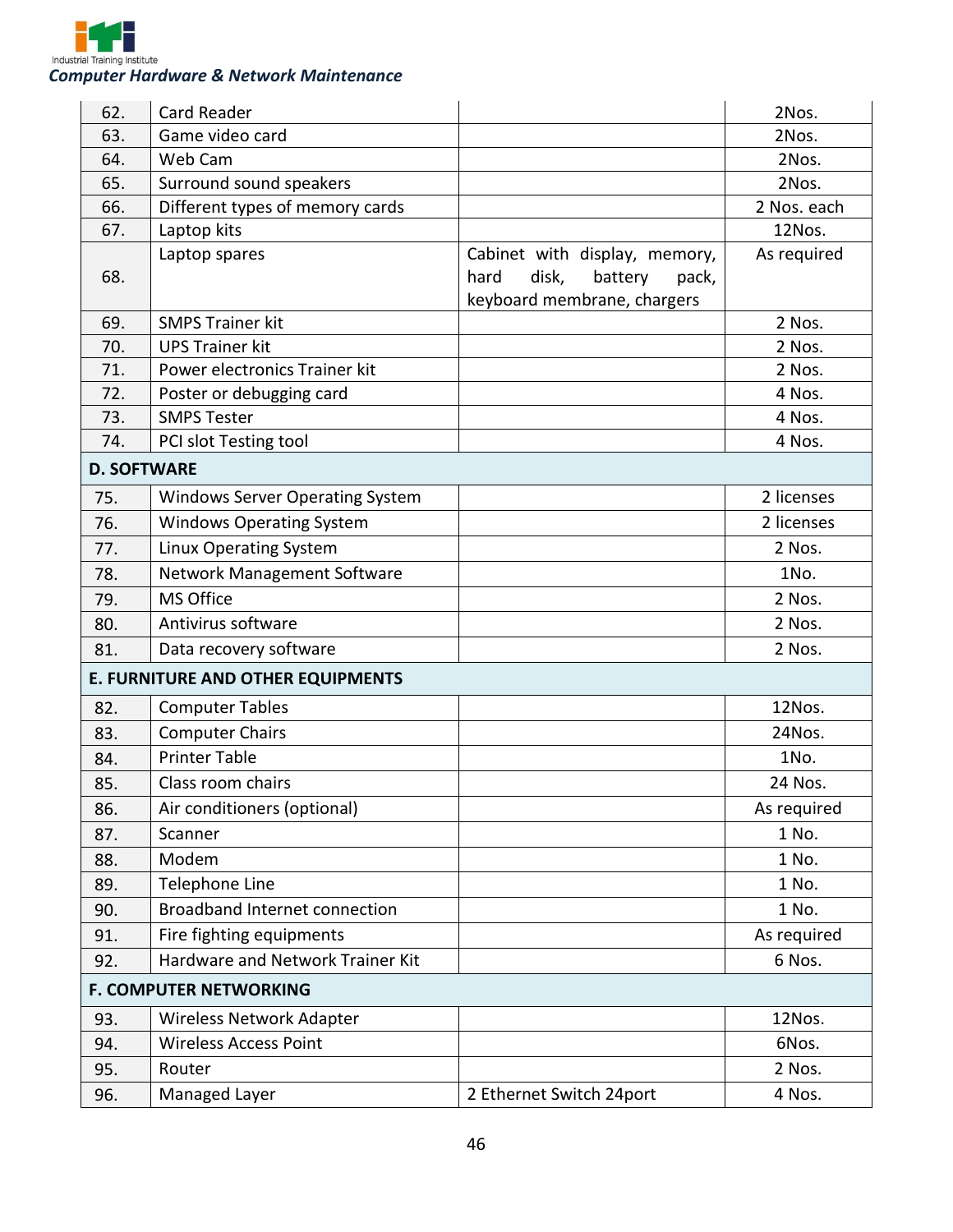

| 97.  | Managed Layer                                                                          | 3 Ethernet Switch 24port | 2 Nos.      |
|------|----------------------------------------------------------------------------------------|--------------------------|-------------|
|      |                                                                                        | (one POE enable)         |             |
| 98.  | <b>Network Training System</b>                                                         |                          | 2 Nos.      |
| 99.  | LAN Protocol Simulation and Analyser<br>Software                                       |                          | 2 Nos.      |
| 100. | Network and Internet security trainer                                                  |                          | 2 Nos.      |
| 101. | LAN cable tester                                                                       |                          | 2 Nos.      |
| 102. | Network cables - UTP                                                                   |                          | As required |
| 103. | Network Cables - coaxial, flat, ribbon                                                 |                          | As required |
| 104. | LAN Cards, Wi-Fi LAN Card                                                              |                          | 05Nos.each  |
| 105. | <b>Connectors for cables</b>                                                           |                          | As required |
| 106. | Power Meter                                                                            |                          | 2Nos.       |
| 107. | <b>Media Convertor</b>                                                                 |                          | 4 each      |
| 108. | 24 port UTP jack panel                                                                 |                          | 2Nos.       |
| 109. | <b>SC Couplers</b>                                                                     |                          | 12Nos.      |
| 110. | <b>SC Pigtails</b>                                                                     |                          | 12Nos.      |
| 111. | RJ                                                                                     | 45connectors             | As required |
| 112. | Multimeter                                                                             |                          | 2Nos.       |
| 113. | <b>Crimping Tools</b>                                                                  |                          | 6Nos.       |
| 114. | <b>NVR</b>                                                                             |                          | 1 No.       |
| 115. | POE adapters kit                                                                       |                          | 2Nos.       |
| 116. | IP Camera (Outdoor / Indoor)                                                           |                          | 2Nos.each   |
| 117. | Analog camera with DVR                                                                 |                          | 2 Nos.      |
|      | <b>G. RAW MATERIAL</b>                                                                 |                          |             |
| 118. | <b>White Board Marker</b>                                                              |                          | 1 Dozen     |
| 119. | Duster Cloth                                                                           | $(2'$ by $2')$           | 24Pcs       |
| 120. | <b>Cleaning Liquid</b>                                                                 | 500 ml                   | 2 Bottles   |
| 121. | Xerox Paper (A4)                                                                       |                          | As required |
| 122. | PCB, solder flux etc& electronic<br>components                                         |                          | As required |
| 123. | Wires, cables Plug sockets switches of<br>various types and<br>other consumables       |                          | As required |
| 124. | Resistors, Capacitors, Inductors,<br>Diodes, LED, Transistors, Thyristors,<br>ICs etc. |                          | As required |
| 125. | Spare Transformers and power<br>devices required for<br>servicing SMPS                 |                          | As required |
| 126. | Various types of Button Cells                                                          |                          | As required |
| 127. | Dry Cell                                                                               |                          | As required |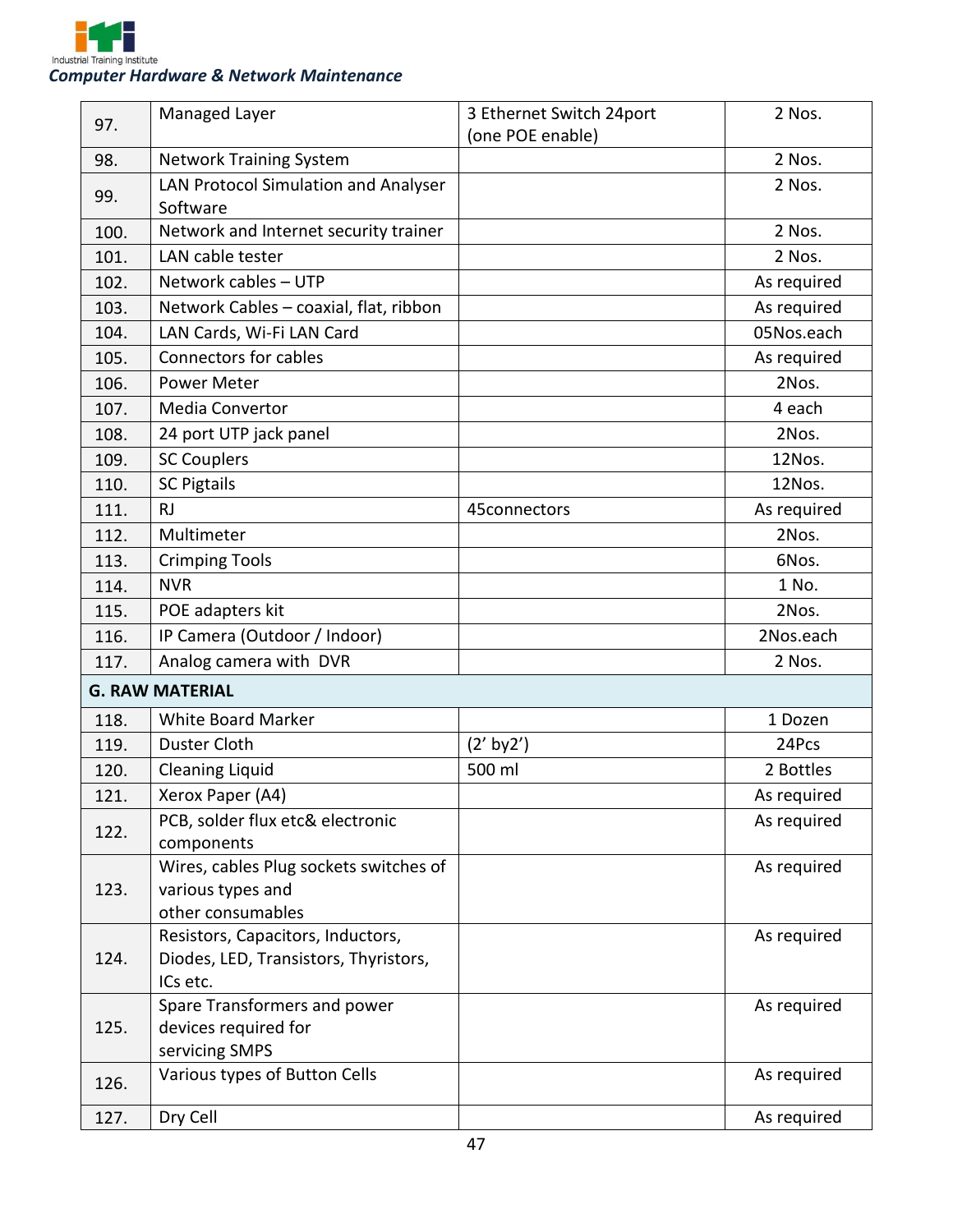

| 128. | <b>Hand Brush</b>                         |             | As required |
|------|-------------------------------------------|-------------|-------------|
| 129. | Silicon grease                            |             | As required |
| 130. | Heat sink agent                           |             | As required |
| 131. | <b>RAM</b>                                | 512MB       | As required |
| 132. | Cartridges for printer                    |             | As required |
| 133. | <b>Optical Mouse</b>                      | P/S2 or USB | As required |
| 134. | P/S2 OR USB Key Board                     |             | As required |
| 135. | <b>SMPS</b>                               |             | As required |
| 136. | <b>CMOS Battery</b>                       |             | As required |
| 137. | 3 Pin Power Chord                         |             | As required |
| 138. | Cat 5/5e/6 cable                          |             | 300 meters  |
| 139. | <b>Flat Cable</b>                         |             | 100 meters  |
| 140. | <b>Stapler Small</b>                      |             | 2 pcs.      |
| 141. | <b>Stapler Big</b>                        |             | 1 pc.       |
| 142. | AAA battery for remote                    |             | As required |
| 143. | AA battery for clock                      |             | As required |
| 144. | Pen Drives                                | 8 GB        | 4Nos.       |
| 145. | CDs                                       |             | 24 Nos.     |
| 146. | <b>DVDs</b>                               |             | 12Nos.      |
| 147. | <b>Wall Clock</b>                         |             | 1 pc        |
| 148. | Anti static pads                          |             | As required |
| 149. | Anti static wrist wraps                   |             | As required |
| 150. | Soldering wire and paste                  |             | As required |
| 151. | RJ-45 Connector                           |             | As required |
| 152. | Telephone cable                           |             | As required |
| 153. | Co-axial cable                            |             | As required |
| 154. | RJ-11 connector                           |             | As required |
| 155. | BNC connector, T connector,<br>terminator |             | As required |
| 156. | Keystone jack                             |             | As required |
| 157. | Patch / Jack Panel                        |             | As required |
| 158. | Patch / Mounting cord                     |             | As required |
| 159. | RJ-45 Info outlet with faceplate          |             | As required |
| 160. | RJ-45 I/O Box                             |             | As required |
| 161. | RJ - 45 Cable extender                    |             | As required |
| 162. | 8-port HUB                                |             | 04Nos.      |
| 163. | <b>LAN Card</b>                           |             | 04Nos.      |
| 164. | Wi-Fi LAN Card both PCI and USB           |             | 02Nos. each |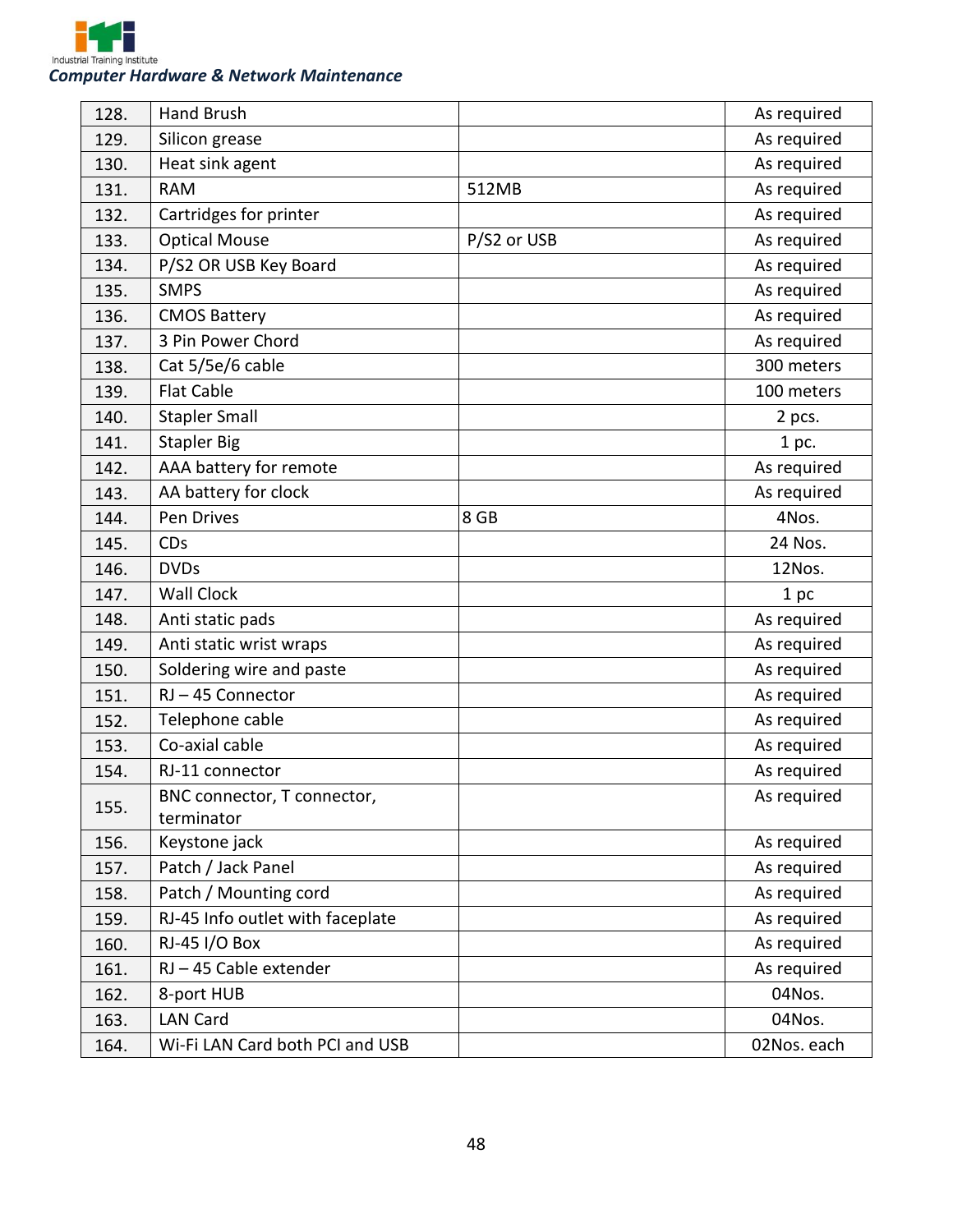The DGT sincerely acknowledges contributions of the Industries, State Directorates, Trade Experts, Domain Experts, trainers of ITIs, NSTIs, faculties from universities and all others who contributed in revising the curriculum.

Special acknowledgement is extended by DGT to the following expert members who had contributed immensely in this curriculum.

| List of Expert members participated for finalizing the course curriculum of Computer<br>Hardware & Network Maintenance trade held on 28 <sup>th</sup> Nov 2017 at CSTARI, Kolkata |                                                |                                                        |                                             |  |
|-----------------------------------------------------------------------------------------------------------------------------------------------------------------------------------|------------------------------------------------|--------------------------------------------------------|---------------------------------------------|--|
| S No.                                                                                                                                                                             | <b>Name &amp; Designation</b><br>Sh/Mr./Ms.    | Organization                                           | <b>Mentor Council</b><br><b>Designation</b> |  |
| 1.                                                                                                                                                                                | B.V.S. Sesha Chari, Director                   | CSTARI, Kolkata                                        | Chairman                                    |  |
| 2.                                                                                                                                                                                | Prodip Mukhopadhyay,<br><b>General Manager</b> | WEBEL, Kolkata                                         | Member                                      |  |
| 3.                                                                                                                                                                                | Atanu Das, Scintist- 'F'                       | NIC, Kolkata                                           | Member                                      |  |
| 4.                                                                                                                                                                                | Maniknata Das, Scientist 'F'                   | ERTL(E), Kolkata                                       | Member                                      |  |
| 5.                                                                                                                                                                                | Arindam Saha, Scintist- 'E'                    | C-DAC, Kolkata                                         | Member                                      |  |
| 6.                                                                                                                                                                                | Rajib Kr. Das, Deputy Director                 | STPI, Kolkata                                          | Member                                      |  |
| 7.                                                                                                                                                                                | Koushik Nath, VP. EN&IS                        | CISCO Systems, Kolkata                                 | Member                                      |  |
| 8.                                                                                                                                                                                | Dipankar Dhabak, Business<br>Analyst           | IBM, Kolkata                                           | Member                                      |  |
| 9.                                                                                                                                                                                | Buddhadev Mondal,<br>Associate                 | <b>Cognizant Technology Solution</b>                   | Member                                      |  |
| 10.                                                                                                                                                                               | Arijjit Sengupta, Programmer<br>Analyst        | <b>Cognizant Technology Solution</b>                   | Member                                      |  |
| 11.                                                                                                                                                                               | Debashish Chakraborty,<br>Faculty              | <b>George Telegraph Training</b><br>Institute, Sealdah | Member                                      |  |
| 12.                                                                                                                                                                               | Soumik Pyne, Faculty                           | The George Telegraph Training<br>Institute             | Member                                      |  |
| 13.                                                                                                                                                                               | Subhankar Chakraborty, RSM                     | CIPL, RBD Road, Kolkata                                | Member                                      |  |
| 14.                                                                                                                                                                               | Binoy Mondal, Sr. Executive                    | <b>VARA United LTD.</b>                                | Member                                      |  |
| 15.                                                                                                                                                                               | Avishek Paul, Asst. Professor                  | Techno India                                           | Member                                      |  |
| 16.                                                                                                                                                                               | Amit Kumar Mandal, Asst.<br>Professor          | Techno India                                           | Member                                      |  |
| 17.                                                                                                                                                                               | Amlan Raychaudhuri, Asst.<br>Professor         | B.P. Poddar Institute of<br>Management & Technology    | Member                                      |  |
| 18.                                                                                                                                                                               | Anindya Sundar Das Gupta,<br>Instructor (IT)   | Women ITI, Banipur, Habra-<br>743233                   | Member                                      |  |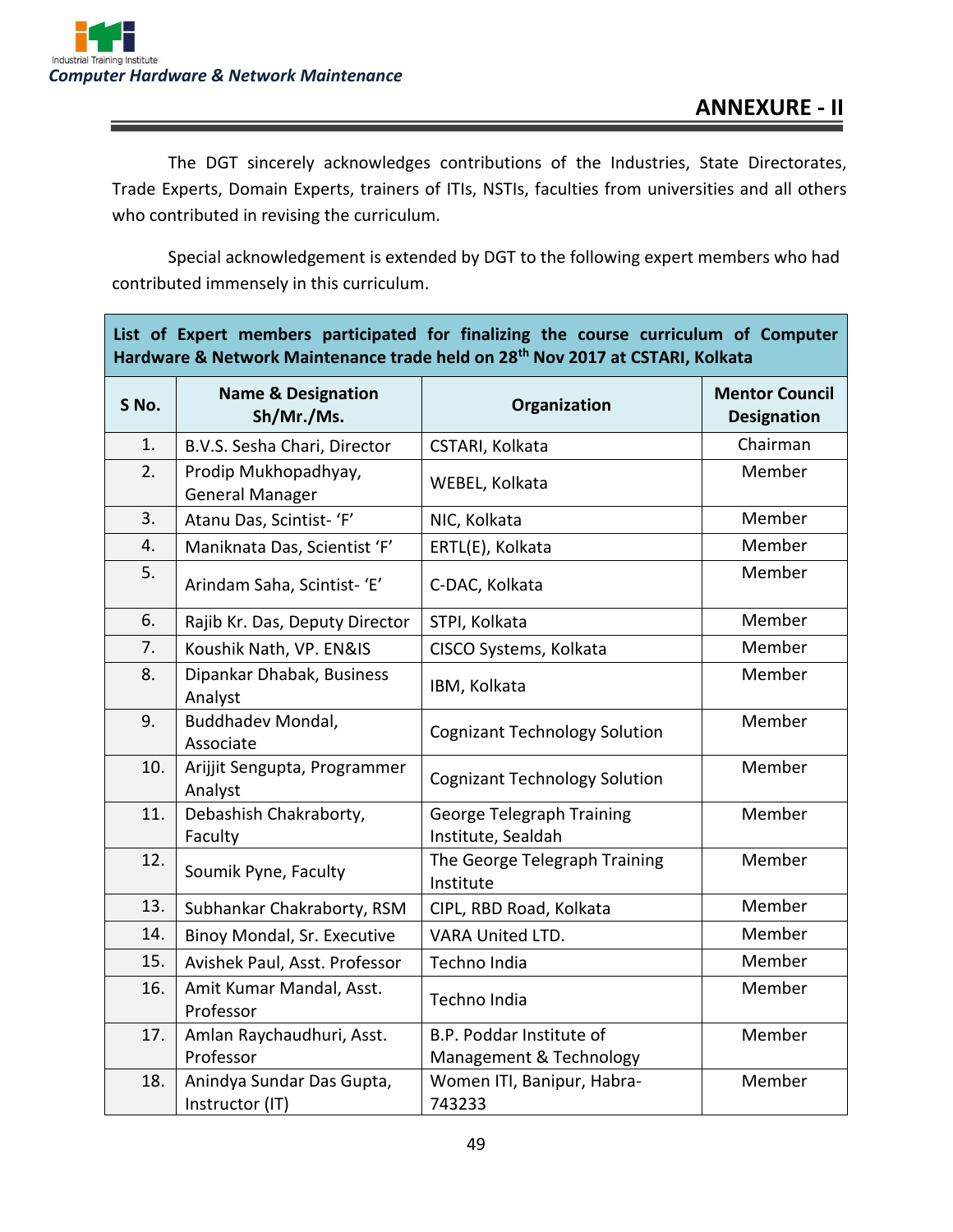

| 19. | Sk. Altaf Hossain       | ATI Kolkata, Dasnagar, Howrah- | Member       |
|-----|-------------------------|--------------------------------|--------------|
|     |                         | 711105                         |              |
| 20. | N. Nath, ADT            | CSTARI, Kolkata                | Member       |
| 21. | B. Das, ADT             | CSTARI, Kolkata                | Co-ordinator |
| 22. | K.V.S. Narayana, T.O.   | CSTARI, Kolkata                | Member       |
| 23. | B.K. Nigam, T.O.        | CSTARI, Kolkata                | Member       |
| 24. | R.N. Manna, T.O.        | CSTARI, Kolkata                | Member       |
| 25. | Akhilesh Pandey, T.O.   | CSTARI, Kolkata                | Member       |
| 26. | Tarun Kumar Dagha, T.O. | CSTARI, Kolkata                | Member       |

| List of the Mentor council members |                                                                                                                                       |                                                                                                                                                                    |                                             |
|------------------------------------|---------------------------------------------------------------------------------------------------------------------------------------|--------------------------------------------------------------------------------------------------------------------------------------------------------------------|---------------------------------------------|
| S No.                              | <b>Name &amp; Designation</b><br>Sh/Mr./Ms.                                                                                           | Organization                                                                                                                                                       | <b>Mentor Council</b><br><b>Designation</b> |
| 1.                                 | Dr. Sanjeev Kumar Gupta,<br>Head, Technical Wing                                                                                      | National Institute of Electronics<br>Information<br>Technology,<br>and<br>Niketan,<br>Electronics<br>6,<br><b>CGO</b><br>Complex, New Delhi 110 003                | Chairman                                    |
| 2.                                 | R Chandrasekaran, Chief<br>Executive, Technology &<br>Operations                                                                      | Cognizant Technology Solutions<br>India Pvt. Ltd., 12th & 13th Floor,<br>"A"<br>wing, Kensington Building<br>Hiranandani Business Park, Powai,<br>Mumbai - 400 076 | Member                                      |
| 3.                                 | Srikantan Moorthy, SVP &<br>Head, Education & Research                                                                                | Infosys Electronics City,<br>Hosur<br>Road, Bangalore 560 100                                                                                                      | Member                                      |
| 4.                                 | Deepak Jain, Senior VP &<br><b>Global Head-Work Force</b><br>Planning                                                                 | WIPRO, Doddakannelli, Sarjapur<br>Road, Bangalore - 560 035                                                                                                        | Member                                      |
| 5.                                 | K. Ganesan<br>Vice President - Global Head<br><b>Talent Acquisition Group</b><br>TCS House, Raveline street<br>Fort, Mumbai - 400 001 | TCS, TCS House, Raveline street,<br>Fort, Mumbai - 400 001                                                                                                         | Member                                      |
| 6.                                 | Avinsh Vashishta, Chairman &<br><b>GU Managing Director</b>                                                                           | Accenture Services Pvt. Ltd., 71,<br>Cunningham Road, Bangalore -<br>560052                                                                                        | Member                                      |
| 7.                                 | Ravi Shankar B.                                                                                                                       | Mindtree Ltd, Global Village, RCVE<br>Post, Mysore Road, Bangalore 59                                                                                              | Member                                      |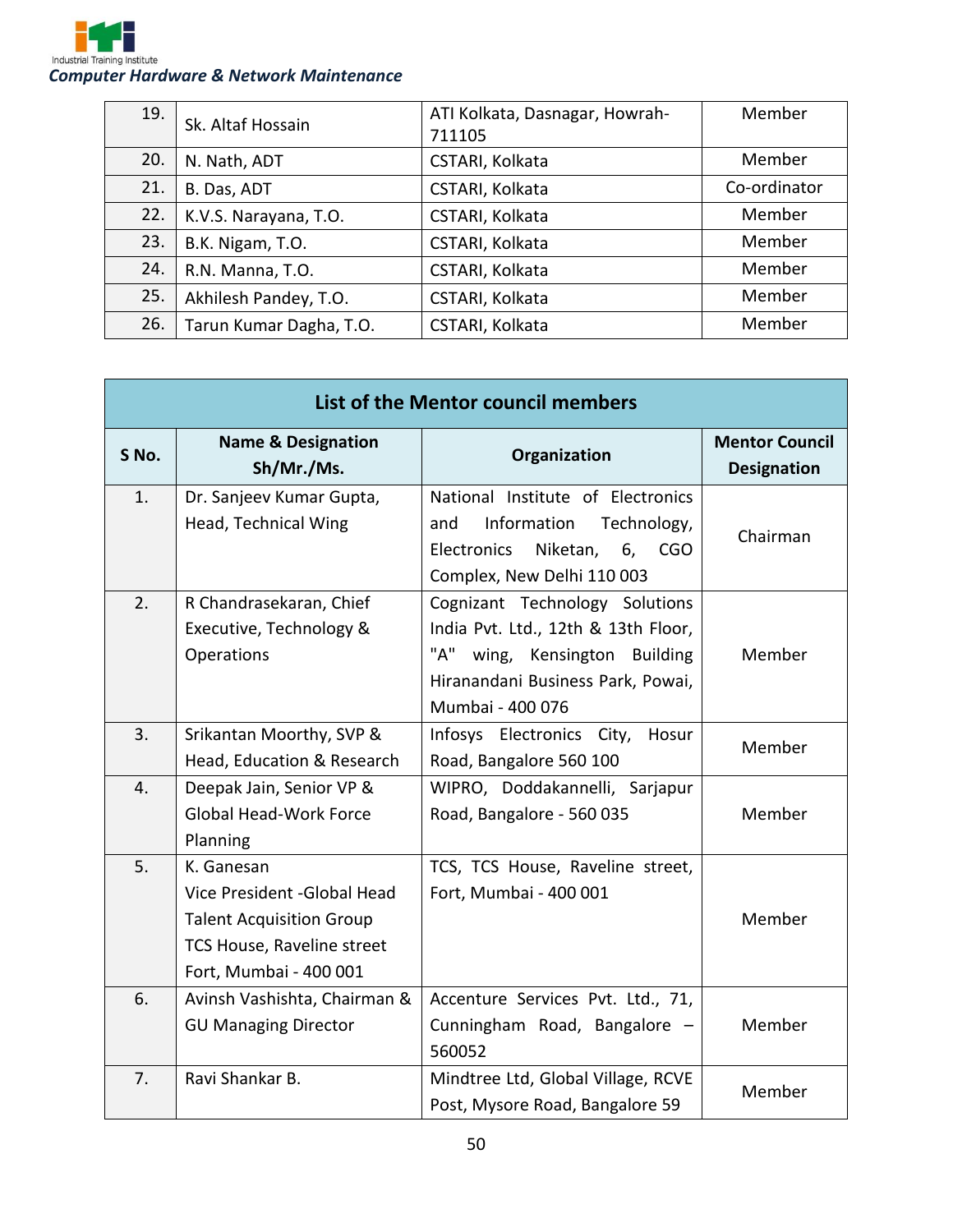

| 8.  | Mr. Umesh Gupta, Network        | USO House, USO Road, 6 Special                |        |
|-----|---------------------------------|-----------------------------------------------|--------|
|     | of ICT Entrepreneurs and        | Institutional Area, New<br>Delhi-             | Member |
|     | Enterprises                     | 110067                                        |        |
| 9.  | Prof. S.C. De Sarkar,           | Indian Institute of Technology                |        |
|     |                                 | Bhubaneswar, Bhubaneswar-751                  | Member |
|     |                                 | 013                                           |        |
| 10. | Dr. Arti Kashyup, Associate     | Academic Block, Indian Institute of           |        |
|     | Professor                       | Technology Mandi, PWD<br>Rest                 | Member |
|     |                                 | House, Near Bus Stand, Mandi -                |        |
|     |                                 | 175 001, Himachal Pradesh                     |        |
| 11. | Dr. B. Mahanty, Professor       | Indian Institute of Technology                |        |
|     |                                 | Kharagpur, Kharagpur, India -                 | Member |
|     |                                 | 721302                                        |        |
| 12. | Dr. Narayanaswamy N S,          | D/o Computer Science and Engg                 |        |
|     | <b>Associate Professor</b>      | Indian Institute of Technology                | Member |
|     |                                 | Madras                                        |        |
|     |                                 | IIT P.O., Chennai 600 036                     |        |
| 13. | Ms. Koushalya Barik, AD (VE)    | National<br>Institute<br>of<br>Open           | Member |
|     |                                 | Schooling, Noida                              |        |
| 14. | Prof. Ashis.K. Pani, Professor, | XLRI Jamshedpur                               | Member |
|     | XLRI Jamshedpur                 |                                               |        |
| 15. | Shri S.K. Prasad                | National<br>of<br>Institute<br>Open           | Member |
|     |                                 | Schooling, Noida                              |        |
| 16. | P N Nayak, Head -               | HCL Services Ltd., (A subsidiary of           |        |
|     | <b>Organizational Training</b>  | <b>HCL</b><br><b>INFOSYSTEMS</b><br>$LTD.$ ), |        |
|     |                                 | Hyderabad Campus, Road No 2,                  | Member |
|     |                                 | Technology<br>Hardware<br>Park,               |        |
|     |                                 | Kancha Imarat, Pahadi Shareef,                |        |
|     |                                 | Hyderabad - 500005                            |        |
| 17. | Hemant Darbadi, Ex. Director    | CDAC, Pune University Campus,                 | Member |
|     |                                 | Pune-411007                                   |        |
| 18. | Arnab Bhattacharya,             | Department of Computer Science                | Member |
|     | <b>Associate Professor</b>      | and Engineering, IIT, Kanpur                  |        |
| 19. | Ms. Sheetal Chopra, Dy.         | Floor<br>NIELIT,<br>Delhi,<br>2nd             |        |
|     | Director                        | Parshwanath Mero Mall, Indralok               | Member |
|     |                                 | Metro Station, New Delhi                      |        |
| 20. | Dr. Vijayarajeswaran,           | VI Micro Systems Pvt. Ltd, Chennai            | Member |
|     | <b>Managing Director</b>        |                                               |        |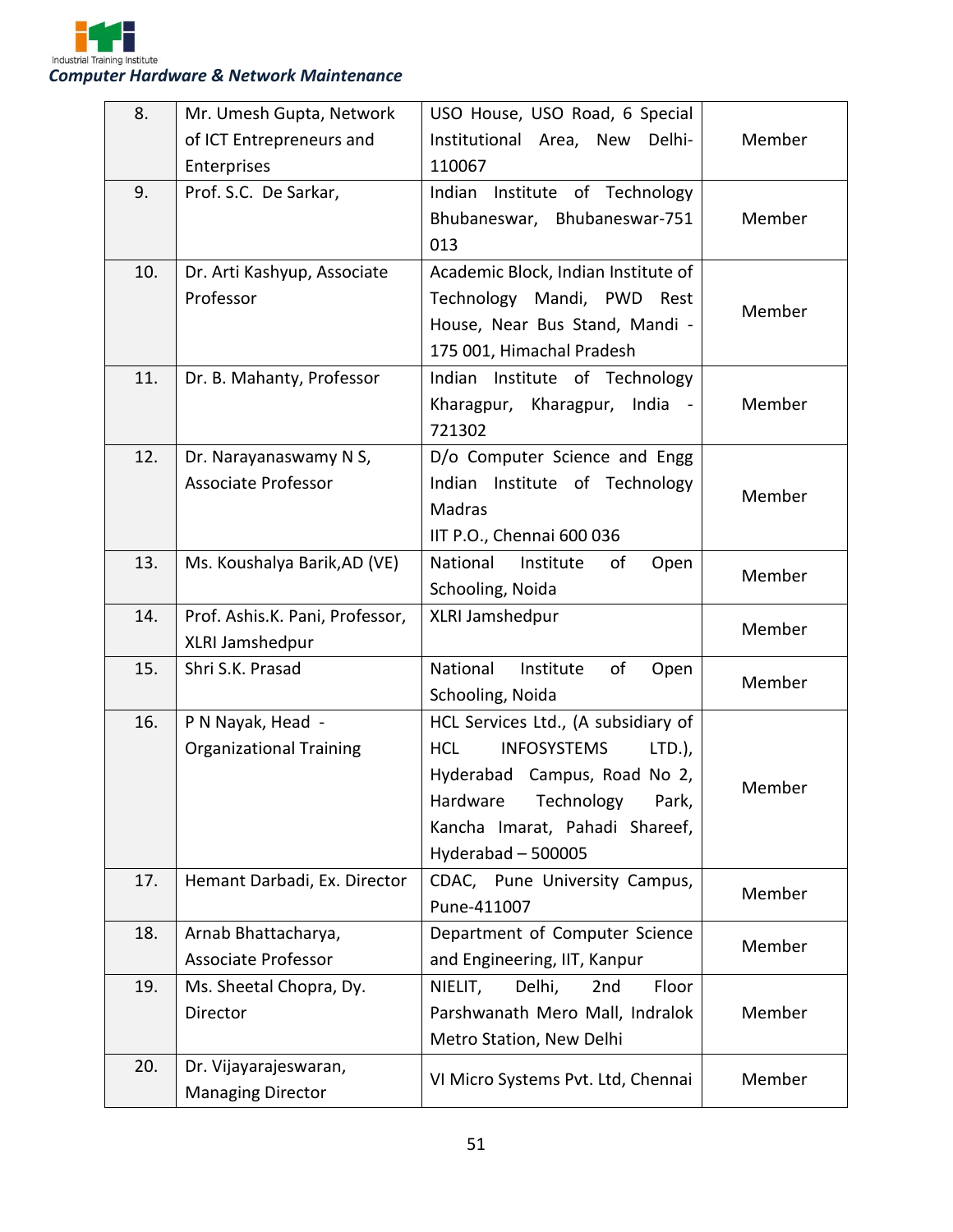

| 21. | Pramod Tripathi, SEO                                       | National<br>Institute<br>of<br>Open<br>Schooling, Noida | Member                      |
|-----|------------------------------------------------------------|---------------------------------------------------------|-----------------------------|
| 22. | Shri Naresh Chandra, Jt.<br>Director, DGT, HQ              | DGT, New Delhi                                          | Mentor                      |
| 23. | B.K. Singha, DDT                                           | CSTARI, Kolkata                                         | Representative<br>of CSTARI |
| 24. | Shri Sundar Rajan, DPA Gr. B                               | NIMI, Chennai                                           | Representative<br>of NIMI   |
| 25. | Dr. M. Jayprakasan, DDT                                    | ATI, Chennai                                            | Member                      |
| 26. | V. Babu, DDT                                               | DGT, New Delhi                                          | Member                      |
| 27. | K. Singh, DDT                                              | ATI, Ludhiana                                           | Member                      |
| 28. | Annapurna, TO                                              | ATI Hyderabad                                           | Member                      |
| 29. | S.K. Acharya, VI (CHNM)                                    | NVTI, NOIDA                                             | Member                      |
| 30. | B.Biswas, TO                                               | <b>RDAT Kolkata</b>                                     | Member                      |
| 31. | Sanjay Kr. Gupta, VI-COPA                                  | RVTI Vadodara                                           | Member                      |
| 32. | Kunal Shanti Priya, VI                                     | ITI, Daltonganj, Jharkhand                              | Member                      |
| 33. | Anwar Muhammed, VI                                         | RVTI, Trivendrum                                        | Member                      |
| 34. | Sunil. M.K. TO                                             | CTI, Chennai                                            | Member                      |
| 35. | Narmada, VI                                                | RVTI, Bangalore                                         | Member                      |
| 36. | Rohit Sama, ATO                                            | ITI Shantinagar, Hyderabad                              | Member                      |
| 37. | J. Herman, Assistant Training<br>Officer                   | Govt. ITI (W), Nagarkoil, TN                            | Member                      |
| 38. | P. Parthiban, Assistant<br><b>Training Officer (ITESM)</b> | Govt ITI(W), Salem, TN                                  | Member                      |
| 39. | S. Raja, ADT                                               | DET, Telangana                                          | Member                      |
| 40. | Mohd. Akram,                                               | ITI, Shanthi Nagar, Hyderabad                           | Member                      |
| 41. | Geeta Sikhen, VI                                           | RVTI, Panipat                                           | Member                      |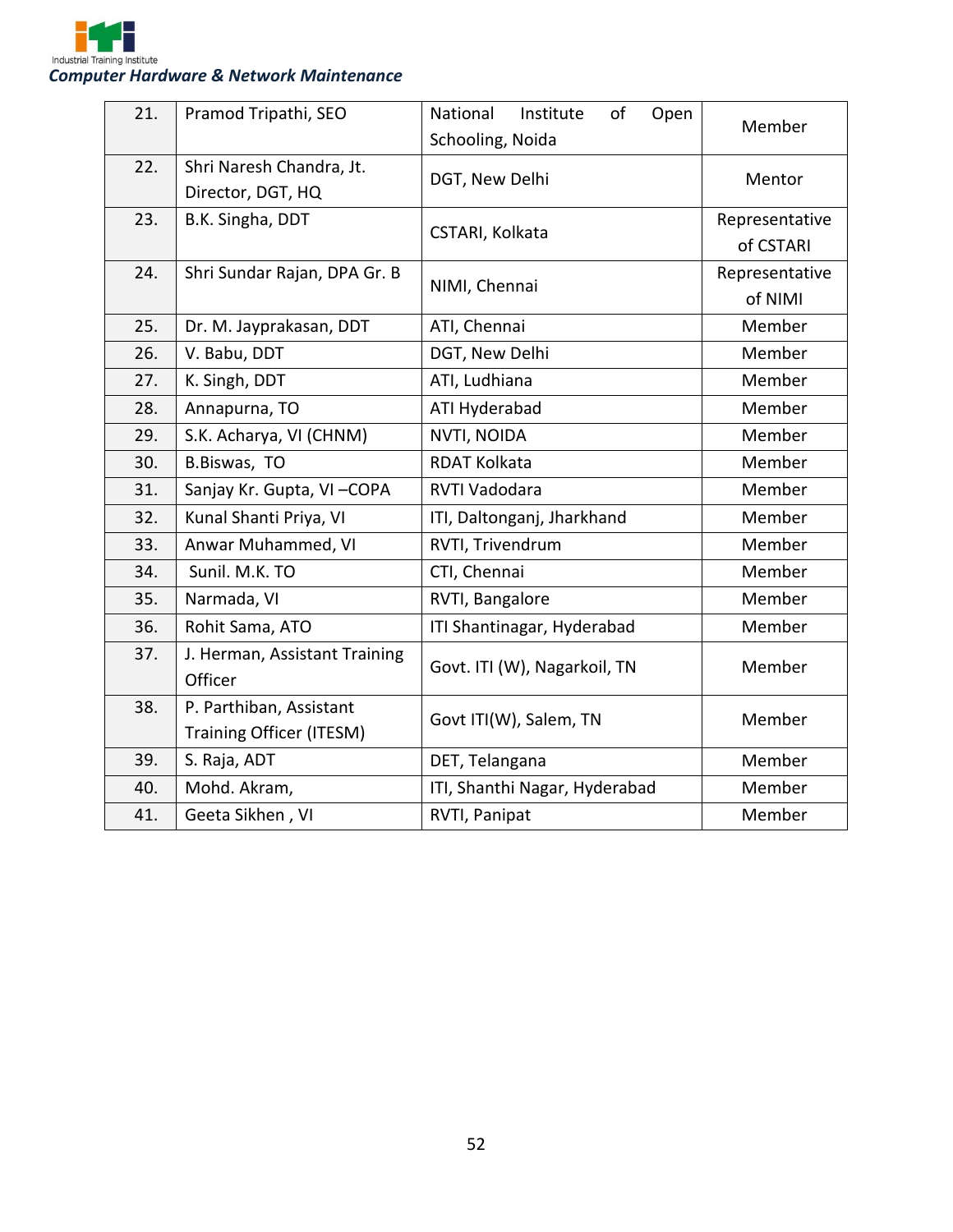

#### **ABBREVIATIONS:**

| <b>CTS</b>  | <b>Craftsmen Training Scheme</b>                   |
|-------------|----------------------------------------------------|
| <b>ATS</b>  | <b>Apprenticeship Training Scheme</b>              |
| <b>CITS</b> | <b>Craft Instructor Training Scheme</b>            |
| <b>DGT</b>  | <b>Directorate General of Training</b>             |
| <b>MSDE</b> | Ministry of Skill Development and Entrepreneurship |
| <b>NTC</b>  | <b>National Trade Certificate</b>                  |
| <b>NAC</b>  | National Apprenticeship Certificate                |
| <b>NCIC</b> | National Craft Instructor Certificate              |
| LD          | <b>Locomotor Disability</b>                        |
| <b>CP</b>   | <b>Cerebral Palsy</b>                              |
| <b>MD</b>   | <b>Multiple Disabilities</b>                       |
| LV          | <b>Low Vision</b>                                  |
| HH          | <b>Hard of Hearing</b>                             |
| ID          | <b>Intellectual Disabilities</b>                   |
| <b>LC</b>   | Leprosy Cured                                      |
| <b>SLD</b>  | <b>Specific Learning Disabilities</b>              |
| <b>DW</b>   | Dwarfism                                           |
| MI          | <b>Mental Illness</b>                              |
| AA          | <b>Acid Attack</b>                                 |
| PwD         | Person with disabilities                           |